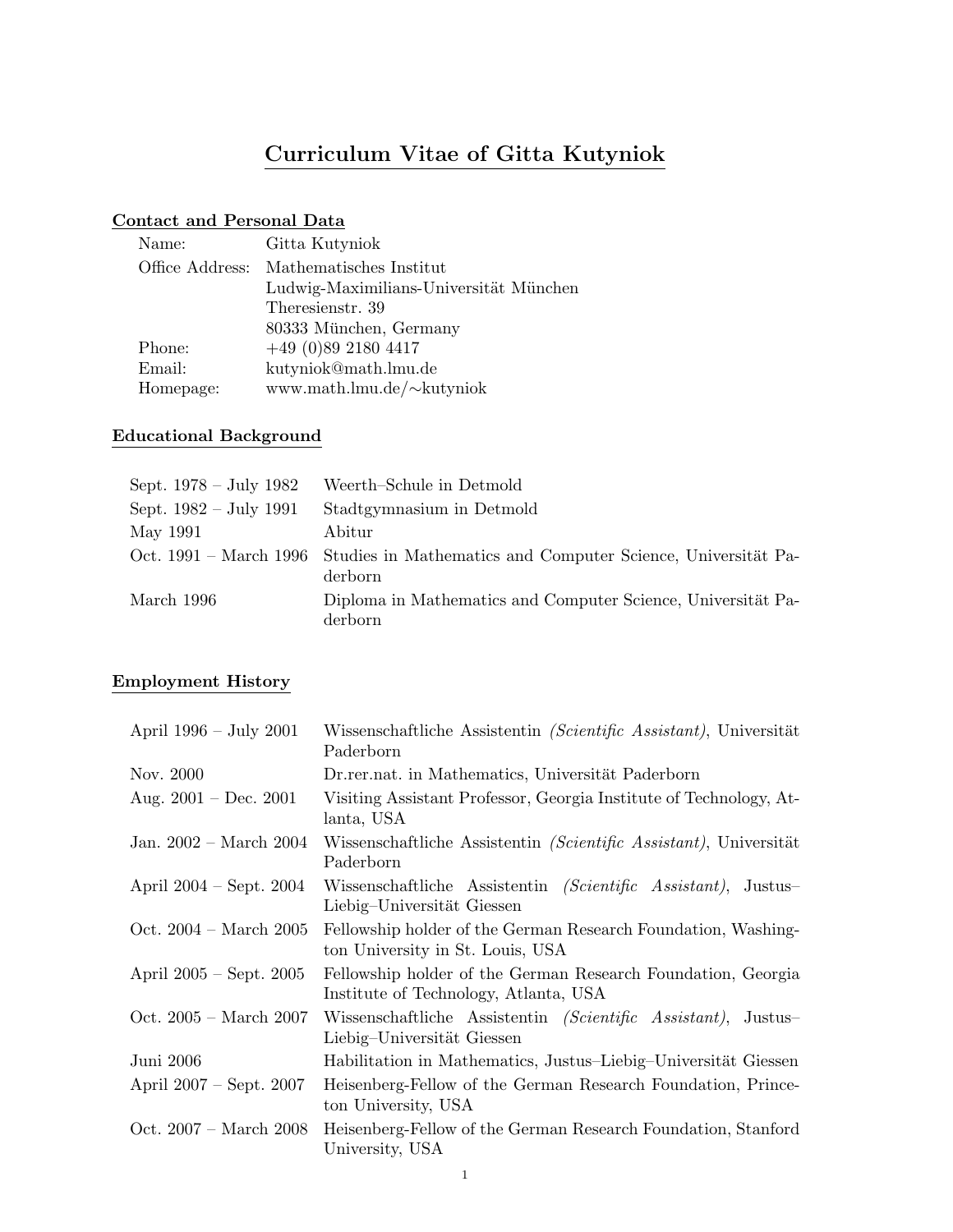| April $2008 - Sept. 2008$        | Heisenberg-Fellow of the German Research Foundation, Yale Uni-<br>versity, USA                                 |
|----------------------------------|----------------------------------------------------------------------------------------------------------------|
| Oct. $2008 - Sept. 2011$         | Full Professor for Applied Analysis, Universität Osnabrück, and<br>Head of the Applied Analysis Group (AAG)    |
| Oct. $2011 - \text{Sept. } 2020$ | Einstein-Chair in Mathematics at the Technische Universität<br>Berlin                                          |
| Sept. $2014 - Dec. 2014$         | Visiting Professorship at the ETH Zürich                                                                       |
| May $2018 - Sept. 2020$          | Professor of Computer Science and Electrical Engineering (by<br>courtesy) at the Technische Universität Berlin |
| Since May 2019                   | Adjunct Professor in Machine Learning at the University of<br>Tromsø                                           |
| Since Oct. 2020                  | Chair for Mathematical Foundations of Artificial Intelligence at<br>the Ludwig-Maximilians-Universität München |

# Honors and Awards

| 1998        | Weierstraß Preis des Fachbereichs Mathematik/Informatik der Universität Pader-<br>born für hervorragende Lehre                                                                           |
|-------------|------------------------------------------------------------------------------------------------------------------------------------------------------------------------------------------|
|             | (Weierstraß Prize for outstanding teaching of the University of Paderborn)                                                                                                               |
| 2003        | Forschungspreis der Universität Paderborn<br>(Research Prize of the University of Paderborn)                                                                                             |
| 2004        | Forschungsstipendium der DFG<br>(Research Fellowship of the German Research Foundation)                                                                                                  |
| <b>2006</b> | Preis der Justus-Liebig-Universität Gießen<br>(Prize of the University of Gießen)                                                                                                        |
| 2006        | Heisenberg-Stipendium der DFG<br>(Heisenberg-Fellowship of the German Research Foundation)                                                                                               |
| 2007        | von Kaven-Ehrenpreis der DFG<br>(von Kaven Prize of the German Research Foundation)                                                                                                      |
| 2010        | Nomination by the University of Osnabrück for the Alfried Krupp-Förderpreis für<br>junge Hochschullehrer<br>(Nomination by the University of Osnabrück for the Alfried Krupp-Advancement |
|             | Award for Young Professors)                                                                                                                                                              |
| 2011        | Einstein Chair at the Technische Universität Berlin                                                                                                                                      |
| 2013        | Miller's Scholar, University of Missouri, Columbia                                                                                                                                       |
| 2013        | Noether Lecturer at the ÖMG-DMV-Kongress 2013 in Innsbruck                                                                                                                               |
| 2014        | Visiting Professorship (Nachdiplomlecturer), ETH Zürich                                                                                                                                  |
| 2015        | J. Tinsley Oden Faculty Fellow, University of Texas at Austin                                                                                                                            |
| 2016        | Hans Schneider ILAS Lecturer at IWOTA 2016 in St. Louis                                                                                                                                  |
| 2016        | Ordinary Member of the Berlin-Brandenburg Academy of Sciences and Humanities<br>(BBAW)                                                                                                   |
| 2019        | <b>SIAM Fellow</b>                                                                                                                                                                       |
| 2019        | Offer Adjunct Professor "Machine Learning", University of Tromsø                                                                                                                         |
| 2019        | <b>IEEE</b> Senior Member                                                                                                                                                                |
|             |                                                                                                                                                                                          |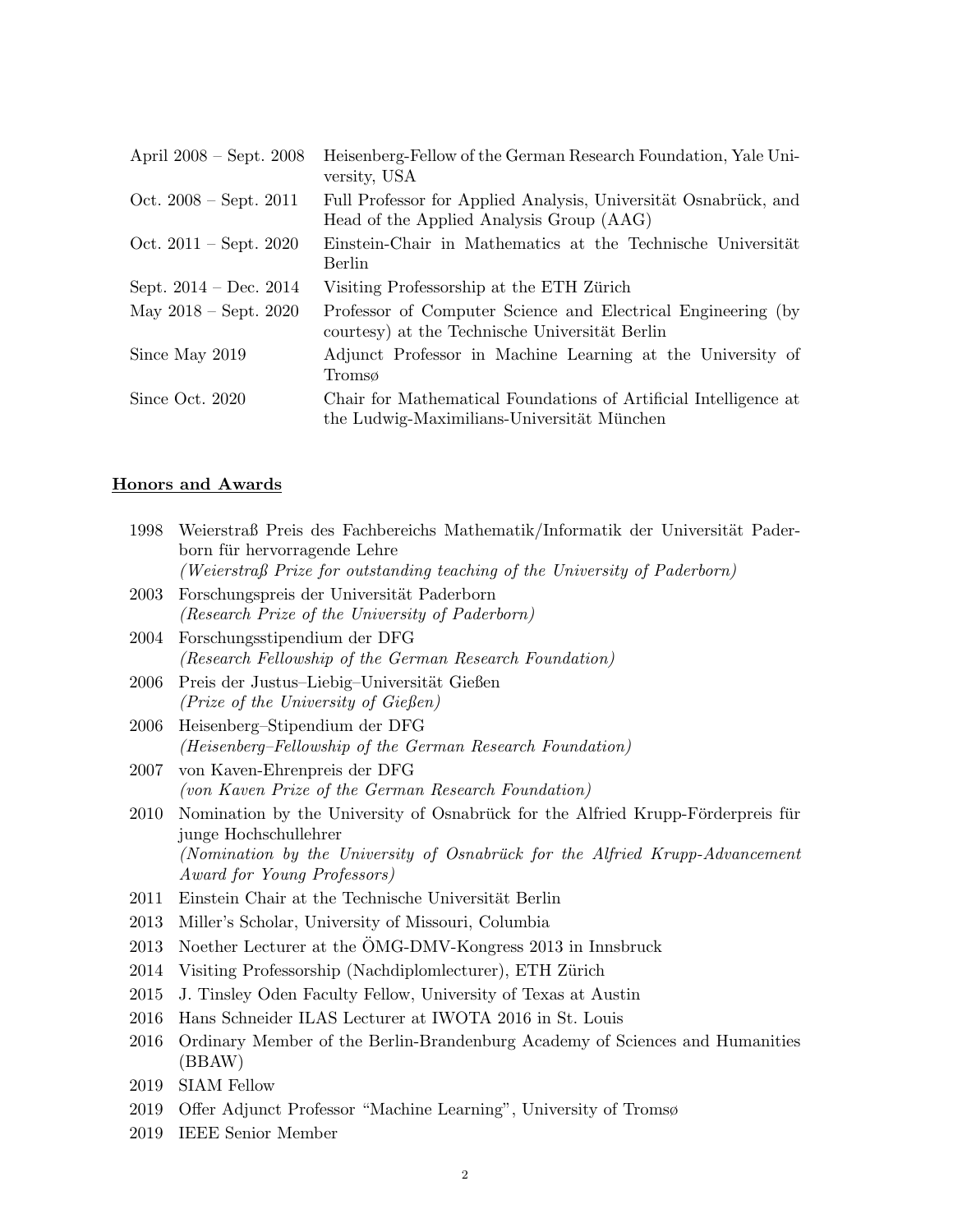- 2020 Francqui Chair, Belgium
- 2020 Chair for AI, LMU Munich
- 2021 Plenary Talk at the 8th European Congress of Mathematics in Portoroz, Slovenia

#### Grants

- 2006 2008 DAAD-Project "Complex and Harmonic Analysis for Time-Frequency Analysis (CHATIFA)" (313-PPP-N.07-lk) (PPP Germany-Norway) (joint with H. Führ, K. Gröchenig, and K. Seip)
- 2008 2014 DFG-SPP-1324, KU 1446/13-1: "Numerical and harmonic analysis of problems with anisotropic features, directional representation systems and the solution of transport equations" (joint with W. Dahmen and C. Schwab)
- 2010 2012 DFG Grant, KU 1446/14: "Multiscale representation systems for optimally sparse encoding and analysis of geometric features in 3-dimensional signals for both the continuous and digital setting"
- 2011 2014 SFB-Project, SFB 944 Physiology and Dynamics of Cellular Microcompartments: "Mathematical Image Analysis and Processing" (canceled earlier due to move to TU Berlin)
- 2012 2013 MATHEON-Project B26: "Information Extracting Sensor Networks"
- 2013 2016 SFB-Project A10, SFB/TR 109 Discretization in Geometry and Dynamics: "Riemannian Manifold Learning via Shearlet Approximation"
- 2013 2014 Extension of A10: "Shearlet Discretization and Imaging Science on Manifolds"
- 2013 DFG-Conferences Support for "Compressed Sensing and its Applications", December 2013, Berlin
- 2014 2016 ECMath Project CH2: "Sparse Compressed Sensing based Classifiers for omics data" (joint with T. Conrad, C. Schütte, and J. Vybiral)
- 2014 2016 ECMath Project SE4: "Mathematical modeling, analysis and novel numerical concepts for anisotropic nanostructured materials" (joint with D. Knees, C. Kraus, and B. Wagner)
- 2015 2018 DFG-SPP-1798, KU 1446/23-1, Coordination of the DFG-Priority Programm "Compressed Sensing in Information Theory", SPP 1798 (joint with R. Mathar)
- 2015 2016 DFG Projekt, KU 1446/18: "Discrete-Valued Sparse Signals Theory, Algorithms, and Applications" (joint with R. Fischer and G. Pfander)
- 2015 2016 EXIST-Projekt "Teraki" (Compressed Sensing for Internet of Things) (Mentor; CEO D. Richart)
- 2015 2018 EU-FET-Project, "Data Learning on Manifolds and Future Challenges" (joint with CEA, FORTH, UCL, and SAGEM)
- 2015 DFG-Conferences Support for the 2. International Matheon Conference on "Compressed Sensing and its Applications", December 2015, Berlin
- 2015 2018 DFG-SPP-1798, KU 1446/21-1, "Compressive Sensing Algorithms for Structured Massive MIMO" (joint with G. Caire and G. Wunder)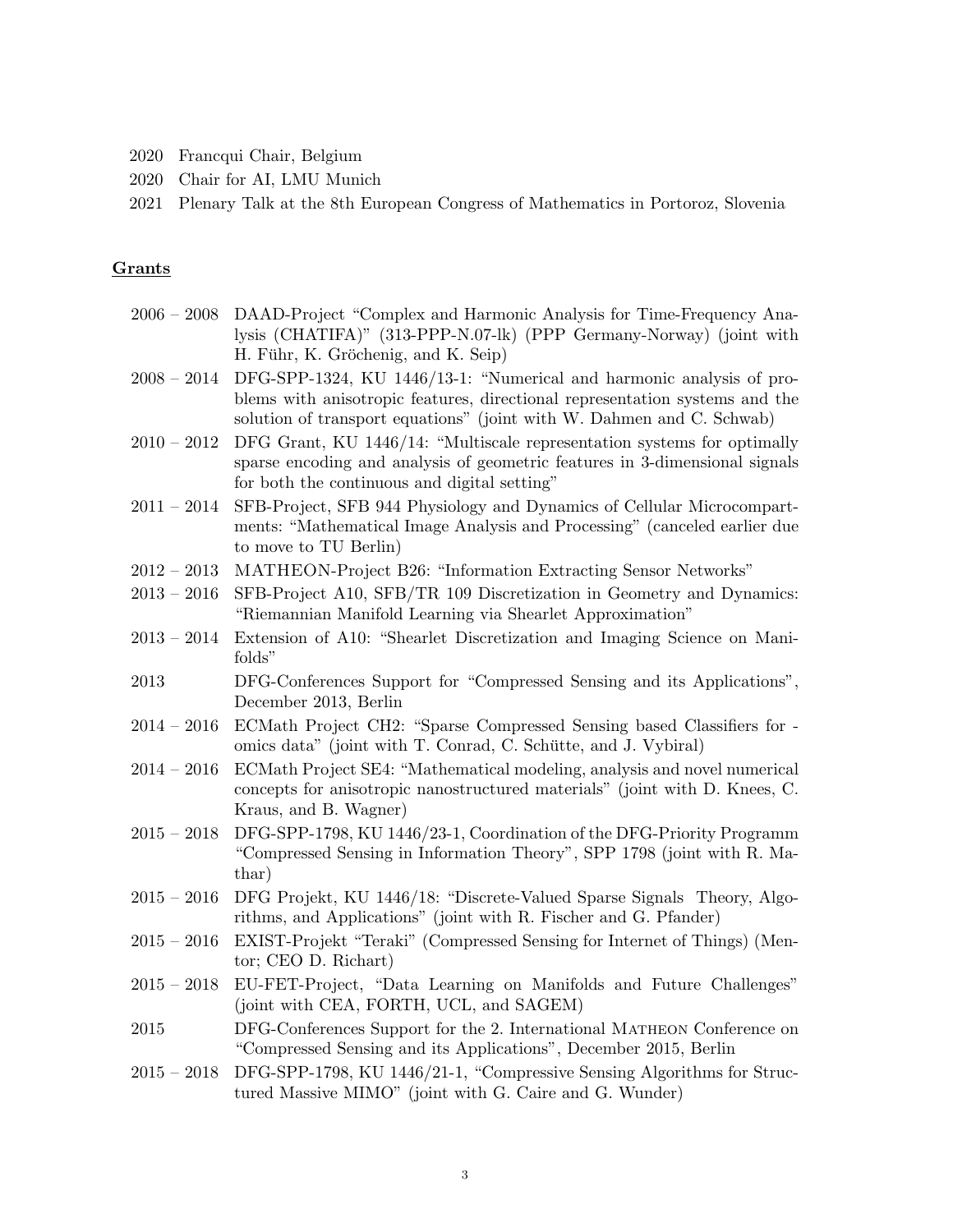| 2016          | IMoS ("Interdisziplinäres Zentrum für Modellierung und Simulation"), 91b-<br>Proposal to the Federal Government of Germany for a Research Building (as<br>$Co-PI)$                               |
|---------------|--------------------------------------------------------------------------------------------------------------------------------------------------------------------------------------------------|
| $2016 - 2020$ | SFB-Project C02, SFB/TR 109 Discretization in Geometry and Dynamics:<br>"Digital representations of data on manifolds" (joint with F. Krahmer)                                                   |
| $2016 - 2020$ | SFB-Project C03, SFB/TR 109 Discretization in Geometry and Dynamics:<br>"Shearlet approximation of brittle fracture evolutions" (joint with M. Forna-<br>sier)                                   |
| $2017 - 2018$ | Extension of C03: "Quantization and Geometrically Structured High-<br>Dimensional Functions"                                                                                                     |
| 2017          | Gene Golub Summer School on "Data Sparse Approximations and Algo-<br>rithms", SIAM, June 2017, Berlin (joint with J. Liesen and V. Mehrmann)                                                     |
| $2017 - 2018$ | ECMath Project CH14: "Understanding cell trajectories with sparse simila-<br>rity learning" (joint with T. Conrad and C. Schütte)                                                                |
| $2017 - 2021$ | GRK BIOQIC, Project 4 "Deep Learning for Quantitative Medical Imaging"<br>(joint with T. Schaeffter)                                                                                             |
| $2017 - 2021$ | GRK BIOQIC, Project 9 "Sparse Approximation with Anisotropic Systems<br>for Quantitative Medical Imaging"                                                                                        |
| $2018 - 2022$ | SFB-Project B07, SFB 1114 Scaling Cascades in Complex Systems: "Self-<br>similar structures in turbulent flows and the construction of LES closures"<br>(joint with R. Klein and V. Vercauteren) |
| $2018-2023$   | DFG-RTG DAEDALUS (Main PI)                                                                                                                                                                       |
| $2018 - 2023$ | DFG-RTG DAEDALUS, Project P1 "Finding multiscale structures in high-<br>dimensional data" (joint with K.-R. Müller and C. Schütte)                                                               |
| $2018 - 2023$ | DFG-RTG DAEDALUS, Project P3 "Multiscale sparsity models" (joint with<br>J. Eisert, F. Noé, and C. Schütte)                                                                                      |
| $2018-2021$   | DFG-SPP-1798, KU 1446/27-2, Koordination des DFG-SPP "Compressed<br>Sensing in der Informationsverarbeitung", SPP 1798 (joint with R. Mathar)                                                    |
| $2018 - 2021$ | DFG-SPP-1798, KU 1446/28-1, "Compressed Sensing Algorithms for Struc-<br>tured Massive MIMO (Phase II): From Massive MIMO to Massive Wireless<br>Networks" (joint with G. Caire and G. Wunder)   |
| $2018-2022$   | Berlin Center for Maschine Learning (BZML) (joint with 20 PIs)                                                                                                                                   |
|               | 2018 – 2022 Berlin Center for Maschine Learning (BZML), Project AP4 "Multimodal<br>Compressed Sensing"                                                                                           |
| $2018 - 2025$ | MATH+ - The Berlin Mathematics Research Center (joint with 24 PIs)                                                                                                                               |
| $2018 - 2021$ | MATH + Project AA1x2, "Learning Transition Manifolds and Effective Dy-<br>namics of Biomolecules" (joint with P. Koltai, S. Klus, K.-R. Müller and C.<br>Schtte)                                 |
| $2018 - 2021$ | MATH+ Project EF1x1, "Quantifying Uncertainties in Explainable AI"<br>(joint with K.-R. Müller and W. Samek)                                                                                     |
| $2018 - 2021$ | MATH+ Project EF1x4, "Extracting Dynamical Laws by Deep Neural Net-<br>works: A Theoretical Perspective" (joint with F. Noé and B. Zwicknagl)                                                    |
| 2019          | BMS Summer School 2019 on "Mathematics of Deep Learning"                                                                                                                                         |
| $2020-2023$   | BMBF-Project MaGriDo, "Mathematik fr maschinelle Lernmethoden fr<br>Graph-basierte Daten mit integriertem Domänenwissen" (joint with J. Gar-<br>cke, J. Hamaekers, and D. Lorenz)                |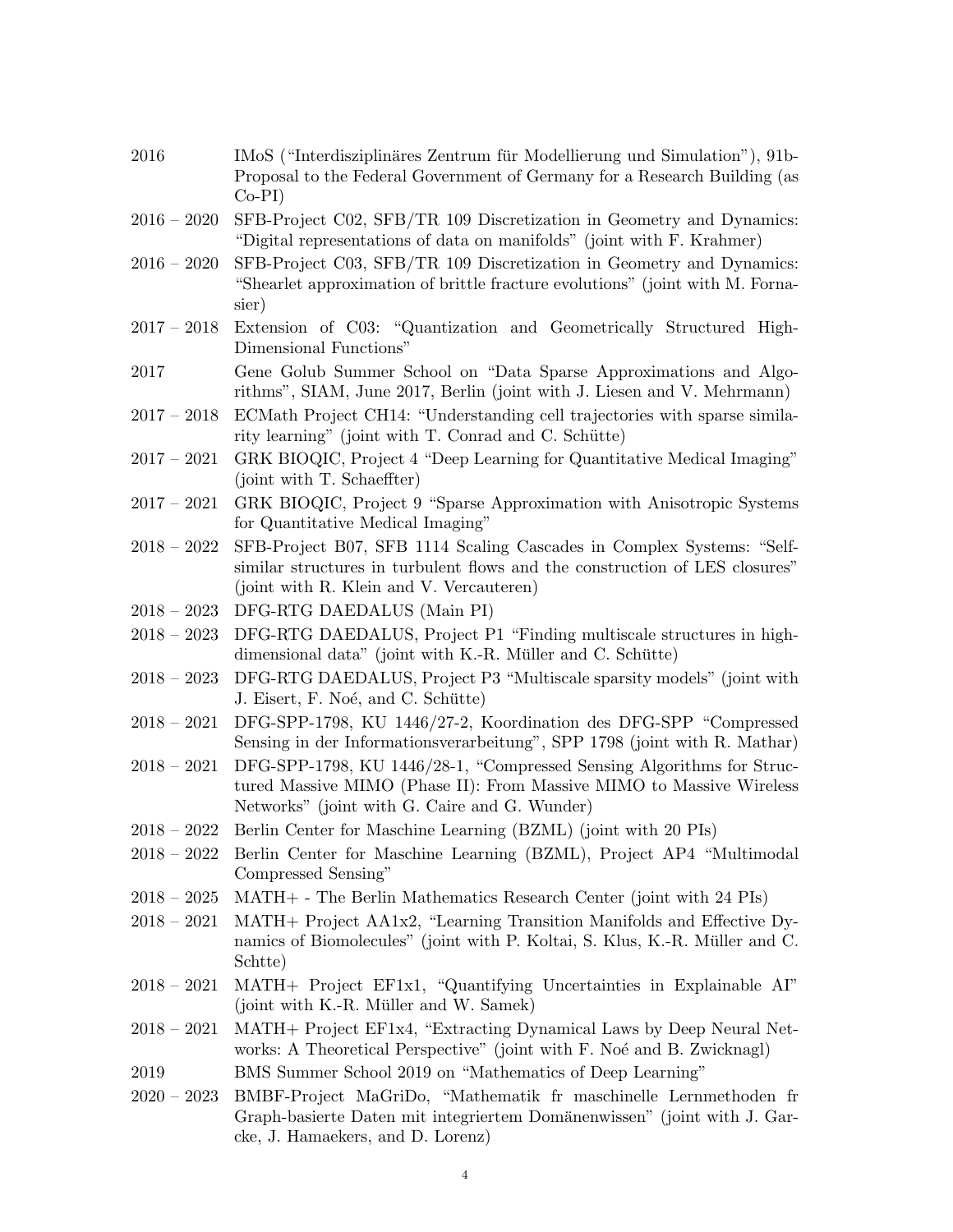| 2021 | 6-Month Programme "Mathematics of Deep Learning" at the Isaac Newton         |
|------|------------------------------------------------------------------------------|
|      | Institute for Mathematical Sciences (Main Organizer; joint with P. Bartlett, |
|      | A. Hansen, A. Jentzen, and C. Schönlieb)                                     |

2021–2027 DFG-SPP-2298 "Theoretical Foundations of Deep Learning" (Main Coordinator; joint with M. Burger, M. Hein, S. Pokutta, and I. Steinwart)

#### Patents

- 2013 "A System for Details Synthesis in Image Upsamling" (joint with H. Lakshman, H. Schwarz, D. Marpe, T. Wiegand, and W.-Q Lim), Japanese Patent, FhG Code HHI 2 - 2013FS4151.
- 2014 "Upsampling and Image Enhancement" (joint with H. Lakshman, H. Schwarz, D. Marpe, T. Wiegand, and W.-Q Lim), WO Patent Publication No. 14/173970 (April 23, 2014).

#### Invited Research Visits (of at least 1 week length)

#### 2001

• Georgia Institute of Technology, Atlanta, Position as a Visiting Assistant Professor (5 months).

#### 2002

- University of Missouri, Columbia, Invitation by Prof. P. G. Casazza (1 month).
- Washington University, St. Louis, Invitation by Prof. G. L. Weiss (2 weeks).

#### 2003

- University of Arkansas, Fayetteville, Invitation by Prof. J. A. Hogan (1 week).
- Washington University, St. Louis, Invitation by Prof. G. L. Weiss (3 weeks).

#### 2004

• Washington University, St. Louis, Invitation by Prof. G. L. Weiss (3 months).

#### 2005

- Washington University, St. Louis, Invitation by Prof. G. L. Weiss (3 months).
- Georgia Institute of Technology, Atlanta, Invitation by Prof. C. Heil (6 months).
- University of Missouri, Columbia, Invitation by Prof. P. G. Casazza (1 week).
- Vanderbilt University, Nashville, Invitation by Prof. A. Aldroubi (1 week).

#### 2006

- University of Missouri, Columbia, Invitation by Prof. P. G. Casazza (2 weeks).
- Universität Wien, Vienna, Invitation by Prof. H. G. Feichtinger  $(2 \text{ weeks})$ .
- San Francisco State University, San Francisco, Invitation by Prof. S. Li (1 week).

- University of South Carolina, Columbia, Invitation by Prof. W. Dahmen and Prof. P. Petrushev (1 week).
- Princeton University, Princeton, Invitation by Prof. I. Daubechies (6 months).
- Stanford University, Stanford, Invitation by Prof. D. L. Donoho (3 months).
- RWTH Aachen, Aachen, Invitation by Prof. W. Dahmen (1 week).
- Harvard University, Cambridge, Invitation by Prof. V. Tarokh (1 week).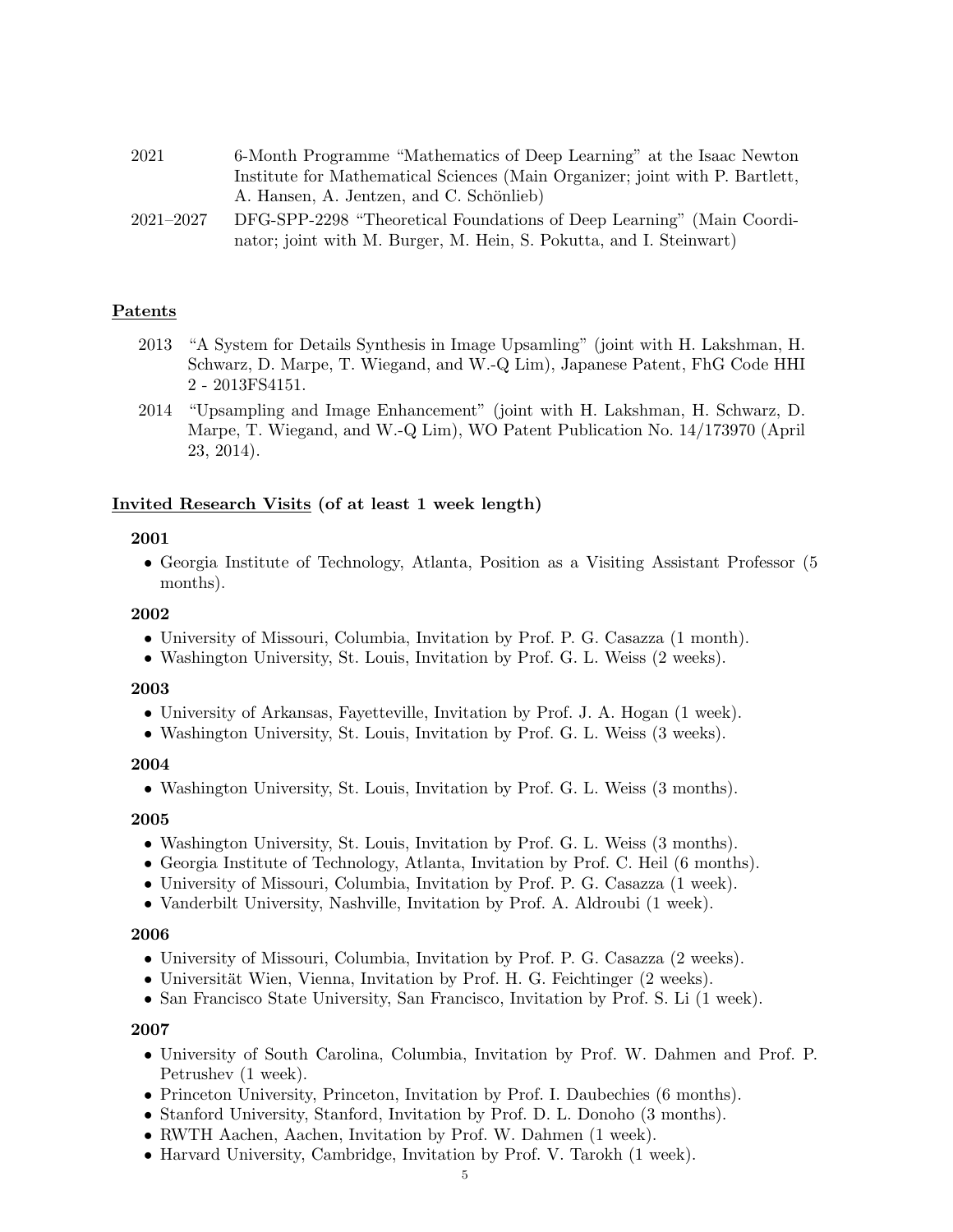- Stanford University, Stanford, Invitation by Prof. D. L. Donoho (4 months).
- Yale University, New Haven, Invitation by Prof. R. Coifman (5 months).
- Princeton University, Princeton, Invitation by Prof. A. Pezeshki (1 week).
- Georgia Institute of Technology, Atlanta, Invitation by Prof. C. Heil (1 week).
- Cambridge University, Isaac Newton Institute for Mathematical Sciences, Programm "Statistical Theory and Methods for Complex, High-Dimensional Data", Invitation by Prof. D. M. Titterington (1 month).
- University of South Carolina, Columbia, Invitation by Prof. W. Dahmen und Prof. P. Petrushev (1 week).
- Institute for Mathematical Sciences, National University of Singapore, Invitation by Prof. Z. Shen (1 week).

### 2009

- Colorado State University, Fort Collins, Invitation by Prof. A. Pezeshki (1 week).
- National University of Singapore, Singapore, Invitation by Prof. Z. Shen (1 week).
- University of Missouri, Columbia, Invitation by Prof. P. G. Casazza (1 week).
- Renaissance Technologies, East Setauket, Invitation by Prof. D. L. Donoho (1 month).
- Stony Brook University, Stony Brook, Invitation by Prof. D. Geller (1 month).
- University of Houston, Houston, Invitation by Prof. B. G. Bodmann and Prof. D. Labate (1 week).
- Oxford University, Oxford, Invitation by Prof. R. Hauser (1 week).

### 2010

- KAUST (King Abdullah University of Science and Technology), Jeddah, Invitation by Prof. Helmut Pottmann and Dr. Grohs (1 week).
- Vanderbilt University, Nashville, Invitation by Prof. A. Aldroubi (1 week).
- University of Heidelberg, Invitation by Prof. M. Leinert (2 weeks).
- University of Houston, Houston, Invitation by Prof. B. G. Bodmann and Prof. D. Labate (1 weeks).
- University of South Carolina, Columbia, Invitation by Prof. W. Dahmen und Prof. P. Petrushev (1 week).
- Princeton University, Princeton, Invitation by Prof. R. Calderbank and Prof. A. Pezeshki (1 week).
- Stanford University, Stanford, Invitation by Prof. D. L. Donoho (1 week).
- Colorado State University, Fort Collins, Invitation by Prof. A. Pezeshki (1 week).
- Stanford University, Stanford, Invitation by Prof. B. Rajaratnam (1 week).
- University of Missouri, Columbia, Invitation by Prof. P. G. Casazza (1 week).

#### 2011

- University of Newcastle, Invitation by Prof. J. Hogan (1 week).
- Duke University, Invitation by Prof. M. Maggioni (1 week).
- Yale University, Invitation by Prof. R. Coifman (1 week).
- Colorado State University, Fort Collins, Invitation by Prof. A. Pezeshki (1 week).
- Stanford University, Stanford, Invitation by Prof. B. Rajaratnam (2 weeks).

- University of Missouri, Columbia, Invitation by Prof. P. G. Casazza (2 weeks).
- Tel Aviv University, Invitation by Prof. A. Averbuch  $(1 \text{ week})$ .
- Stanford University, Invitation by Prof. E. Candès (2 months).
- University of Houston, Invitation by Prof. B. Bodmann (1 week).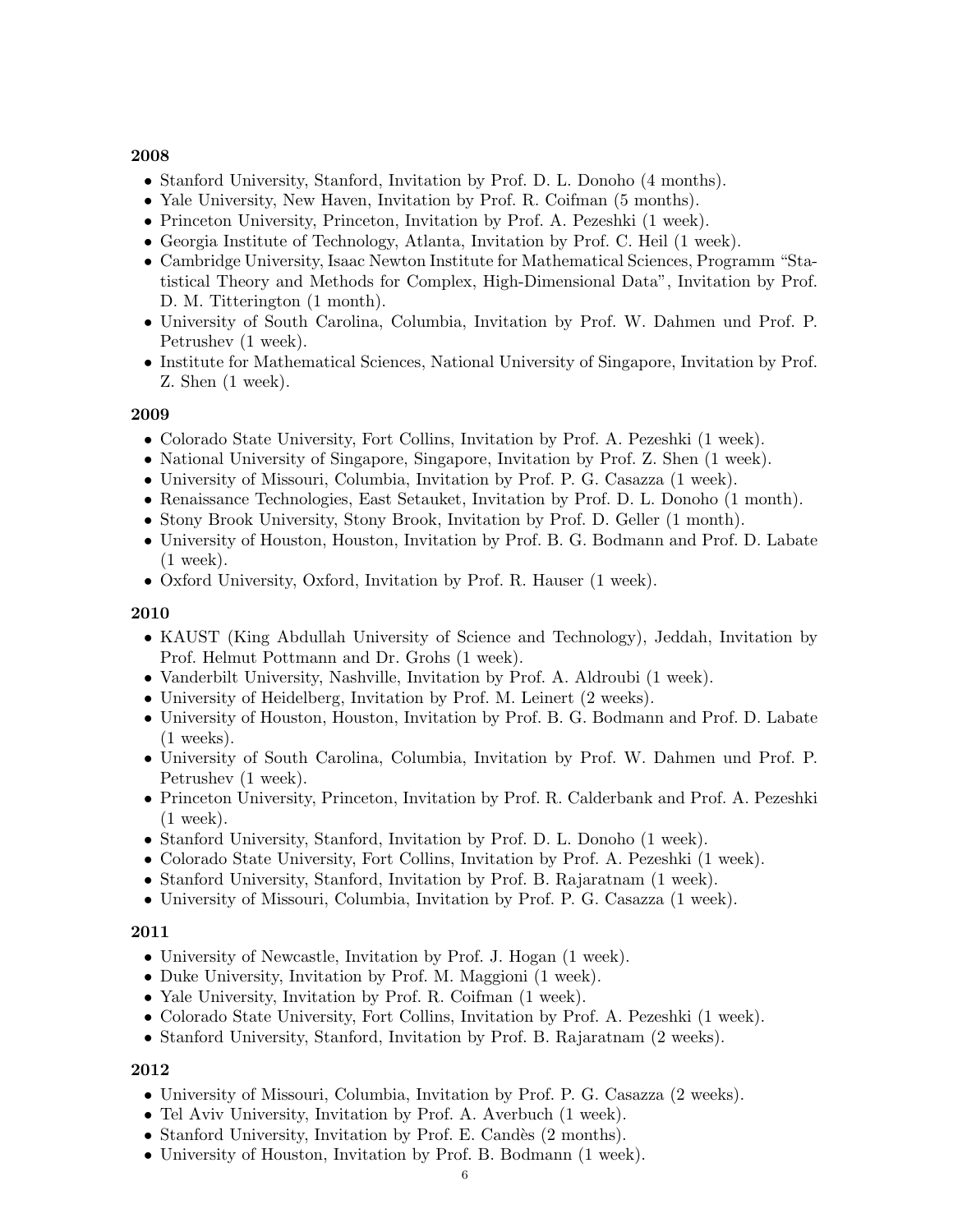• Harvard University, Invitation by Prof. Lu  $(1 \text{ week})$ .

### 2013

- University of Missouri, Columbia, Invitation by Prof. P. G. Casazza as Miller's Scholar (2 weeks).
- University of South Carolina, Columbia, Invitation by Prof. P. Petrushev (1 week).
- ETH Zürich, Invitation by Prof. P. Grohs  $(1 \text{ week})$ .
- Chinese Academy of Science, Beijing by Prof. Zhiqiang Xu (1 week).
- Stanford University, Invitation by Prof. E. Candès  $(1 \text{ week})$ .

#### 2014

- UCLA, Invitation by Prof. A. Bertozzi (1 week).
- ICERM Research Fellow, ICERM, Program "Network Science and Graph Algorithms" (2 weeks).
- ETH Zürich, Visiting Professorship (3 months).

### 2015

- Colorado State University, Fort Collins, Invitation by Prof. A. Pezeshki (1 week).
- University of Texas at Austin, Institute for Computational Engineering and Sciences (ICES), J. Tinsley Oden Faculty Fellow (2 weeks).
- Centre de Recherche INRIA Rennes, France, Invitation by Prof. R. Gribonval (1 week).

### 2016

- Hausdorff Institute, Bonn, Invited Participant of Trisemester Program on "Mathematics of Signal Processing" (2 weeks).
- University of Houston, Distinguished Visitors Program, Invitation by Prof. B. Bodmann and Prof. D. Labate (1 month).
- Colorado State University, Fort Collins, Invitation by Prof. A. Pezeshki (1 week).
- Universität Wien, Invitation by Prof. P. Grohs  $(1 \text{ month})$ .

### 2017

- University of Texas at Austin, Institute for Computational Engineering and Sciences (ICES), Invitation by Prof. C. Bajaj (1 week).
- Stanford University, Invitation by Prof. E. Candès  $(3 \text{ weeks})$ .
- University of Hawaii, Invitation by Prof. T. Hangelbröck  $(1 \text{ week})$ .
- New York (Columbia University, Courant Institute, and Center for Data Science), Invitations by Prof. A. Badeira, Prof. S. Güntürk, and Prof. A. Maleki  $(1 \text{ week})$ .
- University of California, San Diego, Invitation by Prof. R. Saab (1 week).

#### 2018

• Erwin Schrödinger International Institute for Mathematics and Physics, Wien, Austria, Programm "Numerical Analysis of Complex PDE Models in the Sciences", Invitation by Prof. A. Buffa, Prof. T. Y. Hou, Prof. J. M. Melenk, Prof. I. Perugia, and Prof. C. Schwab (2 weeks).

- California Institute of Technology, Invitation by Prof. J. Tropp (1 week).
- Colorado State University, Fort Collins, Invitation by Prof. A. Pezeshki (1 week).
- University of South Carolina, Columbia, Einladung von Prof. W. Dahmen (1 Woche).
- Cambridge University, Isaac Newton Institute for Mathematical Sciences, UK, Programm "Approximation, sampling and compression in data science", Invitation by Prof. A. Shadrin, Prof. A. Hansen, Prof. V. Temlyakov and Prof. S. Tikhonov (1 month).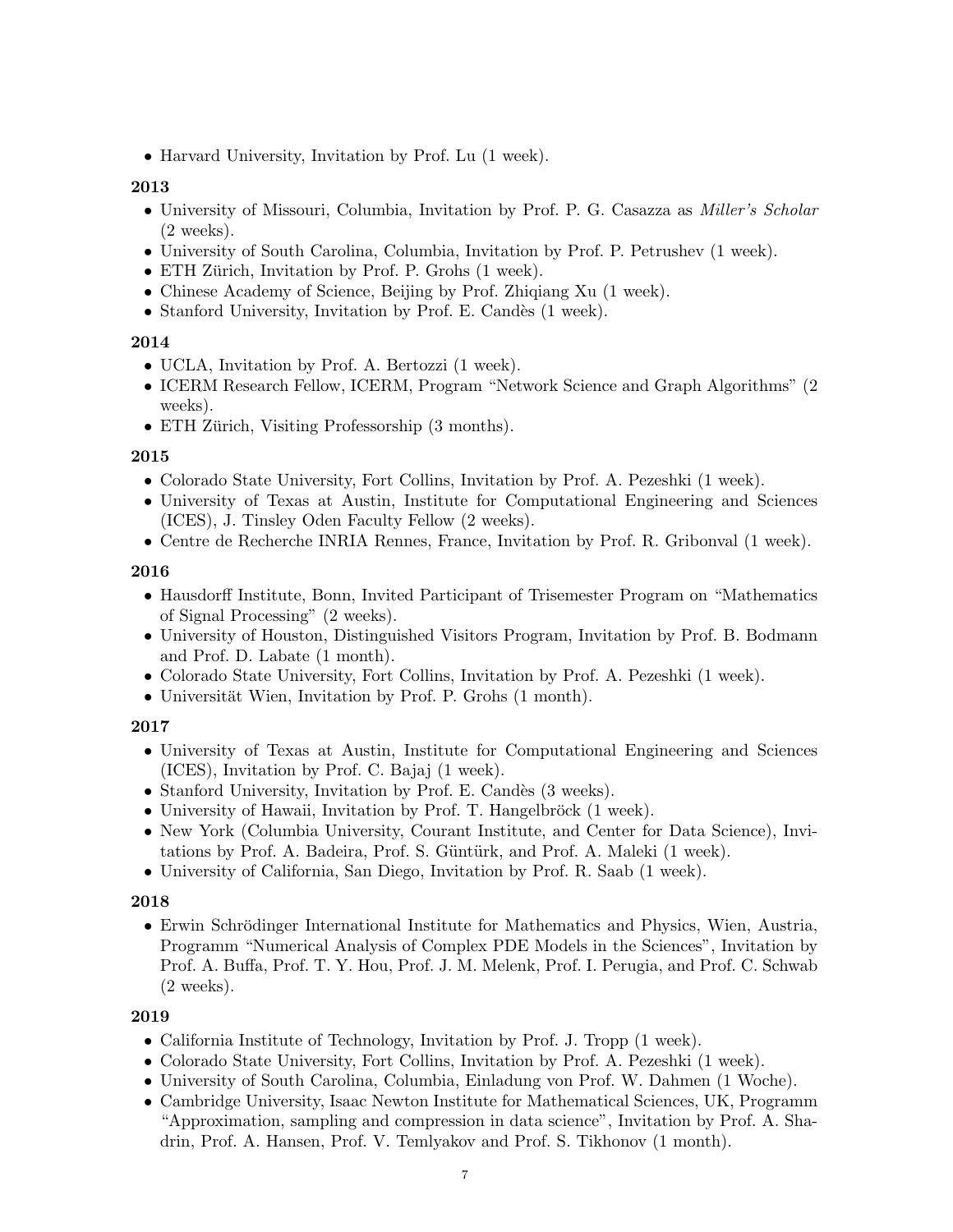### 2020 (up to now)

• Institute of Advanced Study, Princeton, Invitation by Prof. Dr. S. Arora (1 week).

### Invited Talks

### 1997

• Colloquium, GSF–Forschungszentrum für Umwelt und Gesundheit, München, 7.10.1997.

### 1999

• Colloquium, GSF–Forschungszentrum für Umwelt und Gesundheit, München, 23.7.1999.

### 2000

 $\bullet$  Graduate-Colloquium, TU München, 18.12.2000.

### 2001

- Colloquium, Universität zu Lübeck, 25.6.2001.
- Analysis Seminar, Georgia Institute of Technology, Atlanta, 28.11.2001.

### 2002

• Conference on "Frames, Wavelets, and Operator Theory", Texas A&M University, 15.7.– 19.7.2002.

### 2003

- AMS National Meeting, Baltimore, 15.1.–18.1.2003.
- Workshop on "Wavelets, Frames, and Operator Theory", University of Maryland, 19.1.– 21.1.2003.
- Analysis Seminar, University of Arkansas, Fayetteville, 23.1.2003.
- Colloquium, University of Arkansas, Fayetteville, 23.1.2003.
- International Symposium on Optical Science and Technology, SPIE's 48th Annual Meeting, Conference "Wavelets X", San Diego, 3.8.–8.8.2003.
- 25. Nordwestdeutsches Funktionalanalysis-Kolloquium, Universität Duisburg–Essen, Campus Essen, 8.11.2003.

### 2004

- Oberwolfach–Mini–Workshop "Wavelets and Frames", Mathematisches Forschungsinstitut Oberwolfach, 15.2.–21.2.2004.
- "Second International Conference of Computational Harmonic Analysis", Vanderbilt University, Nashville, 24.–30.5.2004.
- Seminar "Approximationstheorie und Numerik", Philipps–Universität Marburg, 3.6.2004.
- Wavelet Seminar, Washington University in St. Louis, St. Louis, 12.11.2004.

- Analysis Seminar, University of Arkansas, Fayetteville, 17.2.2005.
- Colloquium, University of Arkansas, Fayetteville, 17.2.2005.
- Analysis Seminar, Washington University in St. Louis, St. Louis, 23.2.2005.
- Computational Analysis Seminar, Vanderbilt University, Nashville, 29.3.2005.
- Analysis Seminar, Georgia Institute of Technology, Atlanta, 13.4.2005.
- CSCAMM-Workshop "Sparse Representation in Redundant Systems", University of Maryland, College Park, 9.5.–13.5.2005.
- (2 Invited Talks) International Symposium on Optical Science and Technology, SPIE's 50th Annual Meeting auf der Konferenz "Wavelets XI", San Diego, 31.7.–4.8.2005.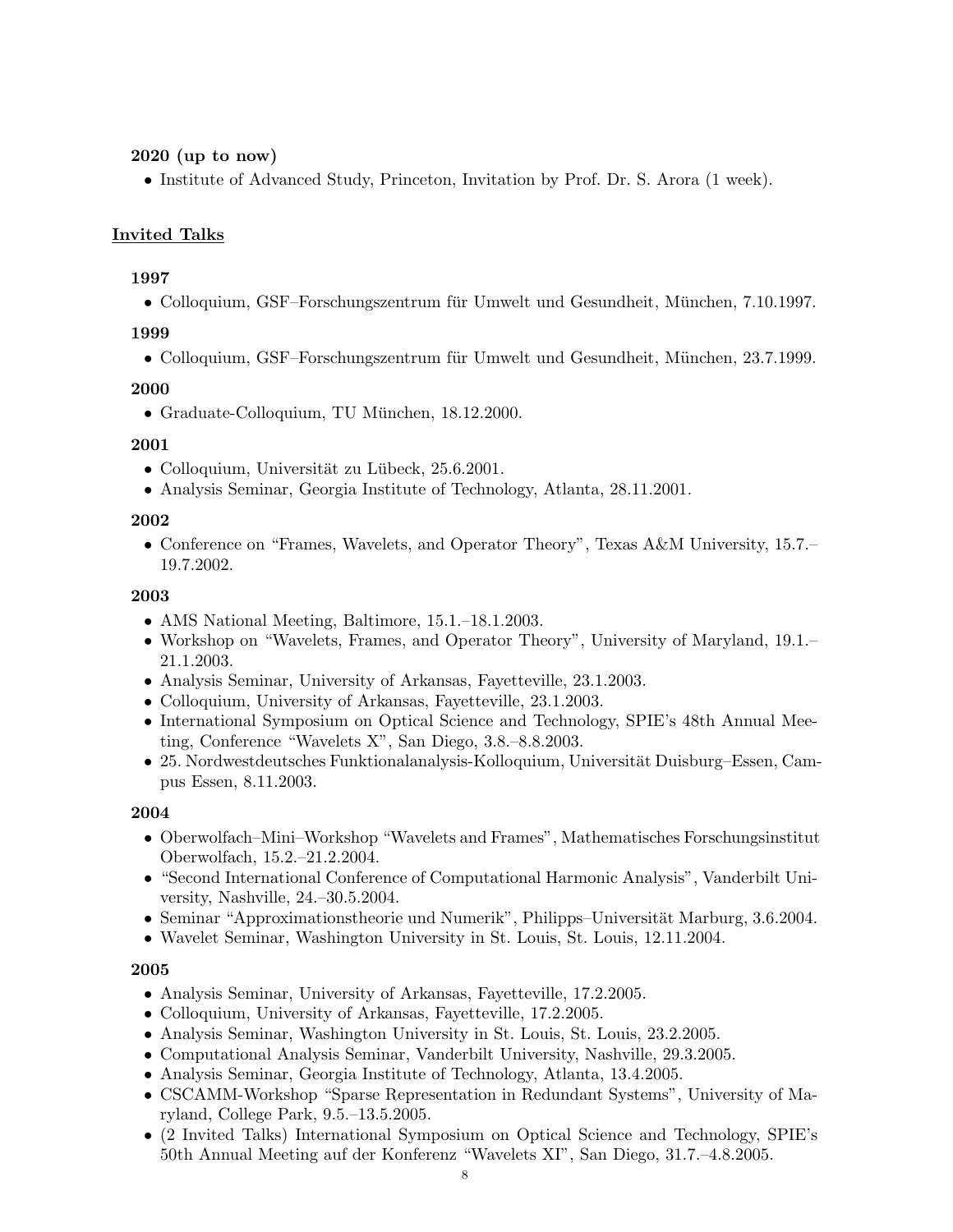• Banff–Workshop "Time-Frequency-Analysis and Non-Stationary Filtering", Banff International Research Station, 24.9.–29.9.2005.

#### 2006

- Symposium about Applied Mathematics, Universität Zürich, Zürich, 23.1.2006.
- Oberseminar "Wissenschaftliches Rechnen und Modellbildung", TU München, München, 30.1.2006.
- Analysis Seminar, University of Missouri, Columbia, 28.2.2006.
- Wavelet Seminar, Washington University, St. Louis, 10.3.2006.
- Banff–Workshop "Coarsely Quantized Redundant Representations of Signals", Banff International Research Station, 11.3.–16.3.2006.
- NuHAG Seminar, Universität Wien, Wien, 27.3.2006.
- Colloquium, Justus-Liebig-University Gießen, 7.7.2006.
- Deutsches EEG/EP Mapping Meeting, Workshop über Wavelet-Analyse, Schloss Rauischholzhausen, 20.10.–22.10.2006.
- Workshop "The Kadison-Singer Problem", American Institute of Mathematics, Palo Alto, 25.9.–29.9.2006.
- Seminar, San Francisco State University, San Francisco, 5.10.2006.
- Oberseminar "Aktuelle Themen aus der Numerik", RWTH Aachen, 9.11.2006.
- Seminar "Angewandte Mathematik", Universität Potsdam, 14.11.2006.
- Oberseminar Marburg–Gießen "Approximationstheorie, Numerik und Optimierung", Universität Marburg, 28.11.2006.
- Rhein-Ruhr Seminar, Universität Duisburg-Essen, 1.12.2006.

#### 2007

- Colloquium, GSF-Forschungszentrum für Umwelt und Gesundheit, Munich, 31.1.2007.
- (2 Invited Talks) Twelfth International Conference on Approximation Theory, San Antonio, Texas, 4.3.–8.3.2007.
- IMI Seminar, University of South Carolina, 12.3.2007.
- Norbert Wiener Center Seminar, University of Maryland, 19.4.2007.
- 2007 von Neumann "Symposium on Sparse Representations and High-Dimensional Geometry", Snowbird, Utah, 8.7.–12.7.2007.
- Oberwolfach-Workshop "Wavelet and Multiscale Methods", Mathematisches Forschungsinstitut Oberwolfach, 29.7.–4.8.2007.
- Brown Bag-Seminar, PACM, Princeton University, 22.8.2007.
- International Symposium on Optical Science and Technology, SPIE's 52th Annual Meeting, Conference "Wavelets XII", San Diego, 26.8.–30.8.2007.
- Banff-Workshop "Trends in Applied Harmonic Analysis", Banff International Research Station, 23.9.–28.9.2007.
- Applied Math Seminar, Stanford University, 9.11.2007.
- SAM Colloquium, ETH Zurich, 14.11.2007.
- Oberseminar "Aktuelle Themen aus der Numerik", RWTH Aachen, 22.11.2006.
- Colloquium, Universität Osnabrück,  $23.11.2006$ .
- EE Seminar, Harvard University, 30.11.2007.
- Seminar, University of British Columbia, 12.12.2007.

- (Poster) Workshop "Contemporary Frontiers in High-Dimensional Statistical Data Analysis", Isaac Newton Institute for Mathematical Sciences, Cambridge, UK, 7.1.–11.1.2008.
- Lineare Algebra & Optimization-Seminar, Stanford University, 6.2.2008.
- Net/Comm/DSP Seminar, University of California, Berkeley, 11.2.2008.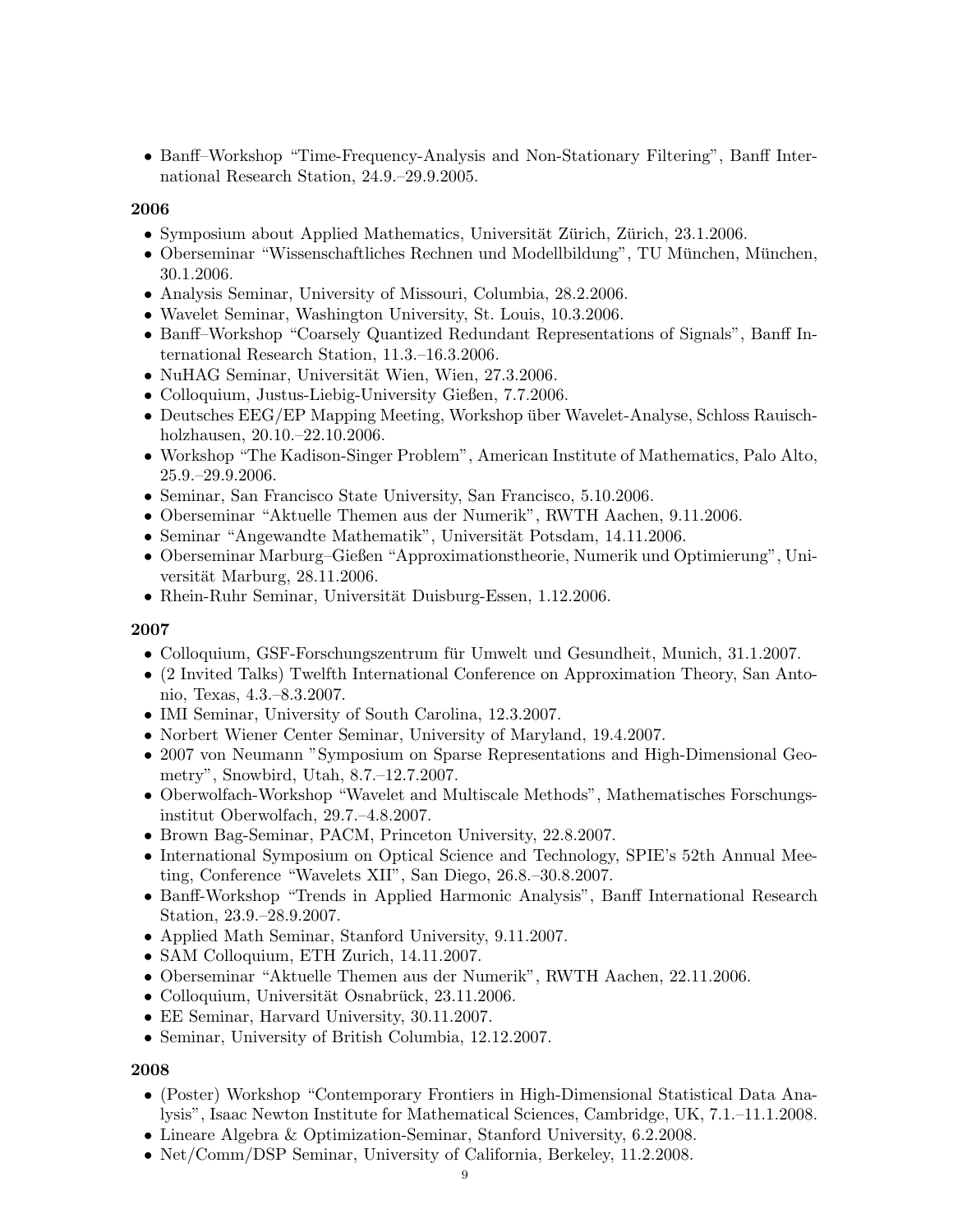- Conference on Information Sciences and Systems (CISS 2008), Princeton University, 19.3.– 21.3.2008.
- Workshop on "Sparsity in High Dimensional Statistics and Learning Theory", Georgia Institute of Technology, 22.3.–24.3.2008.
- Analysis Seminar, Georgia Institute of Technology, 26.3.2008.
- IMI Seminar, University of South Carolina, 31.3.2008.
- Colloquium, Drexel University, 3.4.2008.
- Statistics Seminar, Stanford University, 6.5.2008.
- Colloquium, San Francisco State University, 7.5.2008.
- Applied Math Seminar, University of California, Davis, 8.5.2008.
- Workshop on "Nonlinear Approximation Techniques Using  $\ell_1$ ", Texas A&M University, 16.5.–18.5.2008.
- Applied Math Seminar, Yale University, 20.5.2008.
- Chinese-French-Singaporean Joint Workshop on "Wavelet Theory and Applications", Singapore, 9.6.–13.6.2008.
- 7th Conference on "Mathematical Methods for Curves and Surfaces", Toensberg, Norway, 26.6.–1.7.2008.
- Workshop "Frames for the finite world: Sampling, coding and quantization", American Institute of Mathematics, Palo Alto, 18.8.–22.8.2008.
- Alumni Meeting, Universität Osnabrück, 29.11.2008.
- Dagstuhl-Seminar "Structured Decompositions and Efficient Algorithms", Schloß Dagstuhl, Leibniz Zentrum für Informatik, 30.11.–5.12.2008.
- $\bullet$  Talk Series "Jahr der Mathematik", Universität Osnabrück, 16.12.2008.
- Colloquium, Universität Münster, 18.12.2008.

- Meeting of FNRS Contact Group "Wavelets and applications", Brussels, 19.1.2009.
- Tag der Berufspraxis, Universität Bielefeld, 23.1.2009.
- Neurobiology Departmental Seminar, Universität Osnabrück,  $3.3.2009$ .
- Banff-Workshop "Frames from First Principles", Banff International Research Station, 16.3.–20.3.2009.
- Mathematics-Electrical Engineering Seminar, Colorado State University, 24.3.2009.
- Colloquium, Universität Paderborn, 28.5.2009.
- Colloquium in Applied Mathematics, Universität Münster, 6.5.2009.
- (2 Invited Talks) SampTA09, CIRM, Marseille, 18.5.–22.5.2009.
- Conference "Strobl09", Strobl, Austria, 15.6.–19.6.2009.
- SFB-Colloquium, Universität Bonn, 7.7.2009.
- Seminar, Universität des Saarlandes, 10.7.2009.
- Mathematics-Electrical Engineering Seminar, Nanyang Technological University, 24.7.2009.
- (2 Invited Talks) International Symposium on Optical Science and Technology, SPIE's 54th Annual Meeting, Conference "Wavelets XIII", San Diego, 2.8.–6.8.2009.
- Colloquium, Stony Brook University, 3.9.2009.
- Analysis Seminar, Stony Brook University, 8.9.2009.
- Analysis Seminar, University of Houston, 5.10.2009.
- Computational Mathematics and Applications Seminar, Oxford University, 15.10.2009.
- Antrittsvorlesung, Universität Osnabrück, 13.11.2009.
- Colloquium, Institute of Biomathematics and Biometry, Helmholtz Zentrum München, 25.11.2009.
- Colloquium on Applied Mathematics, Universität Hamburg,  $26.11.2009$ .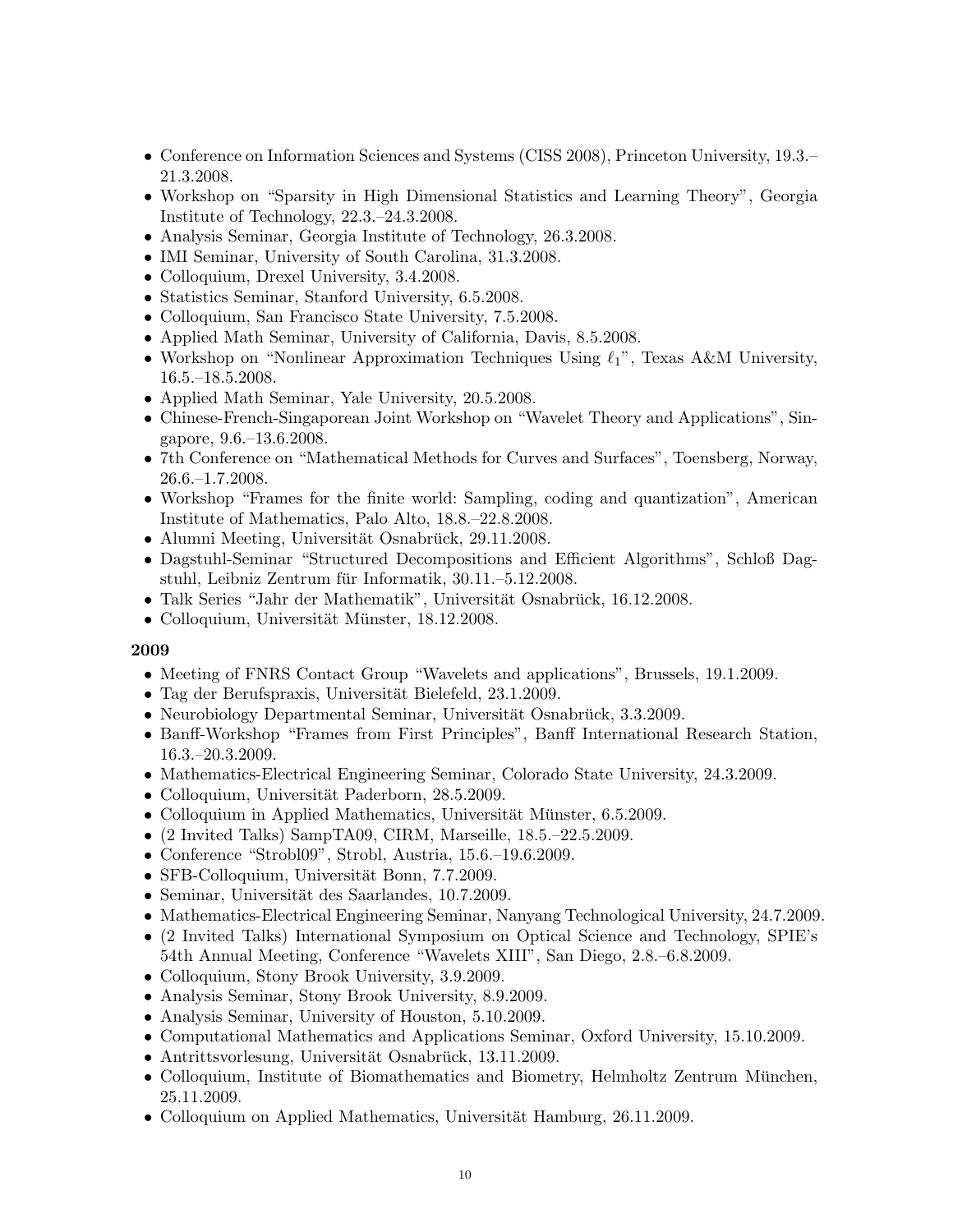- AMS National Meeting, San Francisco, 13.1.–16.1.2010.
- Satellite Conference of the AMS Meeting, Workshop on "Optimal Frames and Operator" Algebras", San Francisco State University, 17.1.–19.1.2010.
- Applied Mathematics Seminar, KAUST, 14.2.2010.
- IMI Seminar, University of South Carolina, 3.3.2010.
- 13th International Conference on Approximation Theory, San Antonio, 7.3.–10.3.2010.
- Analysis Seminar, University of Houston, 9.10.2009.
- Conference on Information Sciences and Systems (CISS 2010), Princeton University, 17.3.– 29.3.2010.
- (2 Invited Talks) Interdisciplinary Workshop on "Sparsity and Modern Mathematical Methods for High Dimensional Data", Brussels, Belgium, 6.4.–10.4.2010.
- SIAM Conference on Imaging Science (IS10), Chicago, 12.4.–14.4.2010.
- Seminar, Universität Münster, 28.4.2010.
- Colloquium, Universität Frankfurt, 7.5.2010.
- Conference in Honor of Pete Casazza's 65th Birthday, "From Banach Spaces to Frame Theory and Applications", University of Maryland, 20.5.–23.5.2010.
- Colloquium, Universität Oldenburg, 2.6.2010.
- Workshop "Sparsity and Computation", Universität Bonn,  $7.6-11.6.2010$ .
- Conference Noko 2010, Universität Oldenburg,  $12.6.2010$ .
- (2 Invited Talks) Seventh International Conference on Curves and Surfaces, Avignon, France, 24.6.–30.6.2010.
- Conference "New Trends in Harmonic and Complex Analysis", Bremen, 29.6.–3.7.2010.
- Seminar, TU Berlin, 9.7.2010.
- Oberwolfach-Workshop "Wavelet and Multiscale Methods", Mathematisches Forschungsinstitut Oberwolfach, 1.8.–7.8.2010.
- ECE Seminar, Rice University, 14.9.2010.
- Colloquium, San Francisco State University, 17.9.2010.
- Oberwolfach-Mini-Workshop "Shearlets", Mathematisches Forschungsinstitut Oberwolfach, 4.10.–8.10.2010.
- Illinois/Missouri Applied Harmonic Analysis Seminar, University of Illinois, 16.10.2010.
- Colloquium, Jacobs-University Bremen, 8.11.2010.
- Conference of the Canadian Mathematical Society in Vancouver, Canada, 4.12.–6.12.2010.

- Keynote Talk, International Conference on Harmonic Analysis and Applications, Sydney, 7.2.–11.2.1011.
- Kolloquium, University of Newcastle, Newcastle, 14.2.2011.
- Workshop "New Frontiers in Imaging and Sensing", University of South Carolina, 17.2.– 23.2.2011.
- Analysis Seminar, Duke University, 28.2.2011.
- Analysis Seminar, Yale University, 15.3.2011.
- Invited Survey Talk, 82nd Annual Meeting of the International Association of Applied Mathematics (GAMM), Graz University of Technology, 18.4.–21.4.2011.
- 82nd Annual Meeting of the International Association of Applied Mathematics, Graz University of Technology, 18.4.–21.4.2011.
- SampTA 2011, Nangyang Technological University, Singapore, 2.5.–6.5.2011.
- International Symposium in Approximation Theory, Vanderbilt University, 17.5.–21.5.2011.
- Keynote Talk, International Conference on Applied Harmonic Analysis and Multiscale Computing, Edmonton, Canada, 25.7.–28.7.2011.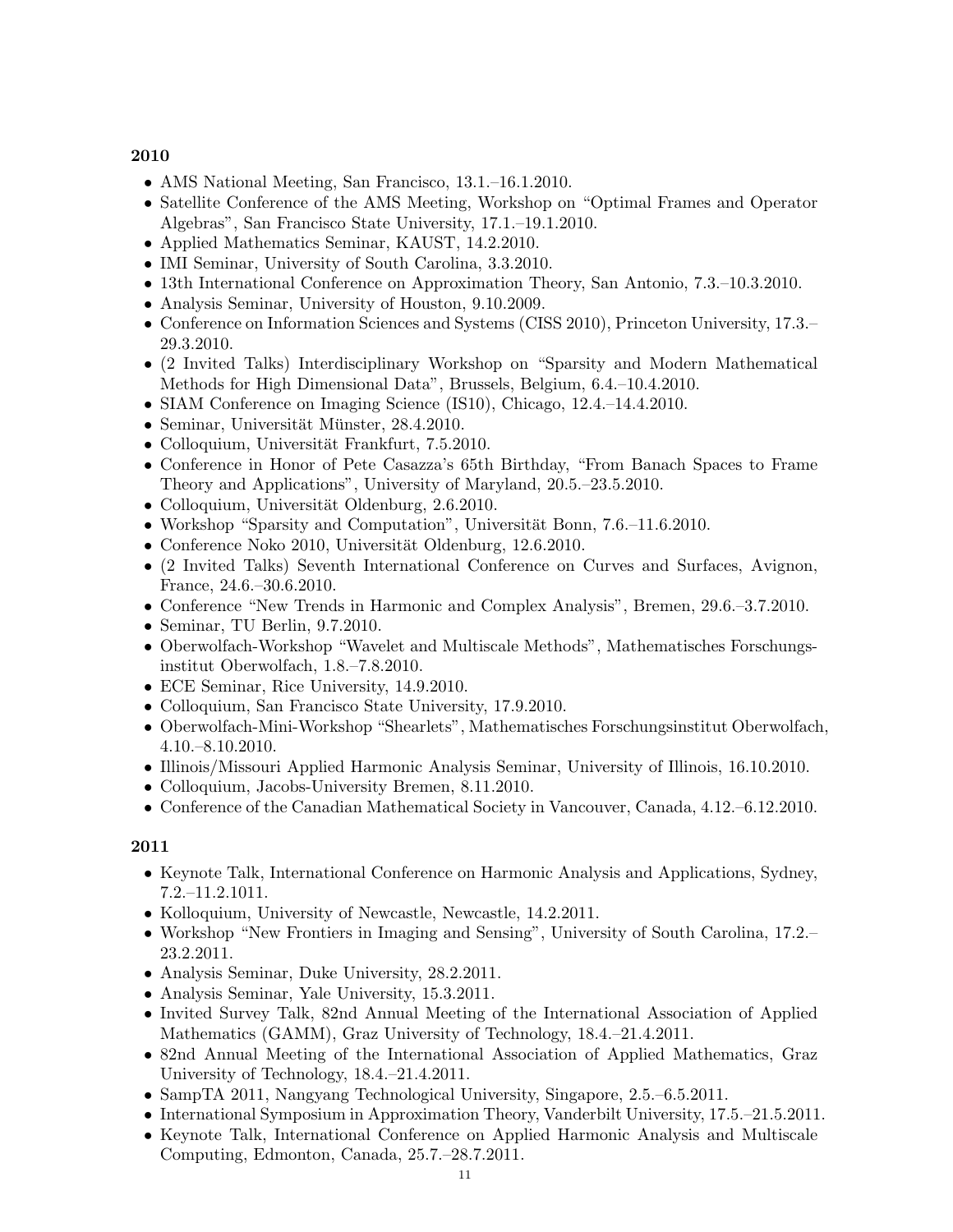- Mathematics-Electrical Engineering Seminar, Colorado State University, 29.7.2011.
- Colloquium, University of Colorado, 5.8.2011.
- (3 Invited Talks) International Symposium on Optical Science and Technology, SPIE's 54th Annual Meeting, Conference "Wavelets and Sparsity XIV", San Diego, 21.8.–25.8.2011.
- ILAS 2011, TU BRaunschweig, Germany, 22.8.–26.8.2011.
- Plenary Talk, International Conference on Multivariate Approximation, Hagen, Germany, 24.9.–27.9.2011.
- Plenary Talk, International Workshop on Wavelets, Frames and Applications, University of Delhi, India, 15.12.–21.12.2011.

- Berlin Mathematical School, 6.1.2012.
- CosmoStat Seminar, CEA-Saclay, Gif-sur-Yvette, France, 13.1.2012.
- Plenary Talk, Conference "Mathematics and Image Analysis 2012", Paris, 16.1.–18.1.2012.
- Antrittsvorlesung, TU Berlin, 17.2.2012.
- Analysis Seminar, University of Missouri, 21.2.2012.
- Colloquium, University of Missouri, 23.2.2012.
- Analysis Seminar, Tel Aviv University, 6.3.2012.
- EE Seminar, Technion, 7.3.2012.
- EE Seminar, EPFL, 19.3.2012.
- (2 Invited Talks) 83nd Annual Meeting of the International Association of Applied Mathematics (GAMM), Universität Darmstadt, 26.3.–30.3.2012.
- Tag der Mathematik, Berlin, 5.5.2012.
- Treffen mit dem Wissenschaftlichen MATHEON-Beirats, 11.5.2012.
- Schüler-Info-Tage TU Berlin,  $15.5.2012$ .
- (2 Invited Talks) SIAM Conference on Imaging Science, Philadelphia, 20.-22.5.2012.
- Colloquium, Universität Göttingen, 29.5.2012.
- Applied and Computational Analysis Seminar, University of Cambridge, 31.5.2012.
- Oberwolfach-Workshop "Applied Harmonic Analysis and Sparse Approximation", Mathematisches Forschungsinstitut Oberwolfach, 11.6.–15.6.2012.
- Oberwolfach-Workshop "Learning Theory and Approximation", Mathematisches Forschungsinstitut Oberwolfach, 25.6.–29.6.2012.
- ISMP 2012, Berlin, 20.-24.8.2012.
- Seminar, Stanford University, 5.9.2012.
- Applied Mathematics Colloquium, California Institute of Technology, 10.9.2012.
- Mathematics-Electrical Engineering Seminar, Colorado State University, 25.9.2012.
- Harvard EE Seminar, Harvard University, 19.10.2012.
- PACM Colloquium, Princeton University, 22.10.2012.
- CSCAMM Seminar, University of Maryland, 24.10.2012.
- Analysis Seminar, University of Houston, 29.10.2012.
- ECE Seminar, Rice University, 1.11.2012.
- Public Einstein Lecture, 8.11.2012.
- Plenary Talk, International Workshop SIGMA'2012 (Signal-Image-Geometry-Modelling-Approximation), CIRM, 19.-23.11.2012.

- MathInside, MATHEON, Berlin, 15.1.2013.
- Colloquium, Universität Dresden, 16.1.2013.
- Colloquium, University of Missouri, 14.2.2013.
- IMI Seminar, University of South Carolina, 19.3.2013.
- MathInside, MATHEON, Berlin, 15.3.2013.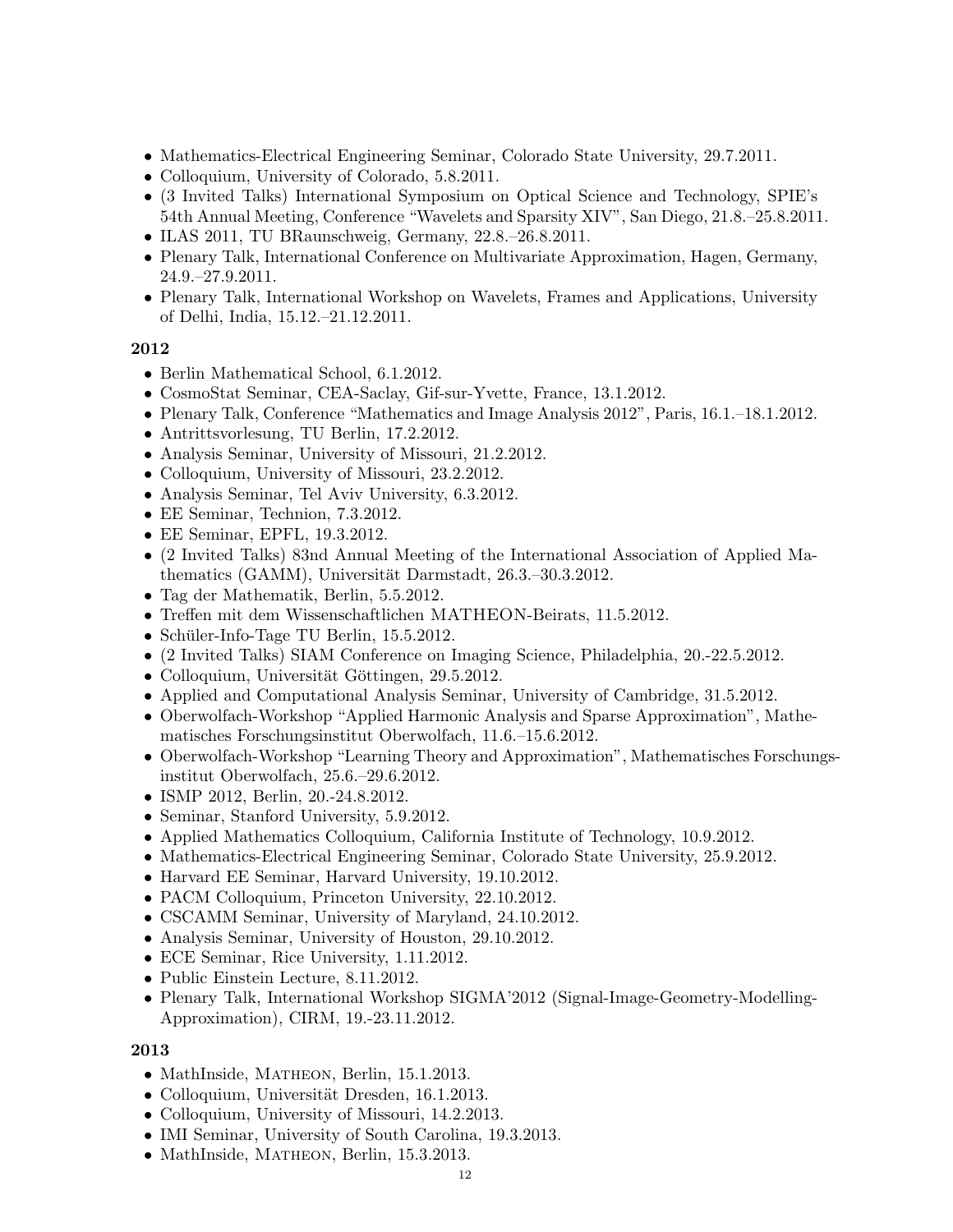- Colloquium, Seminar for Applied Mathematics (SAM), ETH Zürich, 27.3.2013.
- Plenary Talk, 14th International Conference on Approximation Theory, San Antonio, 7.-10.4.2013.
- Keynote Talk, 4. Data Science Day, Berlin, 25.4.2013.
- Numerical Analysis Seminar, Oxford University, 23.5.2013.
- Mathematical Colloquium, University of Darmstadt, 29.5.2013.
- ICMSEC Seminar, Chinese Academy of Science, Beijing, 5.6.2013.
- SPAWC 2013 (4th IEEE International Workshop on Signal Processing Advances for Wireless Communications), Darmstadt, 16.6.–19.6.2013.
- Series of Invited Lectures, SFB-BMS Sommer-School "Discrete Differential Geometry", Berlin, 9.9.–20.9.2013.
- SampTA13, Bremen, Germany, 2.7.–5.7.2013.
- Plenary Talk, CIMPA 2013 "New Trends in Applied Harmonic Analysis: Sparse Representations, Compressed Sensing and Multifractal Analysis", Mar del Plata, Argentina, 5.8.-16.8.2013.
- Mathematics-Electrical Engineering Seminar, Colorado State University, 22.8.2013.
- (2 Invited Talks) International Symposium on Optical Science and Technology, SPIE's 56th Annual Meeting, Conference "Wavelets and Sparsity XV", San Diego, 25.8.–29.8.2013.
- Geometry Workshop, Strobl, Austria, 28.8.-31.8.2013.
- Workshop of the GAMM activity group "Applied and Numerical Linear Algebra", Universität Wuppertal, Germany, 9.9.–10.9.2013.
- Plenary Talk *(Noether Lecturer)*, OMG-DMV-Kongress 2013, Innsbruck, 23.-26.9.2013.
- Minisymposium "Frames, high-dimensional data analysis, and dimension reduction",  $\ddot{\text{O}}\text{MG}$ -DMV-Kongress 2013, Innsbruck, 23.-26.9.2013.
- Colloquium Talk, Universität Passau,  $29.10.2013$ .
- Plenary Talk, Workshop "Statistical Issues in Compressive Sensing", Universität Göttingen, Germany, 11.-13.11.2013.
- Colloquium Talk, University of Warwick, 29.11.2013.
- Distinguished Lecture Series, School of Computer and Communication Sciences, EPFL, 18.11.2013.

- Conference on Numerical Analysis and Scientific Computing, MPI Leipzig, 7.1.–9.1.2014.
- Colloquium, UCLA, 22.1.2014.
- BMS Student Conference 2014, Berlin, 21.2.2014.
- Minisymposium "Linear Algebra in Compressed Sensing", 85nd Annual Meeting of the International Association of Applied Mathematics (GAMM), Universität Erlangen, 10.3.– 14.3.2014.
- Oberwolfach-Miniworkshop "Mathematical Physics meets Sparse Recovery", Mathematisches Forschungsinstitut Oberwolfach, 14.4.–18.4.2014.
- (2 Invited Talks) SIAM Conference on Imaging Science (IS14), Hong Kong, 12.5.–14.5.2014.
- Department Seminar, City University of Hong Kong, 15.5.2014.
- Keynote Talk, Fifth International Conference on Computational Harmonic Analysis and Applications in conjunction with the Shanks Lecture series, Vanderbilt University, Nashville, 19.5.-23.5.2014.
- Invited Talk, Banff-Workshop "Imaging and Modeling in Electron Microscopy Recent Advances", Banff International Research Station, 18.5.–23.5.2014.
- Invited Lecture, Summer School on "Coherent state transforms, time-frequency and timescale analysis, applications", Trieste, Italy, 2.6.-21.6.2014.
- Colloquium, RWTH Aachen, 17.6.2014.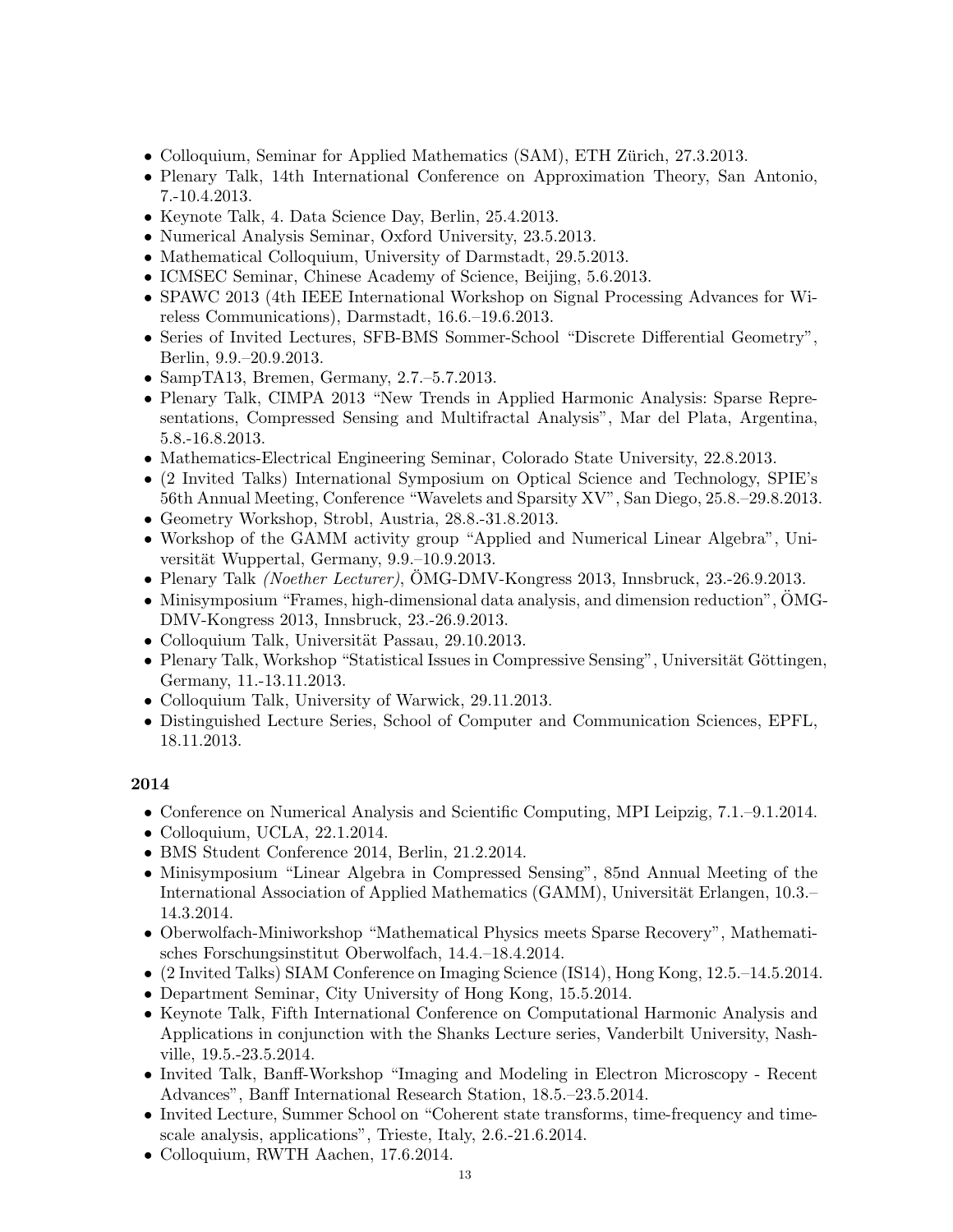- Workshop "White nights of materials science: From physics and chemistry to data analysis, and back", Saint Petersburg, Russia, 16.6.–20.6.2014.
- Royal Society International Scientific Seminar "Computations in infinite dimensions: challenges in a continuous world", Kavli Royal Society International Centre, Chicheley Hall, UK, 30.6.–1.7.2014.
- Invited Talk, RIPS@Berlin, FU Berlin, 9.7.2014.
- Plenary Talk, 30th International Colloquium on Group Theoretical Methods in Physics (ICGTMP), Ghent University, Belgium, 14.7.–18.7.2014.
- Plenary Talk, UCL-Duke University Workshop on Sensing and Analysis of High-Dimensional Data, University College London, UK, 4.9.–5.9.2014.
- Colloquium, Zurich Colloquium in Applied and Computational Mathematics, ETH Zürich, 16.9.2014.
- Invited Talk Series, Summer School "Modelling", Fraunhofer-Institut ITWM, Kaiserslautern, 20.10.–24.10.2014.
- Invited Talk, Berlin-Brandenburgische Akademie der Wissenschaften, 28.11.2014.
- Symposium on "Informatics and Genomics for Materials Development", 2014 Fall Meeting of the Materials Research Society, Boston, 30.11.–5.12.2014.
- Plenary Talk, 5th International Conference on Scientific Computing and Partial Differential Equations (SCPDE14), Hong Kong Baptist University, Hong Kong, 8.12.–12.12.2014.
- Semi-Plenary Talk, Approximation Theory Workshop, FoCM2014, Montevideo, 11.12.– 20.12.2014.

- Urania, Berlin, 19.1.2015.
- Joint ECE-CS-IP Seminar, Colorado State University, 5.2.2015.
- Colloquium, University of Texas, Austin, 9.2.2015.
- Visualization Seminar, University of Texas, Austin, 10.2.2015.
- ICES Seminar, University of Texas, Austin, 12.2.2015.
- Visualization Seminar, University of Texas, Austin, 17.2.2015.
- Seminar, Centre de Recherche INRIA Rennes, France, 9.4.2015.
- Colloquium, University of Vienna, Vienna, 29.4.2015.
- Plenary Talk, Applied Inverse Problems Conference, Helsinki, Finland, 25.5.–29.5.2015.
- Plenary Talk, International Conference on "Applied Mathematics and Approximation Theory 2015" (AMAT 2015), Ankara, Turkey, 28.5.–31.5.2015.
- Colloquium of the Hausdorff Center for Mathematics, Universität Bonn, 10.6.2015.
- Invited Talk, Minisymposium "Compressed Sensing and Medical Applications", 27th IFIP TC7 Conference 2015, Nice, France, 29.6.–3.7.2015.
- Invited Talk, International Geometry Workshop, Seggau, 10.7.–12.7.2015.
- Mini-Symposium on "Sparsity-promoting Seismic Data Analysis", 8th International Congress on Industrial and Applied Mathematics (ICIAM 2015), Beijing, China, 10.8.–14.8.2015.
- Plenary Talk, Model Reduction of Parametrized Systems (MoRePaS) workshop, SISSA, International School for Advanced Studies, Trieste, Italy, 13.10.–16.10.2015.
- Colloquium, Universität Münster,  $29.10.2015$ .
- AIM (Applied and Interdisciplinary Mathematics) Seminar, University of Michigan, 6.11.2015.

- Colloquium, Physikalisch-Technische Bundesanstalt, Berlin, 3.2.2016.
- Invited Talk, Workshop "Harmonic Analysis, Graphs and Learning", Hausdorff Institute, Bonn, 14.3.–18.3.2016.
- ECMath Colloquium, HU Berlin, 22.4.2016.
- Mathicse Colloquium, EPFL, 11.5.2016.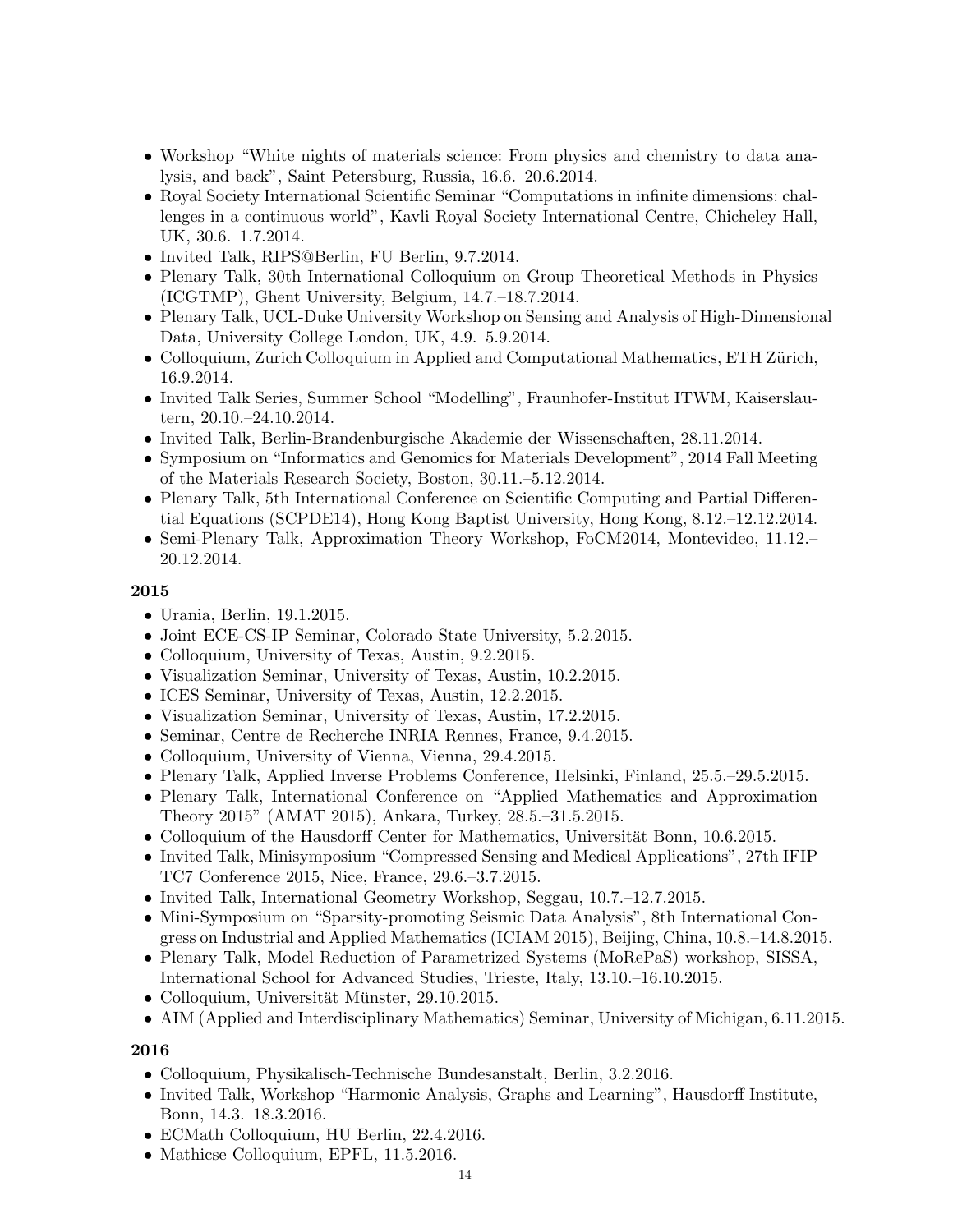- Minitutorial Lecture, SIAM Conference on Imaging Science (IS16), Albuquerque, New Mexico, 23.5.–26.5.2016.
- Plenary Talk, International Conference on Modern Time-Frequency Analysis (Strobl'16), Strobl, Austria, 6.6.–10.6.2016.
- Plenary Talk, International Workshop on Operator Theory and Applications (IWOTA) 2016, St. Louis, Missouri, 18.7.-22.7.2016.
- 2 Invited Lectures, BMS Summer School "Mathematical and Numerical Methods in Image Processing", Berlin, 25.7.–5.8.2016.
- Analysis Seminar, University of Houston, 16.9.2016.
- ECE Seminar, Rice University, 20.9.2016.
- Imaging Seminar, University of Houston, 26.9.2016.
- Colloquium, Georgia Institute of Technology, Atlanta, 29.9.2016.
- Analysis Seminar, Georgia Institute of Technology, Atlanta, 30.9.2016.
- Invited Talk, BIRS-Workshop "Applied Harmonic Analysis, Massive Data Sets, Machine Learning, and Signal Processing", Oaxaca, Mexico, 17.10.–21.10.2016.
- Plenary Talk, International Workshop SIGMA'2016 (Signal-Image-Geometry-Modelling-Approximation), CIRM, 31.10.–4.11.2016.
- Plenary Talk, International Workshop on Coherent States and their Applications, CIRM, France, 14.11.–18.11.2016.
- Special Symposium on Intelligent Systems, Max Planck Institute for Intelligent Systems, Tübingen, 13.–14.12.2016.
- Christmas Colloquium, Justus-Liebig-Univesität Gießen, 14.12.2016.

- PDE and Applied Math Seminar, UC Davis, 8.2.2017.
- Seminar, Stanford University, 9.2.2017.
- Colloquium, University of Hawaii, 15.2.2017.
- Statistics & Electrical Engineering Seminar, Columbia University, 28.2.2017.
- Math and Data Seminar, Center for Data Science, New York University, 2.3.2017.
- Harmonic Analysis and Signal Processing (HASP) and Numerical Analysis and Scientific Computing (NASC) Seminar, Courant Institute, New York University, 3.3.2017.
- 88nd Annual Meeting of the International Association of Applied Mathematics (GAMM), Universität Weimar, 6.3.–10.3.2017.
- Oberwolfach-Workshop "Multiscale and High-Dimensional Problems", Mathematisches Forschungsinstitut Oberwolfach, 26.3.–1.4.2017.
- Colloqium, Universität Darmstadt, 26.4.2017.
- SFB Seminar, TU Berlin, 16.5.2017.
- Plenary Talk, SPARS 2017, Lisbon, Portugal, 5.6.–8.6.2017.
- Plenary Talk, Conference of the European Women in Mathematics, German Chapter, Bielefeld, 9.6.–10.6.2017.
- Invited Talk, Deep Learning Workshop, Berlin, 25.6.–29.6.2017.
- Colloquium, TU Berlin, 27.6.2017.
- Plenary Talk, Jaen Conference on Approximation Theory, Computer Aided Geometric Design, Numerical Methods and Applications, Ubeda, Spain, 2.7.–7.7.2017.
- Invited Talk, Approximation Theory Workshop, FoCM2017, Barcelona, Spain, 10.7.– 19.7.2017.
- Invited Talk, Computational Harmonic Analysis and Compressive Sensing Workshop, FoCM2017, Barcelona, Spain, 10.7.–19.7.2017.
- Invited Talk, International Symposium on Optical Science and Technology, SPIE's 61th Annual Meeting, Conference "Wavelets and Sparsity XVII", San Diego, 6.8.–10.8.2017.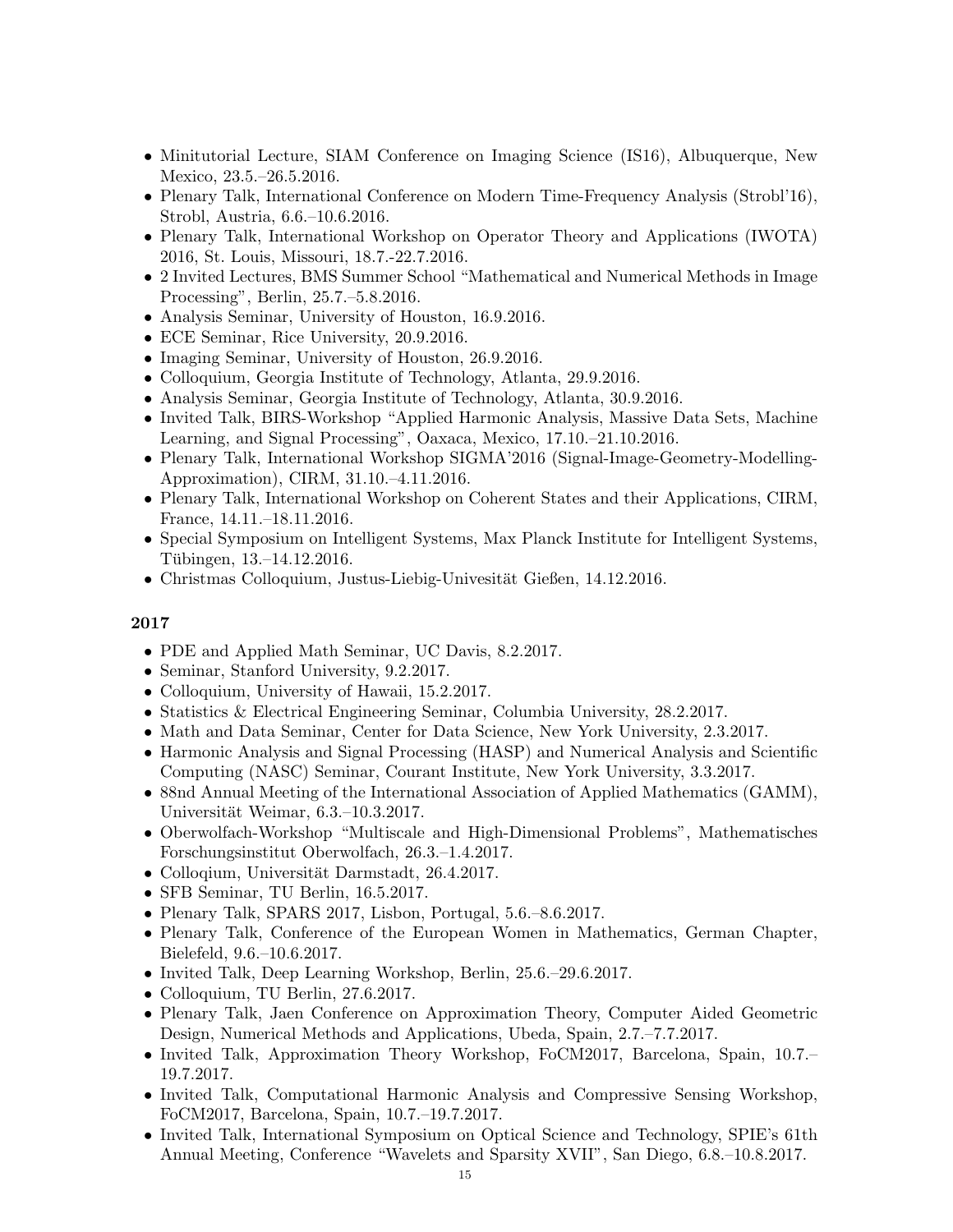- Invited Talk, Intelligent Data Analysis (IDA) Retreat, Berlin, 4.9.–5.9.2017.
- Plenary Talk, International Geometry Workshop in Obergurgl, Austria, 21.9.–26.9.2017.
- Invited Talk, BIRS-Workshop "Mathematical Advances in Electron Microscopy", Oaxaca, Mexico, 15.10.–20.10.2017.
- Research Seminar "Mathematical Statistics", Weierstrass-Institute for Applied Analysis and Stochastics, Berlin, 29.11.2017.
- Invited Talk, Newton-Institute-Workshop "Generative models, parameter learning and sparsity", Cambridge, 30.10.–3.11.2017.
- Colloquium, Max-Planck-Institute for Mathematics in the Sciences, Leipzig, 19.12.2017.
- Colloquium, Universität Postdam, 20.12.2017.

- Invited Talk, IAS Workshop "The Mathematics of Deep Learning", Hong Kong, 8.1.– 12.1.2018.
- Statistics Seminar, WIAS, Berlin, 7.2.2018.
- Keynote Talk, Technology Innovation Science Match, Berlin, 22.2.2018.
- Invited Talk, Oberwolfach-Mini-Workshop "Deep Learning and Inverse Problems", Mathematisches Forschungsinstitut Oberwolfach, 4.3.–10.3.2018.
- Invited Talk, Workshop "Theory of Deep Learning", DALI 2018 Data Learning and Inference, Playa Blanca, Lanzarote, Canary Islands, 3.4.–5.4.2018.
- Tutorial Lecture on "Mathematics of Deep Neural Networks", AIT Meeting of the Activity Group of ITG, TU Berlin, 3.5.–4.5.2018.
- Keynote Talk, Banff-Workshop "Numerical Analysis and Approximation Theory meets Data Science", Banff International Research Station, 22.4.–28.4.2018.
- Invited Talk, Seventh International Conference on Computational Harmonic Analysis (ICCHA7), Nashville, 14.5.–18.5.2018.
- Plenary Talk, Conference "Big Data and Data Science for the Digital World", Madrid, 4.6.–5.6.2018.
- (3 Invited Talks) SIAM Conference on Imaging Science (IS18), Bologna, 5.6.–8.6.2018.
- Panel Talk, Forward Looking Panel Imaging Science in the Age of Machine Learning, SIAM IS18, Bologna, 5.6.–8.6.2018.
- Invited Talk, Hybrid Talks on "Simulation", TU Berlin, 14.6.2018.
- Invited Talk, Seminar on "Methods of Algebra and Functional Analysis In Applications", Czech Technical University, Prague, 25.6.2018.
- Invited Talk, Workshop on "Theory of Deep Learning", 5th International Conference on Machine Learning (ICML 2018), Stockholm, Sweden, 10.7.–15.7.2018.
- Keynote Talk, Conference on Deep Learning: From Theory to Applications, Rennes, France, 4.9.–6.9.2018.
- Invited Talk, Geburtstagssymposium, Berlin-Brandenburgische Akademie der Wissenschaften, 10.9.2018.
- Invited Talk, Minisymposium "Frame Theory and Asymptotic Analysis", European Women in Mathematics General Meeting 2018, Graz, Austria, 3.9.–7.9.2018.
- Plenary Talk, International Traveling Workshop for Interacting Sparse models and Technology (iTWIST Workshop), CIRM, France, 21.11.–23.11.2018.
- Invited Lecture, General Lecture Series "Digital Future", Berlin, 27.11.2018.
- Invited Talk, Berliner Verbundprogramm DiGiTal, TU Berlin, Open Lab "Gleichstellung in der virtuellen Wirklichkeit", Berlin, 27.11.2018.
- Invited Talk, Symposium on "Advances in Deep Learning", ICSEE 2018 International Conference on the Science of Electrical Engineering in Israel, Eilat, Israel, 12.12.– 14.12.2018.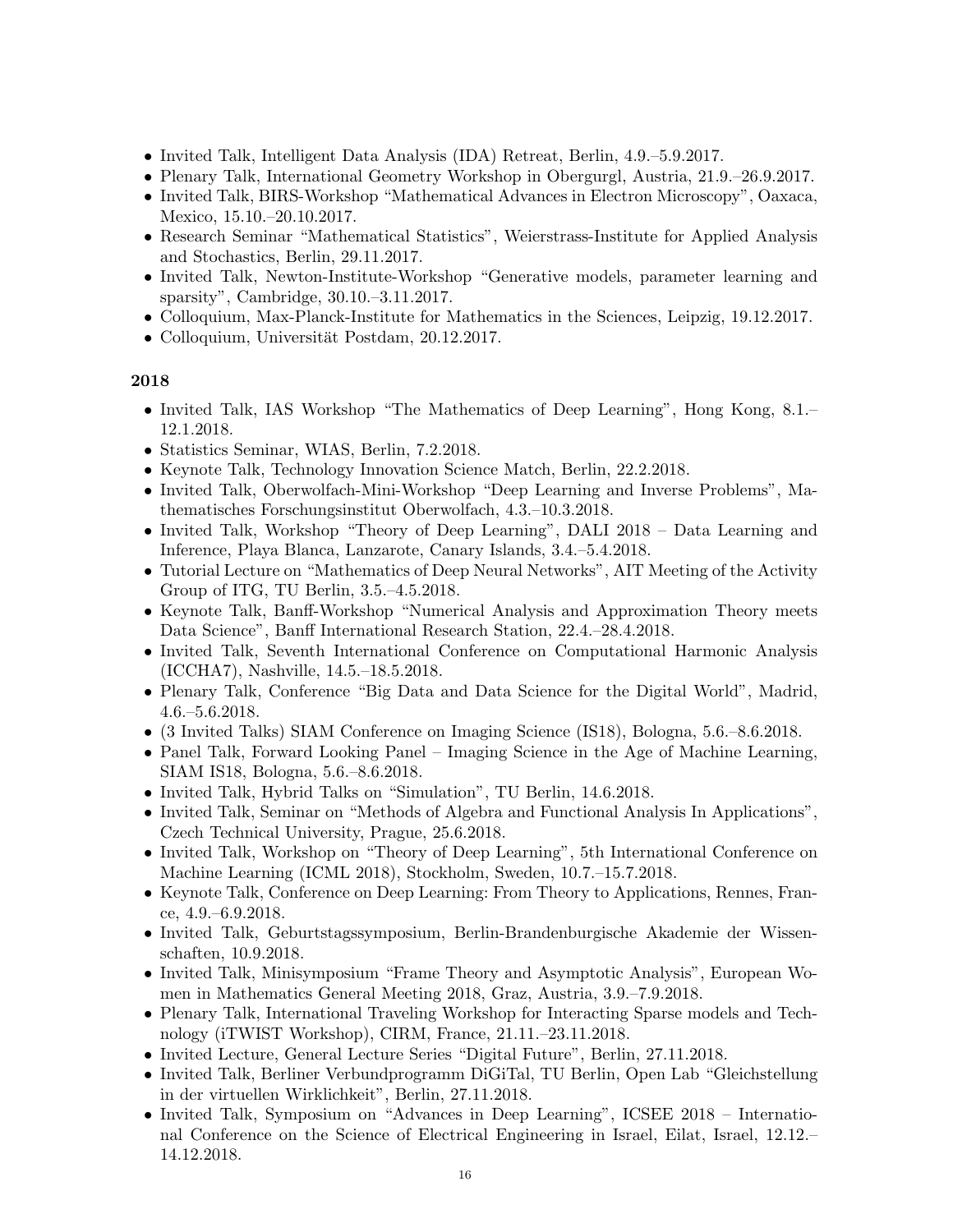- Keynote Talk, Northern Lights Deep Learning Workshop, Tromso, Norway, 9.1.–10.1.2019.
- Invited Talk, International BASP Frontiers Workshop 2019 on Neural-nets in Imaging", Villars-sur-Ollon, Switzerland, 3.2.–8.2.2019.
- Keynote Talk, Workshop "Big Data Science in Astroparticle Research", RWTH Aachen, 19.2.2019.
- Invited Talk, Workshop on Compressed of Deep Neural Networks, Fraunhofer Heinrich-Hertz Institute, 25.2.2019.
- Colloquium Talk, California Institute of Technology, 5.3.2019.
- Seminar Talk, California Institute of Technology, 7.3.2019.
- Joint ECE-CS-IP Seminar, Colorado State University, 12.3.2019.
- Seminar Talk, University of Missouri, 14.3.2019.
- Colloquium Talk, University of Missouri, 14.3.2019.
- Keynote Talk, Spring School "Models and Data", University of South Carolina, 21.3.– 24.3.2019.
- Plenary Talk, Conference "Digital Future", Berlin, 14.5.2019.
- Keynote Talk, Opening of Berlin Mathematics Research Center MATH+, 14.5.2019.
- Keynote Talk, International Conference on Calibration, Berlin, 21.–22.5.2019.
- Plenary Talk, Outreach Meeting "Approximation, sampling and compression in data science", Newton Institute, Cambridge, 23.5.2019.
- Colloquium Talk, TU Berlin, 28.5.2019.
- Plenary Talk, International Conference on Constructive Theory of Functions, Sozopol, Bulgaria, 2.–8.6.2019.
- Invited Talk, Applied Mathematics Seminar, University of Warwick, 10.6.2019.
- Colloquium Talk, IST Austria, 13.6.2019.
- Plenary Talk, Workshop on "Approximation, sampling, and compression in high dimensional problems", Newton Institute, Cambridge, UK, 17.–21.6.2019.
- Keynote Talk, Conference on Scale Space and Variational Methods in Computer Vision (SSVM) 2019, Hofgeismar, 30.6.–4.7.2019.
- Invited Talk, Seminar of the Computational Molecular Biology Group Zuse Institute Berlin, 3.7.2019.
- Plenary Talk, ILAS 2019: Linear Algebra without Borders, Rio de Janeiro, Brazil, 8.7.– 12.7.2019.
- Invited Talk, Minisymposium "Deep Learning and Inverse Problems", ICIAM 2019, Valencia, 15.7.–19.7.2019.
- (3 Invited Talks), Machine Learning Seminar, University of Tromsø, 13., 15., and 16.8.2019.
- Invited Talk, Workshop in honor of Ron DeVore, Sorbonne Université, 13.9.2019.
- Colloquium, Zurich Colloquium in Applied and Computational Mathematics, ETH Zürich, 23.9.2019.
- Plenary Talk, European Conference on Numerical Mathematics and Advanced Applications (ENUMATH), Egmond aan Zee, The Netherlands, 30.9.–4.10.2019.
- Invited Talk, Minisymposium "Advanced Numerical Methods in Image Processing", European Conferences on Numerical Mathematics and Advanced Applications (ENUMATH), Egmond aan Zee, The Netherlands, 30.9.–4.10.2019.
- Colloquium Talk, Zurich Colloquium in Applied and Computational Mathematics, ETH Zürich, 7.10.2019.
- Keynote Talk, Woudschoten Conference on Numerical Analysis and Scientific Computing, Woudschoten Conference Center, Zeist, The Netherlands, 9.10.–11.10.2019.
- Invited Talk, BIRS-Workshop "Computational Harmonic Analysis and Data Science", Oaxaca, Mexico, 28.10.–1.11.2019.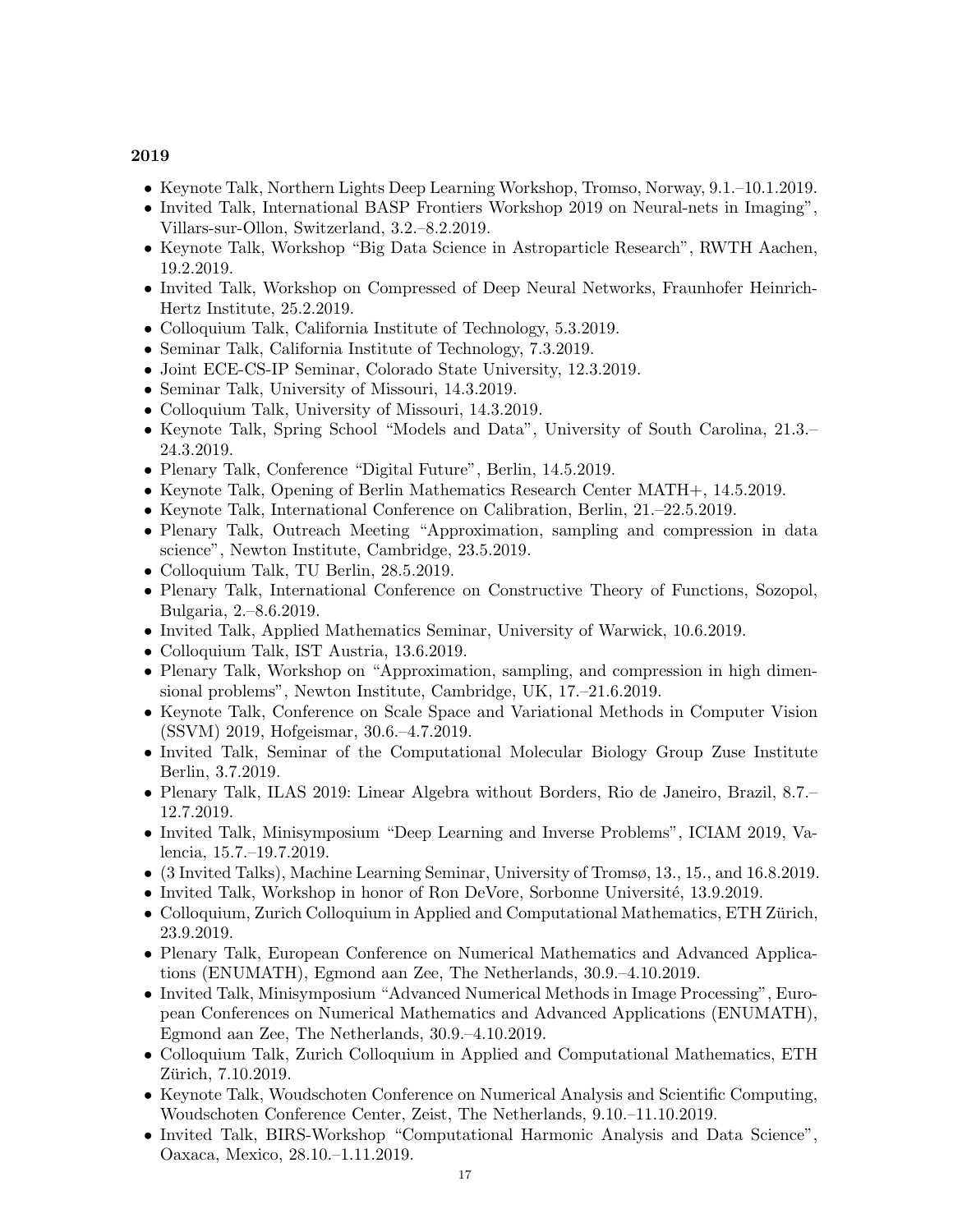- Invited Talk, IPAM Workshop "Validation and Guarantees in Learning Physical Models: from Patterns to Governing Equations to Laws of Nature", Los Angeles, 28.10.–1.11.2019.
- Invited Talk, Artificial Intelligence for 5G & Beyond Day, Fraunhofer HHI, Berlin, 5.11.2020.
- Invited Talk, Deep Learning Workshop, WIAS Berlin, 3.–5.12.2019.
- Invited Talk, Special session on "Mathematical Foundations of Deep Learning" at IEEE International Workshop on Computational Advances in Multi-Sensor Adaptive Processing (CAMSAP), Guadeloupe, West Indies, 15.–18.12.2019.

### 2020 (up to now)

- Invited Talk, IPAM-Workshop "Deep Learning and Medical Applications", Los Angeles, 27.–31.1.2020.
- Invited Talk, MINDS Seminar, Johns-Hopkins University, Baltimore, 3.3.2020.
- Invited Talk, Seminar, Institute of Advanced Study, Princeton, 5.3.2020.
- Invited Talk, Applied Mathematics Seminar, Courant Institute, NYU, 6.3.2020.
- Invited Talk, (virtual) VisionLab-Seminar, Johns-Hopkins University, Baltimore, 1.5.2020.
- Plenary Talk, Virtual Conference on Mathematics of Data Science, organized by University of Edinburgh, 11.6.–12.6.2020.
- Invited Talk, One World Mathematics of INformation, Data, and Signals (1W-MINDS) Seminar, 18.6.2020.
- Invited Talk, Minisymposium on "Integration of Model-Based and Data-Based Methods with Medical Imaging", (Virtual) SIAM Conference on Mathematics of Data Science, 23.6.–24.6.2020.
- Colloquium Talk, (virtual) MOX Colloquium, organized by Politecnico di Milano, 16.7.2020.
- Plenary Talk, (virtual) Annual GAMM COMINDS AG Workshop, MPI Leipzig, 10.9.– 11.9.2020.
- Keynote Talk, Workshop on Machine Learning in Medical Image Reconstruction (ML-MIR), 23rd International Conference on Medical Image Computing and Computer Assisted Intervention (virtual MICCAI 2020), October 4-8, 2020.
- Invited Talk, NeurIPS Workshop on "Theory of Overparameterized Learning" (pending approval by NeuRIPS), 11.12.–12.12.2020.

#### Cancelled or Postphoned to 2021/2022 due to COVID-19

- Keynote Talk, Quarterly Lecture of the Berlin Mathematical Society, Museum of Technology, Berlin, 21.4.2020.
- Invited Talk, ESI Workshop on "Statistical estimation and deep learning in UQ for PDEs", Vienna, 25.–29.5.2020.
- Invited Talk, ESI Workshop on "Approximation of high-dimensional parametric PDEs in forward UQ", Vienna, 2.–5.6.2020.
- Invited Talk, Approximation Theory Workshop, Foundations of Computational Mathematics (FoCM 2020) Conference, Vancouver BC, Canada, 15.–24.6.2020.
- Invited Talk, 8th International Conference on Computational Harmonic Analysis (ICCHA 2020), Munich, 14.9.–18.9.2020.
- Plenary Talk, Dutch Symposium on Inverse Problems, Amsterdam, 21.9.2020.

#### Decision about Cancellation, Going Virtual, or Postphonement pending

- Invited Talk, International Conference "Approximation Theory and Applications" dedicated to the 100th anniversary of Professor S.B. Stechkin, Steklov Institute of Mathematics, Moscow, 6.9.–12.9.2020.
- Invited Talk, Panorama of Mathematics 2020, Hausdorff Center, Bonn, 6.10.–8.10.2020.
- Plenary Talk, MathSEE Symposium 2020 Mathematics in Sciences, Engineering and Economics, Karlsruhe Instiute of Technology, 7.10.–9.10.2020.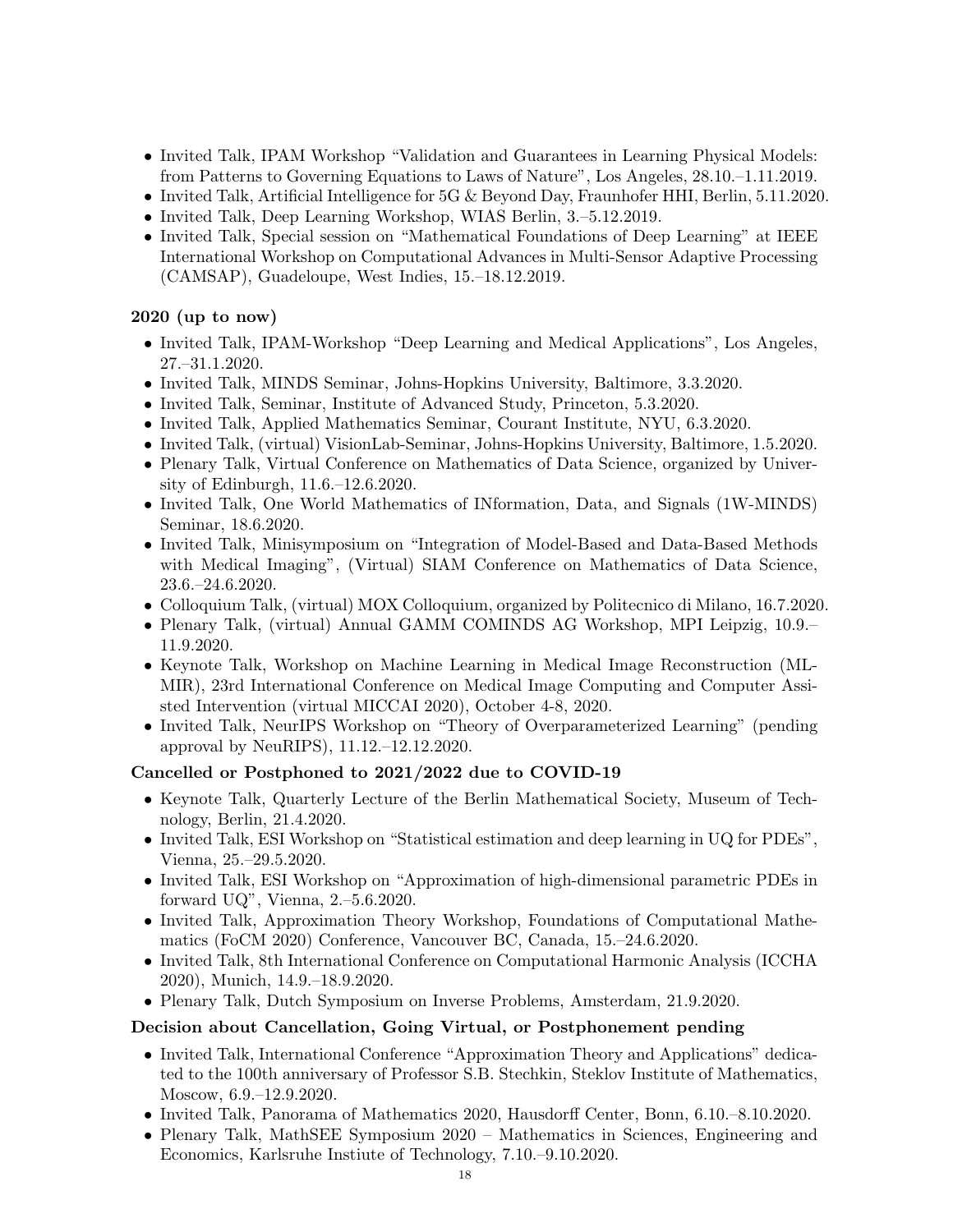• Invited Talk, Conference on the Mathematical Theory of Deep Neural Networks (Deep-Math 2020), Princeton Club New York, 5.11.–6.11.2020.

#### 2021 (up to now)

- Keynote Talk, Conference on "Mathematics of Machine Learning", Center for Interdisciplinary Research (ZIF) in Bielefeld, 22.2.–25.2.2021.
- Invited Talk, Special Session "Approximationtheory and Data Analysis", Joint Meeting DMV-Israeli Science Foundation, Hebrew University, Jerusalem, 8.3.–10.3.2021.
- Invited Talk, Oberwolfach-Workshop "Mathematical Foundations of Machine Learning", Mathematisches Forschungsinstitut Oberwolfach, 21.3.–27.3.2021.
- Invited Talk, BIRS-Workshop "Big Data Inverse Problems", Banff, Canada, 18.4.–23.4.2021.
- Plenary Talk, Bedlewo Acta Numerica conference, Banach Center, Bedlewo, Poland, 14.6.–19.6.2021.
- Plenary Talk, 8th European Congress of Mathematics, Portoroz, Slovenia, 20.6.–26.6.2021.
- Plenary Talk, International Conference on Mathematical Methods for Curves and Surfaces (MMCS10), Oslo, 28.6.–2.7.2021.
- Lecturer, Gene Golub SIAM Summer School (G2S3) on "Theory and Practice of Deep Learning", AIMS, Cape Town, South Africa, 19.–30.7.2021.
- Invited Talk, BIRS-Workshop "Integration of Model- and Data-Driven Methods for Medical Imaging", Oaxaca, Mexico, 12.9.–17.9.2021.

#### Further Invitations/Leadership Functions/Honors

| 2009      | Guest on the Red Sofa in the Mathematikum, Gießen                                 |
|-----------|-----------------------------------------------------------------------------------|
| 2009      | Nomination for Program Chair for the SIAM Activity Group on Imaging Science       |
| 2010      | Inscription in the Internet Portal "AcademiaNet" for Excellent Female Researchers |
| 2010      | Invitation for Panel of the FWO                                                   |
| 2012      | Public Einstein Lecture                                                           |
| 2012      | Guest on the Red Sofa in the Mathematikum, Gießen                                 |
| 2012      | Founding member and Chair of the GAMM Activity Group "Mathematical Signal-        |
|           | and Image Processing"                                                             |
| 2013      | Invitation to the DFG-Round Table on "Compressed Sensing"                         |
| 2013      | Inclusion in Hübners "Who is Who in Deutschland"                                  |
| 2013-2020 | Member of the SampTA Steering Committee                                           |
| 2013      | Election to the SPARS Steering Committee                                          |
| 2013      | Election to the IPODI Selection Committee and election to become chair            |
| 2013      | Election to the Committee for "NaFG-Elsa-Neumann-Scholarships of the state of     |
|           | Berlin"                                                                           |
| 2014      | Election to the Managing Board of the International Association of Applied Ma-    |
|           | thematics and Mechanics (GAMM)                                                    |
| 2015-2021 | Coordination of the DFG-Priority Programm "Compressed Sensing in Information      |
|           | Theory", SPP 1798 (joint with R. Mathar)                                          |
| $2015 -$  | Consultant for the Fraunhofer Herinrich-Hertz-Institute (HHI)                     |
| 2016      | Election to Vice Chair of the SIAM Activity Group on Imaging Sciences             |
| 2016-2018 | Election to the Selection Committee GAMM Juniors Fellows                          |
| $2016-$   | Election to the Executive Board of the SFB/TR 109                                 |
| 2017      | Invitation for a Panel of the European Research Council                           |
| 2017      | Invitation as Expert to InfoRadio rbb, 91. Treffpunkt WissensWerte "Mathe ist"    |
|           | schön"                                                                            |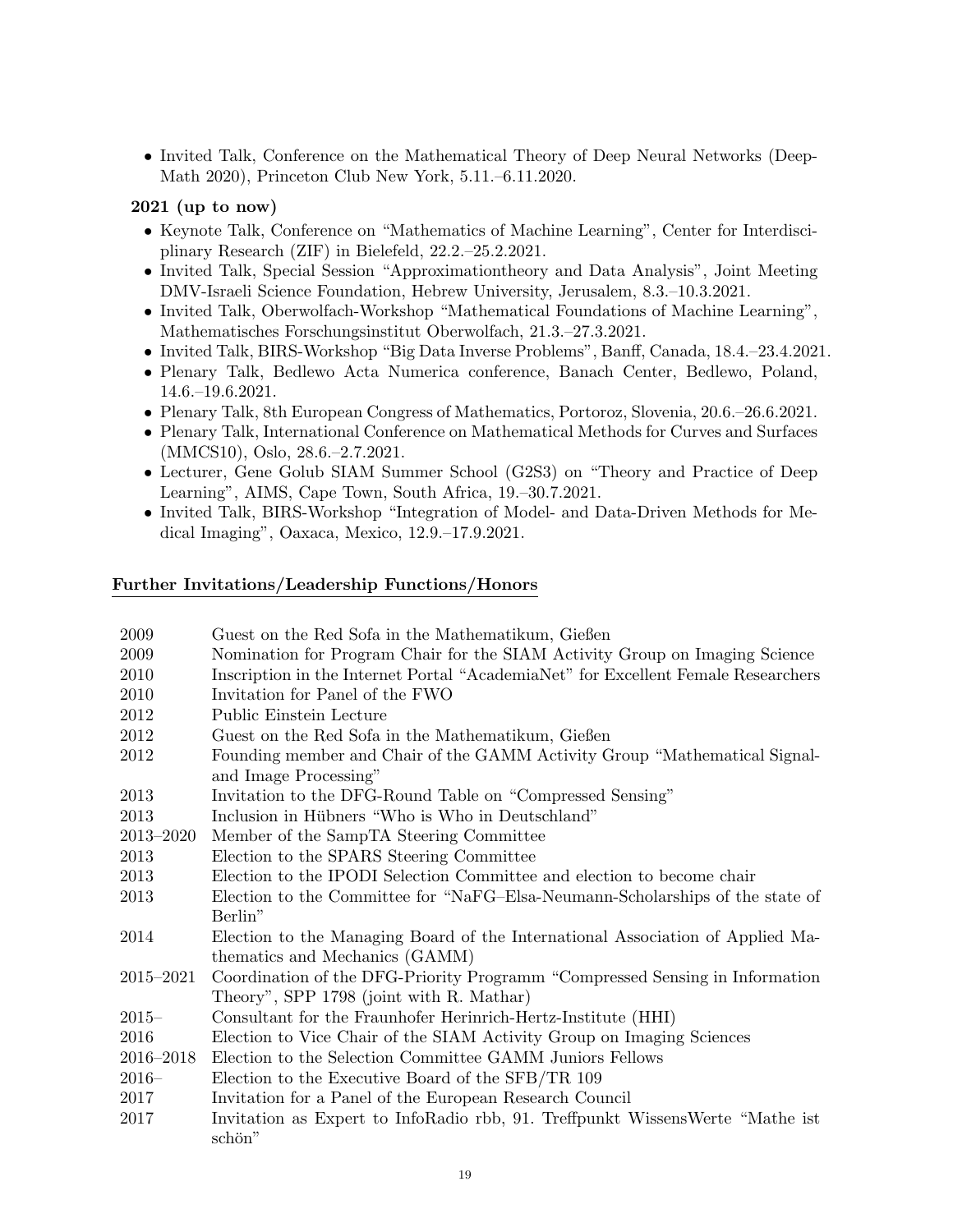| $2017 -$      | Election to the Executive Board of the RTG BIOQIC                               |
|---------------|---------------------------------------------------------------------------------|
| 2018          | Election to Chair of the SIAM Activity Group on Imaging Sciences                |
| $2018 -$      | GAMM Representative in the Council of the European Mathematical Society         |
| 2018          | Member of the Committee for the Expert Council "Mathematics" of the Universität |
|               | Hamburg                                                                         |
| 2018          | Member of the Committee for the Expert Council "Computer Science" of the Uni-   |
|               | versität Hamburg                                                                |
| $2018-$       | Election to the Executive Board of the SFB 1114                                 |
| 2018-2023     | Spokesperson of the RTG "Differential Equation- and Data-driven Models in Li-   |
|               | fe Sciences and Fluid Dynamics: An Interdisciplinary Research Training Group    |
|               | (DAEDALUS)", RTG 2433                                                           |
| 2018          | Member of the Berlin Delegation for the DFG Review of the Excellence Cluster    |
|               | $\text{MATH+}$                                                                  |
| 2019          | Salon Sophie Charlotte of the Academy 2019, Host, Natural Sciences              |
| 2019          | Chair of the SIAG/Imaging Science Nominating Committee                          |
| $2019-$       | Member of the SIAM Committee on Committees and Appointments                     |
| $2019-$       | Founding member and Chair of the MATH+ Activity Group "Mathematics of Data      |
|               | Science"                                                                        |
| $2019-$       | Founding member and Chair of the GAMM Activity Group "Computational and         |
|               | Mathematical Methods in Data Science"                                           |
| $2019-$       | Member of the Editing Committee Series: Springer Studies                        |
| $2020 -$      | Speaker of the working group "Digitalization in Medicine" of the Berlin-        |
|               | Brandenburg Academy of Sciences (BBAW)                                          |
| 2020          | Interview, Present Futures Forum Webcast, TU Berlin                             |
| 2020          | Expert Service, International Day of Mathematics                                |
| 2021          | Main Organizer of the 6-Month Programme "Mathematics of Deep Learning" at       |
|               | the Isaac Newton Institute for Mathematical Sciences                            |
| $2021 - 2027$ | Main Coordinator of the DFG-Priority Programm "Mathematical Foundations of      |
|               | Deep Learning", SPP 2298                                                        |
| 2021          | Invitation to serve as Vice-Chair of the SIAM Activity Group on Data Science    |
|               | (pending institution of this activity group by SIAM)                            |

#### Prize Committees

|               | $2014 \& 2016$ Member of the Weyl Prize Selection Committee                   |
|---------------|-------------------------------------------------------------------------------|
| $2017-$       | Member of the International Jury for the START-Program and the Wittgenstein-  |
|               | Prize                                                                         |
| $2017 - 2018$ | Member of the Selection Committee for the Caroline von Humboldt-Professur and |
|               | the Caroline von Humboldt-Prize                                               |
| 2019          | Chair of the SIAG/Imaging Science Prize Committee                             |
| $2020 - 2023$ | Member of the AMS Grenander Prize Selection Committee                         |
|               |                                                                               |

### Refereeing and Reviewing Work

- $\bullet$  Member of the Advisory Boards for the following book series:
	- $-$  Applied and Numerical Harmonic Analysis (Birkhäuser-Springer)
	- Lecture Notes in Applied and Numerical Harmonic Analysis, Springer Briefs (Springer)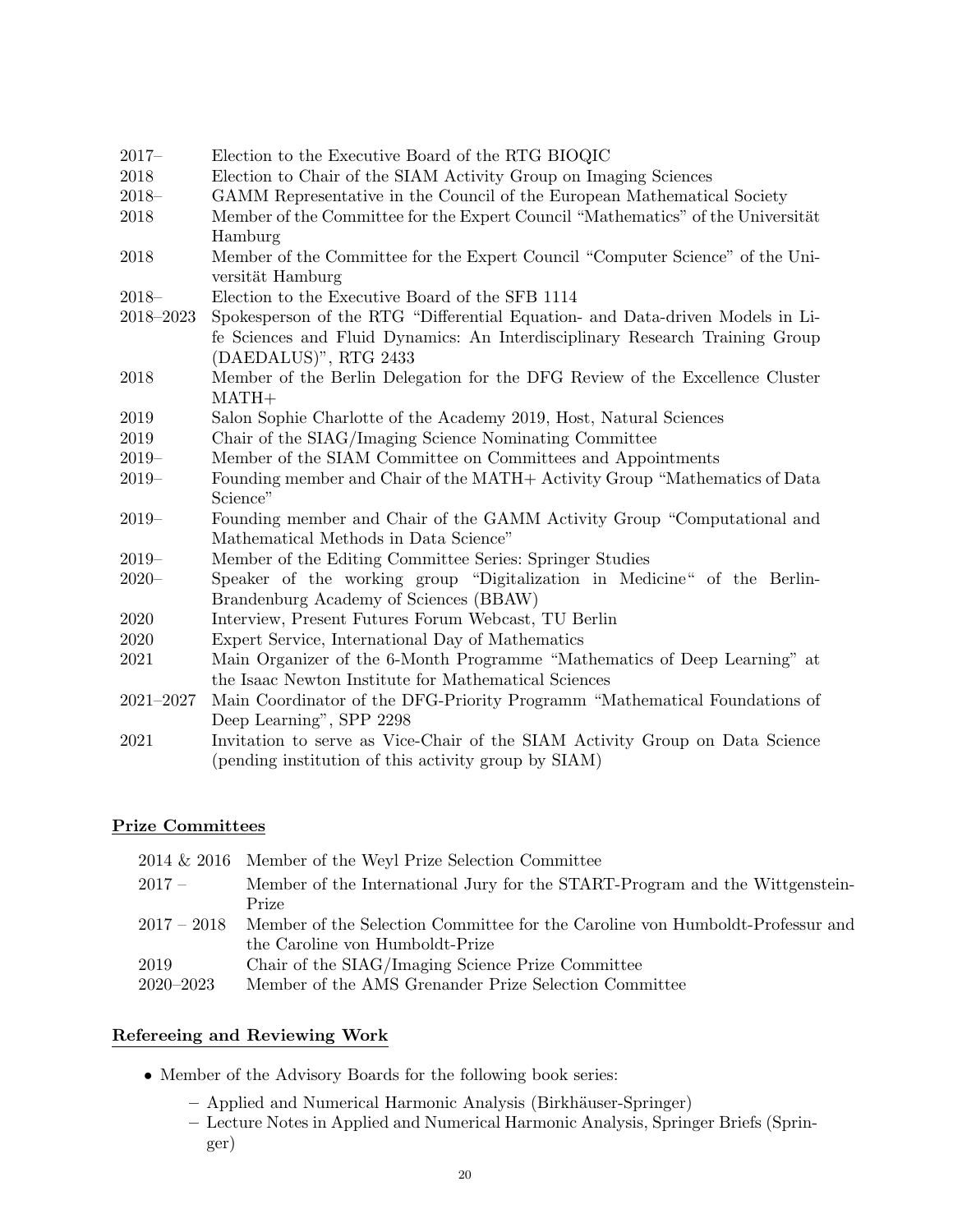- Editor for the journals:
	- Acta Applicandae Mathematicae (Corresponding Editor), since 2007
	- Advances in Computational Mathematics (Associate Editor), since 2016
	- Constructive Approximation, since 2019
	- IEEE Signal Processing Letters (Senior Associate Editor for Compressed Sensing), since 2012
	- IEEE Transactions on Information Theory (Associate Editor for Signal Processing), 2017–2020
	- IMA Journal of Numerical Analysis, since 2018
	- International Journal of Wavelets, Multiresolution and Information Processing (Associate Editor), 2012–2020
	- Journal de l'Ecole Polytechnique (Associate Editor), 2013–2018
	- Journal of Approximation Theory (Associate Editor), since 2014
	- Journal of Fourier Analysis and Applications (Associate Editor), since 2009
	- Journal of Mathematical Imaging and Vision (Associate Editor), since 2014
	- Journal of Wavelet Theory and Applications (Associate Editor), 2006–2019
	- SIAM Journal on Imaging Sciences (Associate Editor), since 2018
	- SIAM Journal on Mathematics of Data Science (Associate Editor), since 2018
	- SIAM News (SIAM Activity Group Liaison), 2018–2019
	- The Journal of Machine Learning for Biomedical Imaging, since 2020
- Editor for the following special issues:
	- "Operator Algebra and Representation Theory: Frames, Wavelets and Fractals" in Numerical Functional Analysis and Optimization, 2010 (gemeinam mit P. Jorgensen, G. Olafson, and Q. Sun).
	- "Sparse Approximate Solution of Linear Systems" in Linear Algebra and its Applications, 2013 (joint with A. Pinkus, H. Rauhut, and V. Temlyakov).
	- "Mathematical Signal and Image Processing" in GAMM Mitteilungen, 2014 (joint with G. Plonka-Hoch, and G. Steidl).
	- "Mathematical Image Analysis" in the Journal of Mathematical Imaging and Vision, 2014 and 2016 (joint with J. Fadilli, G. Peyre, G. Plonka-Hoch, and G. Steidl).
	- "Mathematical Foundations of Deep Learning in Imaging Science" in the Journal of Mathematical Imaging and Vision, 2019 (joint with J. Bruna, E. Haber, T. Pock, and R. Vidal).
	- "ILAS Rio 2019 Conference" in Linear Algebra and its Applications, 2020 (joint with N. Abreu, C. Helmberg, and V. Trevisan).
- Referee for the journals:
	- Abstract and Applied Analysis
	- Acta Applicandae Mathematicae
	- Acta Mathematica Sinica
	- Acta Mathematica Vietnamica
	- Advances in Computational Mathematics
	- Advances in Operator Theory
	- Analysis and Mathematical Physics
	- Archiv der Mathematik
	- Applied and Computational Harmonic Analysis
	- Applied Numerical Mathematics
	- Banach Journal of Mathematical Analysis
	- Bulletin of Iranian Mathematical Society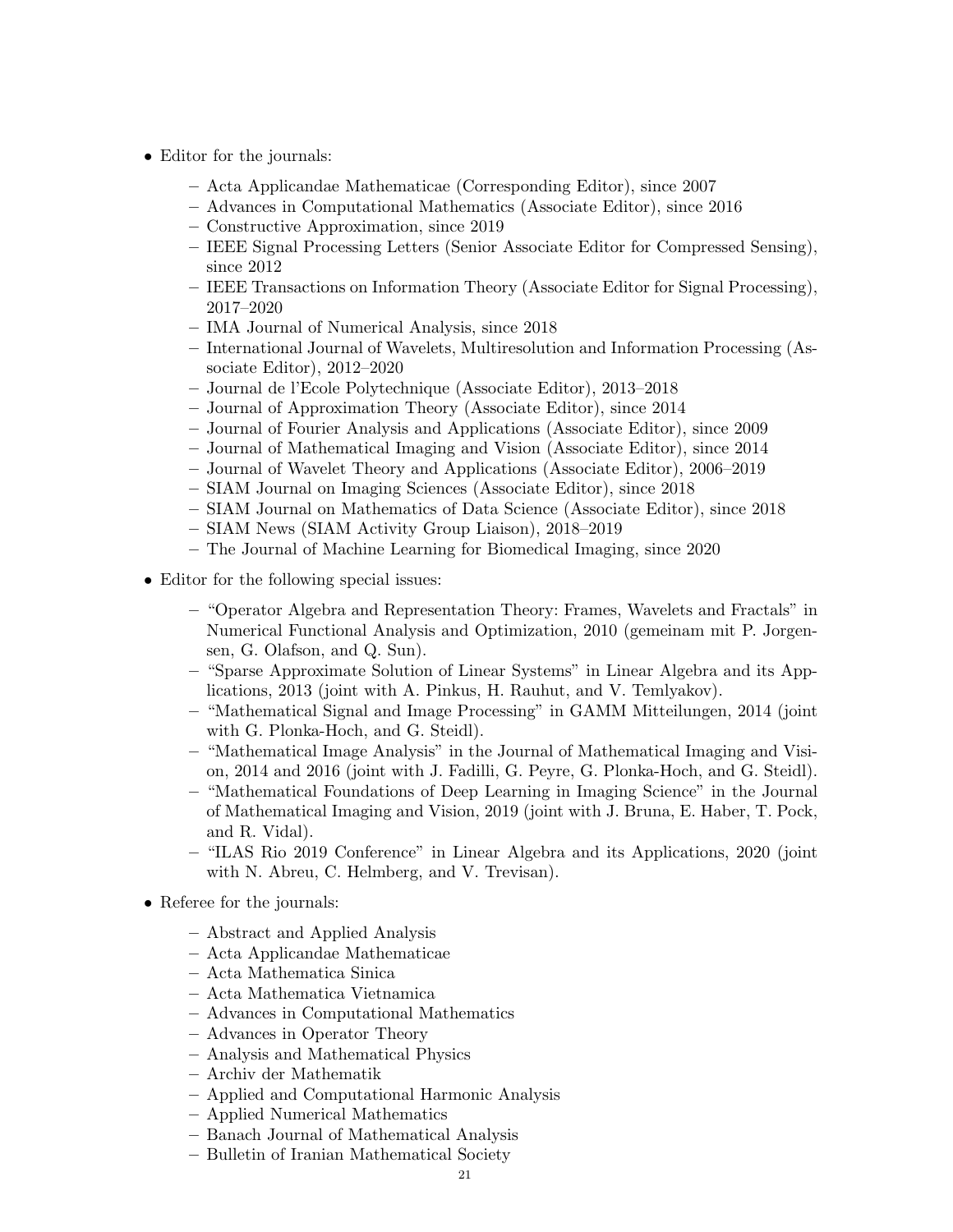- Bulletin of the Belgian Mathematical Society
- Constructive Approximation
- Contemporary Mathematics
- Czechoslovak Mathematical Journal
- Discrete and Computational Geometry
- Discrete Applied Mathematics
- Duke Mathematical Journal
- EURASIP Journal on Applied Signal Processing
- EuroVis
- Glasnik Matematicki
- IEEE Journal of Biomedical and Health Informatics
- IEEE Signal Processing Magazine
- IEEE Transactions on Big Data
- IEEE Transactions on Computational Imaging
- IEEE Transactions on Image Processing
- IEEE Transactions on Information Theory
- IEEE Transactions on Signal Processing
- Illinois Journal of Mathematics
- Image Communication
- Indian Journal of Mathematics
- Information Fusion
- International Journal of Wavelets, Multiresolution and Information Processing
- Inverse Problems
- Journal of Applied Functional Analysis
- Journal of Applied Mathematics
- Journal of Approximation Theory
- Journal of Computational and Applied Mathematics
- Journal of Computational Mathematics
- Journal of Computational Physics
- Journal of Contemporary Mathematical Analysis
- Journal of Fourier Analysis and Applications
- Journal of Functional Analysis
- Journal of Geometric Analysis
- Journal of Geophysics and Engineering
- Journal of Inequalities and Applications
- Journal of Machine Learning Research
- Journal of Mathematical Analysis and Applications
- Journal of Mathematical Imaging and Vision
- Journal of the Belgian Mathematical Society
- Journal of the London Mathematical Society
- Journal of Visual Communication and Image Representation
- Linear Algebra and its Applications
- Linear and Multilinear Algebra
- Mathematical Inequalities & Applications
- Mathematical Problems in Engineering
- Mathematische Nachrichten
- Methods and Applications of Analysis
- $-$ Monatshefte für Mathematik
- Pattern Recognition Letters
- Proceedings of the AMS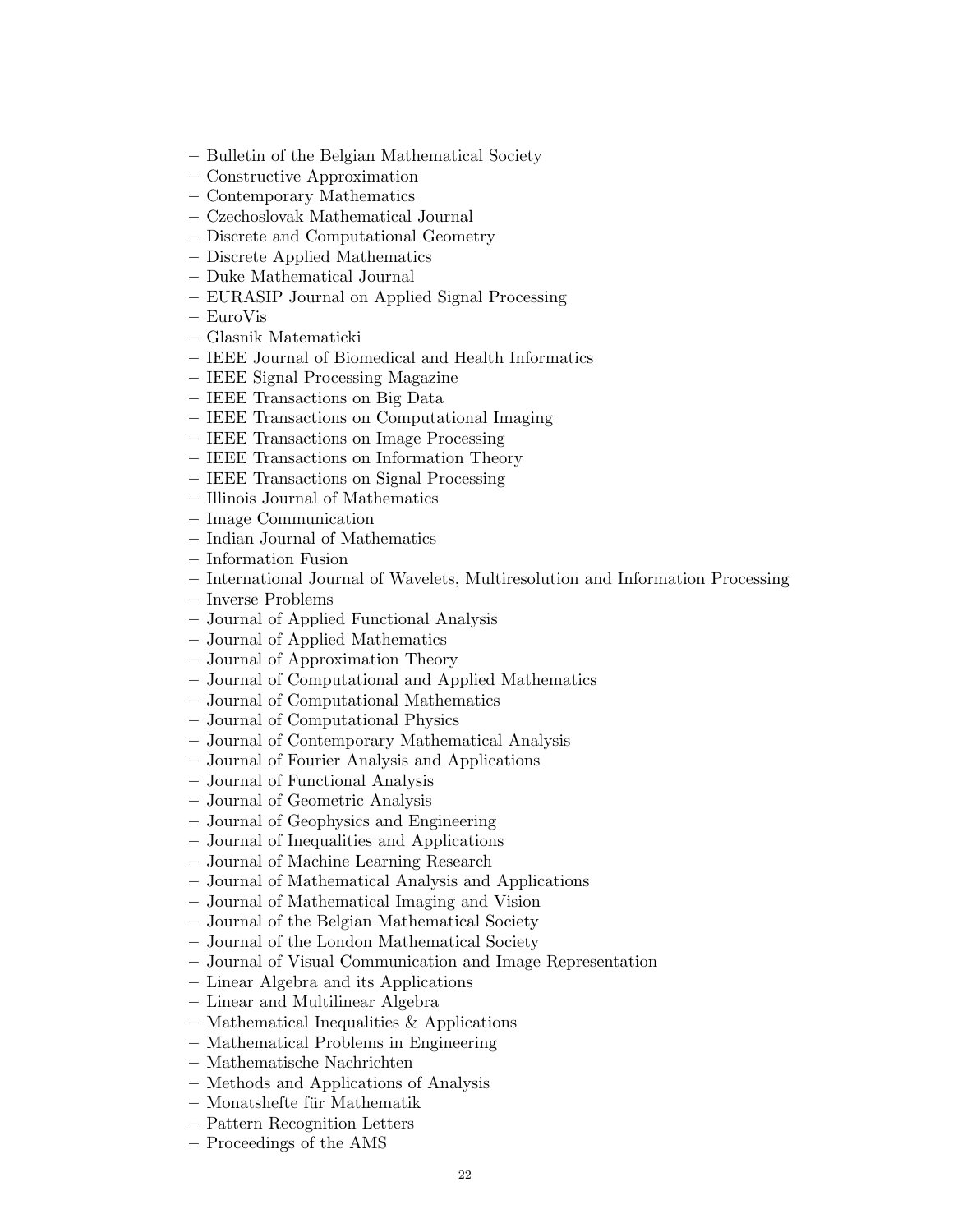- Proceedings of the EMS
- Results in Mathematics
- Rocky Mountain Journal of Mathematics
- Sampling Theory in Signal and Image Processing
- SIAM Journal on Applied Mathematics
- SIAM Journal on Imaging Sciences
- SIAM Journal on Mathematical Analysis
- SIAM Journal on Matrix Analysis
- SIAM Journal on Numerical Analysis
- SIAM Journal on Scientific Computing
- Signal, Image, and Video Processing
- Signal Processing
- Transactions of the American Mathematical Society
- Transactions on Pattern Analysis and Machine Intelligence
- $-$  Zeitschrift für Analysis und ihre Anwendungen
- Reviewer for major conferences:
	- ICML 2020
	- NeurIPS 2020
- Reviewer for international science foundations:
	- Deutsche Forschungsgemeinschaft (DFG).
	- Deutsche Mathematiker Vereinigung (DMV).
	- Dutch National Science Foundation (NWO).
	- European Commission (EC).
	- $-$  Fonds zur Förderung der wissenschaftlichen Forschung (FWF)
	- French National Research Agency (ANR).
	- German-Israeli Foundation for Scientific Research and Development (GIF).
	- Icelandic Centre for Research (Rannis).
	- Israel Science Foundation (ISF).
	- $-$  Ministerium für Wissenschaft, Forschung und Kunst Baden-Württemberg.
	- National Science Foundation in den USA (NSF).
	- $-$  Österreichische Akademie der Wissenschaften.
	- United States-Israel Binational Science Foundation (BSF).
	- The Royal Society.
	- Vienna Science and Technology Fund (WWTF).
- Reviewer for research centers:
	- Centre de Recerca Matematica (Barcelona, Spain)
	- Isaac Newton Institute for Mathematical Sciences (Cambridge, UK)
	- Matheon (Berlin, Germany)
- Reviewer for the Mathematical Reviews.
- 2008: Panelist for the *National Science Foundation (NSF)*.
- 2009: Juror for Jugend forscht auf Bundesebene.
- 2017: Panelist for the *European Research Council (ERC)*.
- External Reviewer for Ph.D. Theses (at Justus-Liebig-Universität Giessen, Norwegian University of Science and Technology, Tel Aviv University, Universität Bremen, Universität Potsdam, University of British Columbia, University of Buenos Aires, University of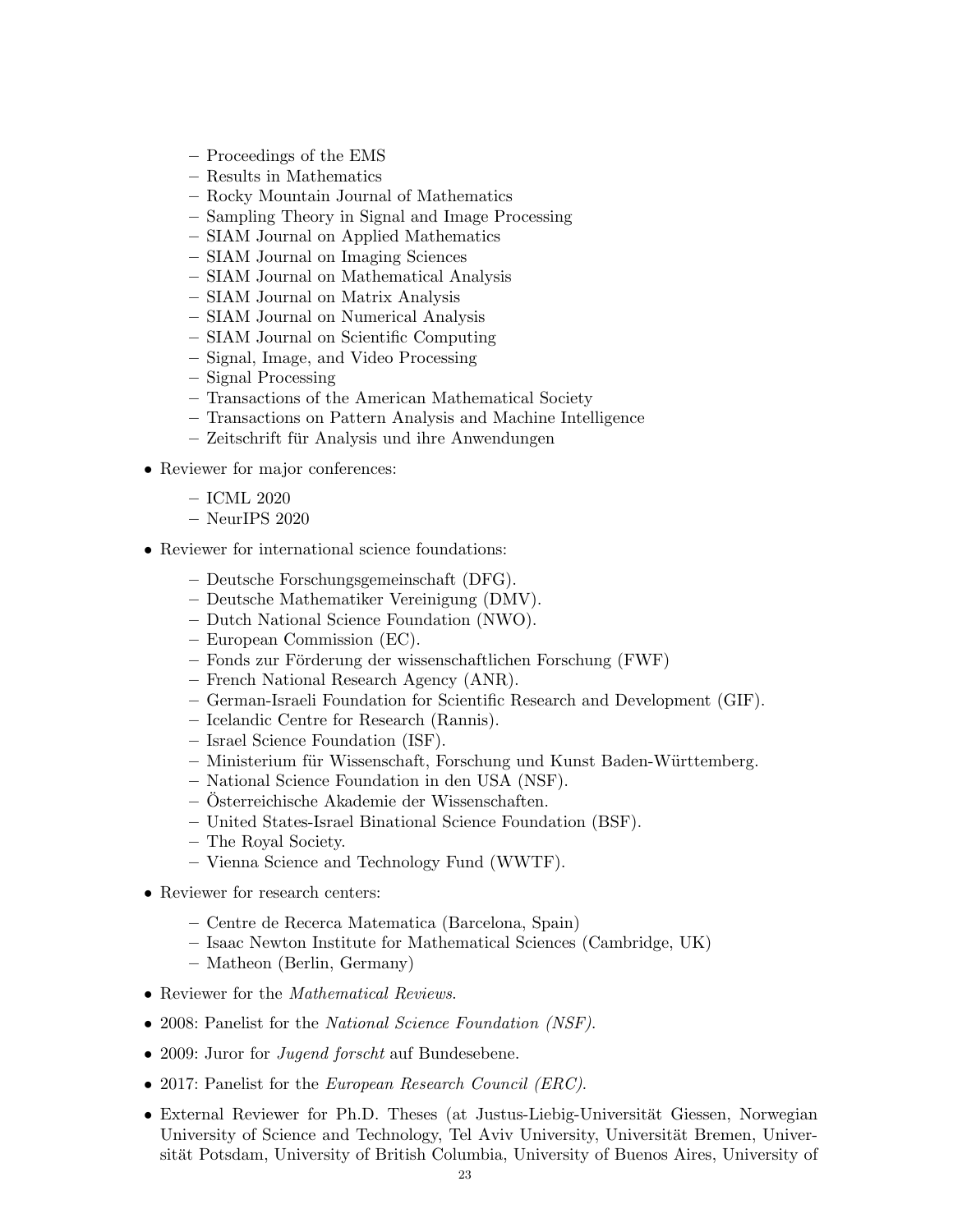Cambridge, etc.), as well as for Habilitation Theses (at Universität Osnabrück, Universität Wien, Universität Innsbruck, etc.).

• External Member of several Hiring Committees (at Saarland University, Universitat Politecnica de Catalunya, University of Leipzig, University of Luxembourg, University of Vienna, and University of Zurich, etc.)

#### Organization of Meetings

#### 2006

- Summer Meeting of the Oberseminar Marburg Gießen "Approximationstheorie und Numerik", Justus-Liebig-Universität Gießen, 6.6.2006.
- Workshop on Wavelet-Analyse at the Deutsche EEG/EP Mapping Meeting, Schloss Rauischholzhausen, 20.10.–22.10.2006 (joint with A. Klein and T. Sauer).

#### 2008

- Special Session "Sparse Representations, Frames, and Signal Processing", CISS 2008 (Conference on Information Sciences and Systems), Princeton University, 19.3.–21.3.2008 (joint with A. Pezeshki).
- 6th International Conference on "Wavelet Analysis and Pattern Recognition" (ICWAPR 2008), Hong Kong, 29.8.–31.8.2008 (Member of the Program Committee).
- Dagstuhl-Seminar "Structured Decompositions and Efficient Algorithms", Schloß Dagstuhl, Leibniz Zentrum für Informatik,  $30.11 - 5.12.2008$  (joint with S. Dahlke, I. Daubechies, M. Elad and G. Teschke).

#### 2009

- Banff-Workshop "Frames from first principles: Error correction, symmetry goals, and numerical efficiency", Banff International Research Station, 15.3.–20.3.2009 (joint with B. Bodmann, P. G. Casazza, V. Paulsen, and O. Yilmaz).
- Special Session "Geometric Multiscale Analysis", SampTA 2009, Centre International de Rencontres Mathématiques in Marseille, 18.5.–22.5.2009.
- Special Session "From Frames to Fusion Frames", The International Symposium on Optical Science and Technology, SPIE's 54th Annual Meeting in San Diego, Wavelets XIII, 2.8.–6.8.2009 (joint with P. G. Casazza).

- Special Session "Compressed Sensing, Sparse Approximation, and Frame Theory", CISS 2010 (Conference on Information Sciences and Systems), Princeton University, 17.3.– 19.3.2010 (joint with A. Pezeshki).
- Mini-Symposium "Microlocal Analysis and Imaging", SIAM Conference on Imaging Science (IS10), Chicago, 12.4.–14.4.2010 (joint with M. Cheney).
- Birthday Conference in Honor of Pete Casazza's 65th Birthday, Norbert Wiener Center, University of Maryland, 20.5.–22.5.2010. (Program Chair; joint with B. Bodmann, C. Heil, and T. Strohmer).
- Mini-Symposium "Sparse Approximation", Curves and Surfaces 2010, Avignon, 24.6.– 30.6.2010.
- Special Session "Geometric Multiscale Analysis", New Trends in Harmonic and Complex Analysis, Bremen, 29.6.–3.7.2010.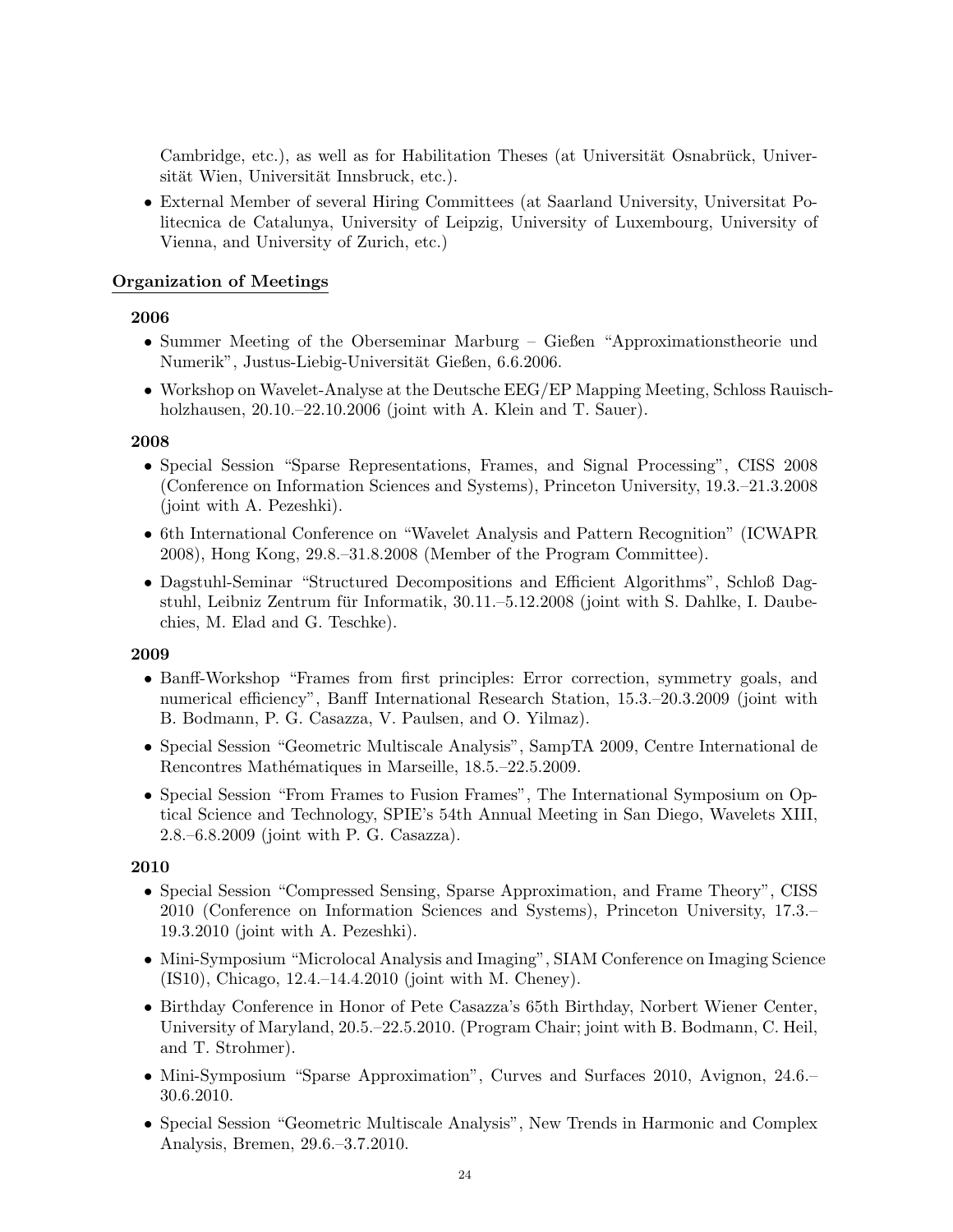• Oberwolfach-Mini-Workshop "Shearlets", Oberwolfach, 4.10.–8.10.2010. (Organizer; joint with D. Labate).

2011

- Dagstuhl-Seminar "The impact of sparse representations and efficient sensing", Schloß Dagstuhl, Leibniz Zentrum für Informatik, 30.1.–4.2.2011 (joint with S. Dahlke, M. Elad, Y. Eldar, and G. Teschke).
- Banff-Workshop "Sparse and Low Rank Approximation", Banff International Research Station, 6.3.–11.3.2011 (joint with H. Rauhut, J, Tropp, and O. Yilmaz).
- Oberwolfach-Conference "Operator Algebras and Representation Theory: Frames, Wavelets and Fractals", Oberwolfach, 27.3.–2.4.2011. (Organizer; joint with P. Jorgenson, G. Olafsson, and S. Silvestrov). ´
- Conference "SampTA11", Singapore, 2.5.–6.5.2011 (Program Chair; joint with L. Fesquet, B. Torréssani, and Y. Eldar).
- Special Session "Geometric Multiscale Analysis", Conference "SampTA11", Singapore, 2.5.–6.5.2011.
- Joint Seminar University of Osnabrueck Jacobs University, Bremen, 24.5.2011 (Organizer; joint with G. Pfander).
- 32. Norddeutsches Kolloquium über Angewandte Analysis und Numerische Mathematik, Osnabrück,  $27.5-28.5.2011$  (Organizer; joint with S. Kunis).
- Mini-Symposium "Compressed Sensing and Sparse Approximation Algorithms", Conference ILAS 2011, Braunschweig, 22.8.—26.8.2011 (joint with H. Rauhut).
- Special Session "Frames and Sparse Approximations", The International Symposium on Optical Science and Technology, SPIE's 55th Annual Meeting in San Diego, Wavelets and Sparsity XIV, 21.8.–25.8.2011 (joint with R. Balan and B. Bodmann).

### 2012

- Oberwolfach-Conference "Applied Harmonic Analysis and Sparse Approximation", Oberwolfach, 10.6.–16.6.2012. (Organizer; joint with I. Daubechies, H. Rauhut and T. Strohmer).
- Special Session "Sparse Optimization and Generalized Sparsity Models", ISMP 2012, Berlin, 20.8.–24.8.2012.
- Matheon-Workshop "Sparse Representation of Functions: Analytic and Computational Aspects", TU Berlin, 10.12.–14.12.2012 (joint with V. Mehrmann and M. Pfetsch).

- Special Session "Mathematical Image Processing", GAMM 2013, Novi Sad, 18.–22.3.2013 (joint with O. Scherzer).
- Minisymposium "Anisotropic Approximations and Function Spaces", 14th International Conference on Approximation Theory, San Antonio, 7.-10.4.2013 (joint with J. Lemvig).
- AIM (American Institute of Mathematics)-Workshop "Frame theory intersects geometry", Palo Alto,  $29.7.-2.8.2013$  (joint with B. Bodmann and T. Römer).
- SAMPTA 2013, Jacobs University Bremen, Germany, 1.7.–5.7.2013 (Member of the Technical Program Committee).
- International Symposium on Information Theory (ISIT), Istanbul, 7.7.–12.7.2013 (Member of the Technical Program Committee).
- Conference SPARS 2013, EPFL, Lausanne, Switzerland, 8.7.–11.7.2013 (Member of the Technical Program Committee).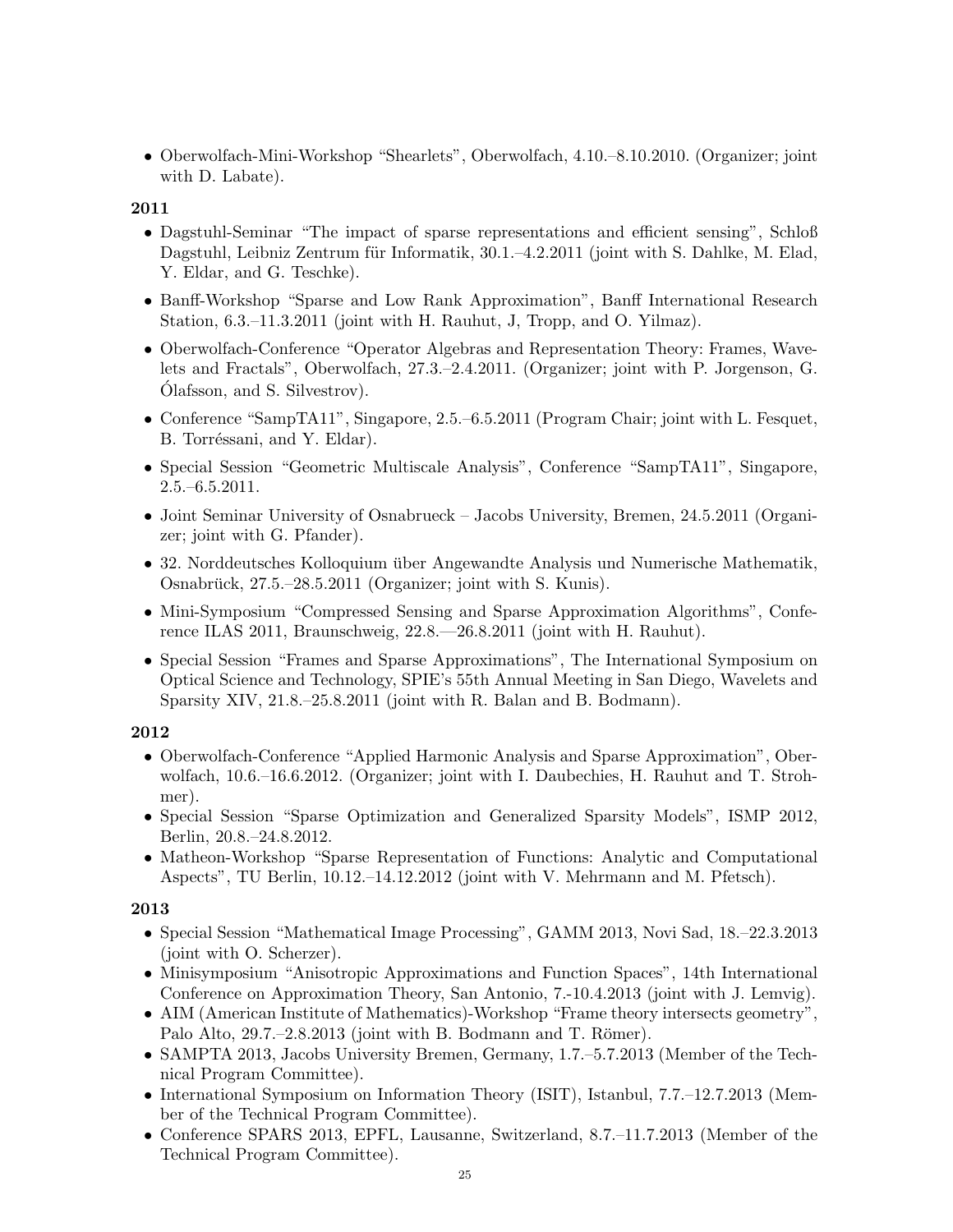- Special Session "Frames and Sparse Approximations", The International Symposium on Optical Science and Technology, SPIE's 57th Annual Meeting in San Diego, Wavelets and Sparsity XIV, 25.8.–29.8.2013 (joint with R. Balan and B. Bodmann).
- Minisymposium "Compressed Sensing", Workshop of the GAMM activity group "Applied and Numerical Linear Algebra", Universität Wuppertal, Germany, 9.9.–10.9.2013.
- Matheon-Workshop "Compressed Sensing and its Applications", TU Berlin, 9.12.–13.12. 2013 (joint with H. Boche, R. Calderbank and J. Vybiral).

- Joint GAMM ANLA-MSIP Workshop on "Matrix Computations for Sparse Recovery", TU Berlin, 9.4.–11.4.2014 (joint with P. Benner)
- SMAI-SIGMA conference "Curves and Surfaces", Paris, France, 12.6.–18.6.2014, (Member of the Scientific Committee).
- International Symposium on Information Theory (ISIT), Honolulu, Hawaii, 29.6.–4.7.2014 (Member of the Technical Program Committee).
- Banff-Workshop "Sparse Representations, Numerical Linear Algebra, and Optimization", Banff International Research Station, 5.10.–10.10.2014 (joint with M. Saunders, S. Wright, and O. Yilmaz).
- Mini-Symposium on "Recent Advances in Magnetic Resonance Imaging", SIAM Conference on Imaging Science (IS14), Hong Kong, 12.5.–14.5.2014 (joint with W.-Q Lim).
- 2nd IEEE Global Conference on Signal and Information Processing (GlobalSIP), Symposium on "Information Processing for Big Data", Atlanta, 3.12.–5.12.2014 (Member of the Technical Program Committee).
- Minisymposium "Applied Harmonic Analysis and Sparse Approximation", 5th International Conference on Scientific Computing and Partial Differential Equations (SCPDE14), Hong Kong Baptist University, Hong Kong, 8.12.–12.12.2014 (joint with X. Zhuang).

- Oberwolfach-Workshop "New Discretization Methods for the Numerical Approximation of PDEs", Oberwolfach, 11.1.–17.1.2015 (Organizer; joint with S. Dahlke, R. Stevenson, and E. Süli).
- Special Session "Frame Theory", 11th International Conference on Sampling Theory and Applications (SampTA 2015), Washington DC, 25.5.–29.5.2015 (joint with G. Pfander).
- SampTA15, Washington, 25.5.–29.5.2015 (Member of the Steering Committee).
- SPARS "Signal Processing with Adaptive Sparse Structured Representations", Cambridge, 6.7.–9.7.2015 (Member of the Steering Committee).
- Special Session "Frames and Sparse Approximations", The International Symposium on Optical Science and Technology, SPIE's 59th Annual Meeting in San Diego, Wavelets and Sparsity XV, 9.8.–13.8.2015 (joint with R. Balan und B. Bodmann).
- Minisymposium "Compressed Sensing, Extensions and Applications", International Congress on Industrial and Applied Mathematics (ICIAM 2015), Beijing, China, 10.8.–14.8.2015 (joint with H. Rauhut).
- Oberwolfach-workshop "Applied Harmonic Analysis and Sparse Approximation", Oberwolfach, 16.8.–22.8.2015 (Organizer; joint with I. Daubechies, H. Rauhut, and T. Strohmer).
- Minisymposium "Applied and Computational Harmonic Analysis", DMV Annual Meeting, Hamburg, 21.9.–25.9.2015 (joint with J. Lemvig).
- 2. International Matheon Conference "Compressed Sensing and its Applications", TU Berlin, 7.12.–11.12.2015 (joint with H. Boche, G. Caire, R. Calderbank, and R. Mathar).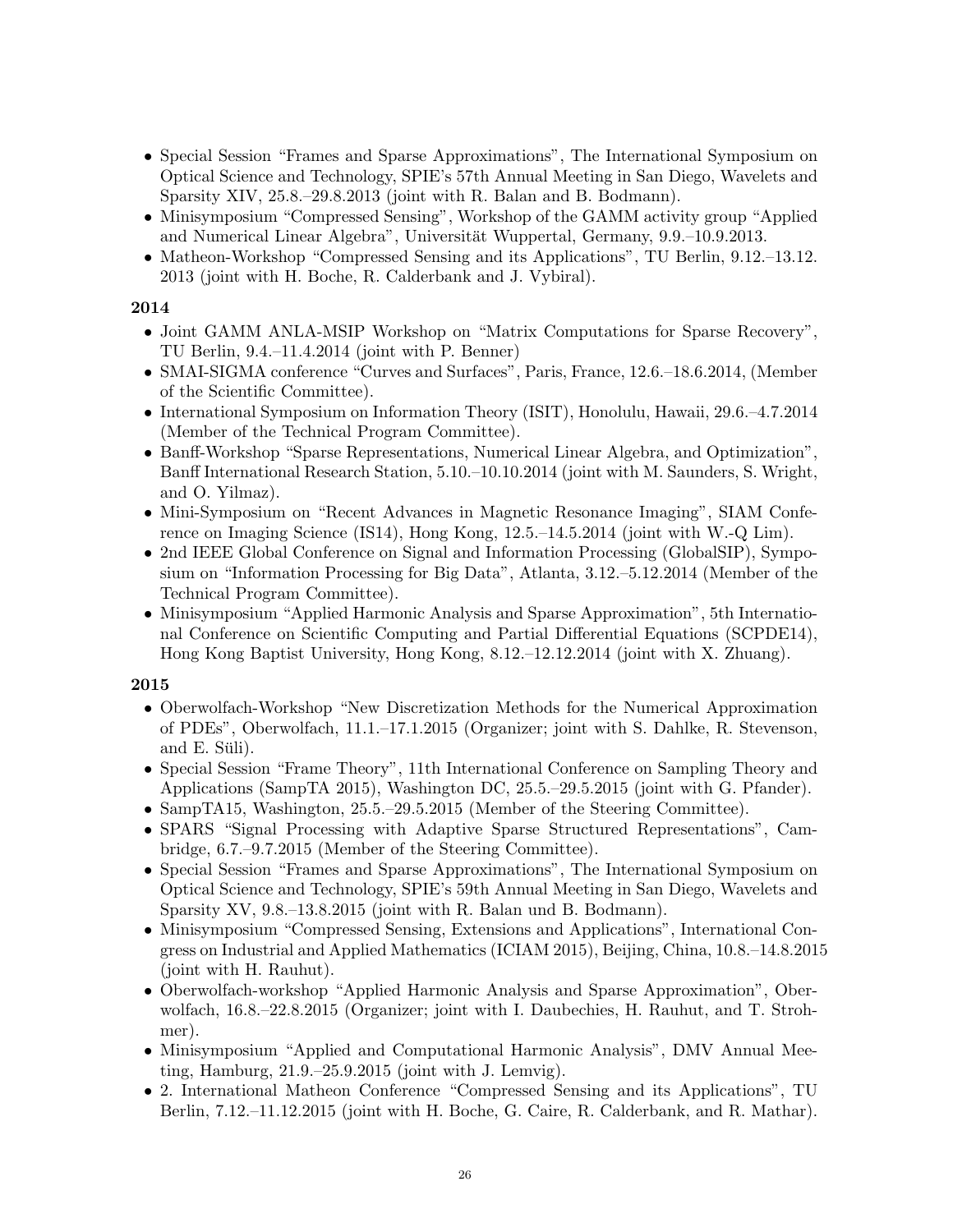- Conference on "Multivariate Approximation and Interpolation with Application (MAIA 2016)", Paris, 18.1.–20.1.2016 (Member of the Scientific Committee).
- International Geometry Summit (IGS 2016), Berlin, 20.6.–24.6.2016 (Member of the Organisation Committee).
- Minisymposium "Nonlinear Approximation", 9th Conference on Mathematical Methods for Curves and Surfaces, Tonsberg, Norway, 23.6.–28.6.2016.
- EMS Summer School on "Modelling, Analysis and Simulation Crime and Image Processing", Cambridge,  $4.7.-8.7.2016$  (joint with A. Münch, J. Tanner, and B. Wagner).
- BMS Summer School "Mathematics and Computation in Imaging Science" (joint with M. Hintermüller), Berlin, 24.7.–5.8.2016.
- IEEE Information Theory Workshop 2016 (ITW 2016), Cambridge, UK, 11.9.-14.9.2016 (Member of the Technical Program Committee).
- CoSIP Winter Retreat, TU Berlin, 7.12.–9.12.2017 (joint with H. Boche, R. Mathar, and M. März).

### 2017

- International Conference on Wavelet and Tensor Methods for Partial Differential Equations, Berlin, 3.5.–5.5.2017 (joint with H. Harbecht, P. Petersen, and A. Uschmajew).
- Gene Golub SIAM Summer School 2017 on "Data Sparse Approximations and Algorithms", Berlin, 29.5.–9.6.2017 (joint with J. Liesen and V. Mehrmann).
- IEEE International Symposium on Information Theory (ISIT), Aachen, Germany, 25.6.– 30.6.2017 (Member of the Technical Program Committee).
- 8th International Conference on Reliable Methods and Mathematical Modeling (RAMM8), Berlin, 30.7.–2.8.2017 (joint with C. Carstensen).
- Special Session "Mathematical Data Analysis and Frame Theory", The International Symposium on Optical Science and Technology, SPIE's 61th Annual Meeting in San Diego, Wavelets and Sparsity XVII, 6.8.–10.8.2017 (joint with R. Balan and B. Bodmann).
- WIAS/TUB-Workshop on Deep Learning, High-Dimensional Approximations, and Uncertainty Quantification, Berlin, 12.9.–15.9.2017 (joint with M. Eigel, R. Schneider, and C. Spokoiny).
- CoSIP Intense Course on Deep Learning, 29.11.–1.12.2017 (joint with R. Mathar and M. März).
- 3. International Matheon Conference "Compressed Sensing and its Applications", TU Berlin, 4.12.–8.12.2017 (joint with H. Boche, G. Caire, R. Calderbank, and R. Mathar).

- Workshop on "The Mathematics of Deep Learning", Hong Kong University of Science and Technology, 6.1.–10.1.2018 (joint with J. Cai, A. Cohen, B. Jing, Y. Wang, Y. Yao, and D. Zhou).
- International Conference on Mathematical Image Analysis (MIA'18), Berlin, 15.1.–17.1.2018 (Member of the Organizing Committee).
- Session "SPP 1798: Compressed Sensing in Information Processing (CoSIP)", GAMM Annual Meeting, TU München, 19.3.–23.3.2018 (joint with R. Mathar).
- Oberwolfach-Workshop "Applied Harmonic Analysis and Data Processing", Oberwolfach, 25.3.–31.3.2018. (Organizer; joint with I. Daubechies, H. Rauhut and T. Strohmer).
- Minisymposium "Analysis, Optimization, and Applications of Machine Learning in Imaging", SIAM Conference on Imaging Science (IS18), Bologna, Italy, 5.6.–8.6.2018 joint with M. Möller).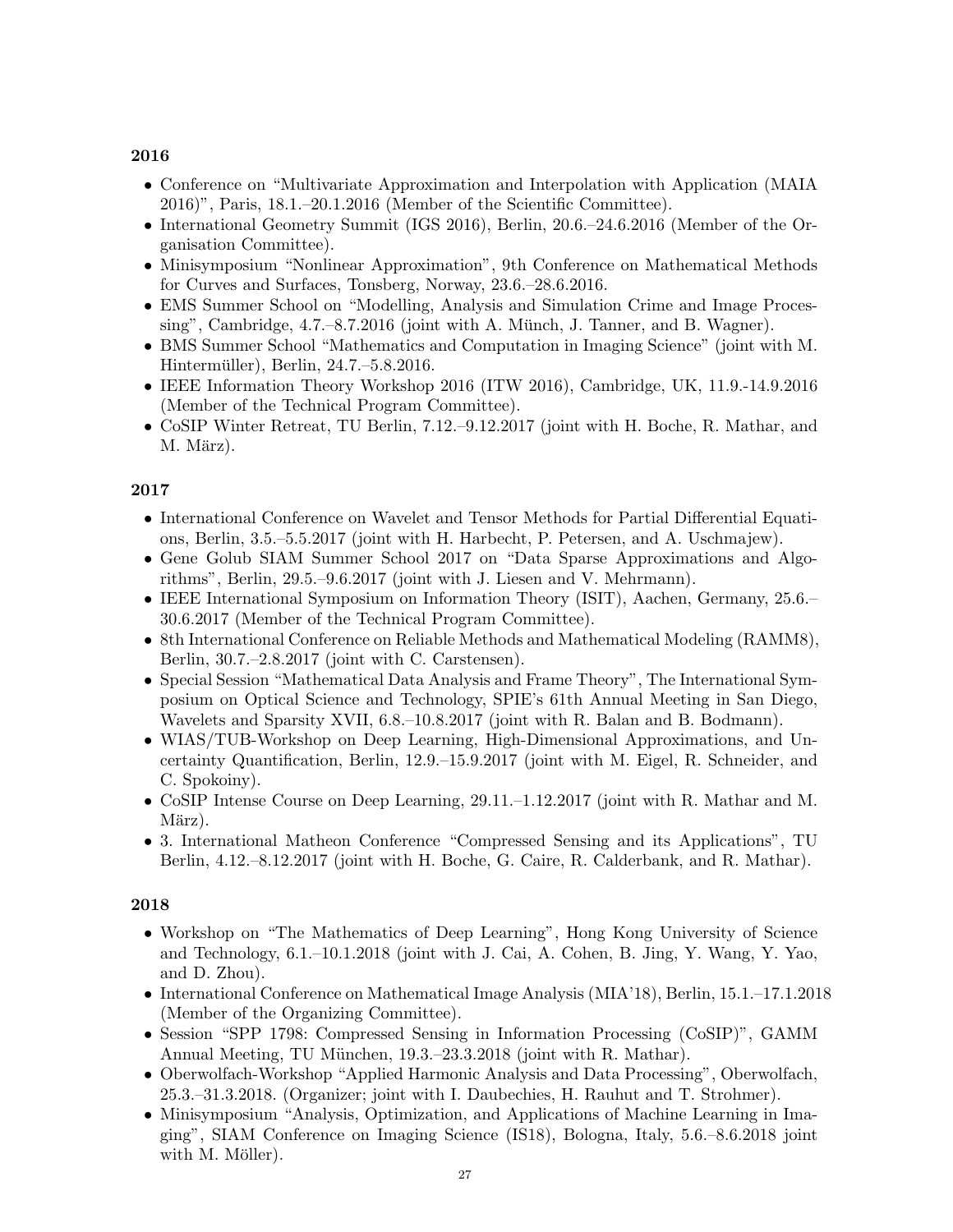- SMAI-SIGMA Conference on "Curves and Surfaces", Arcachon, France, 28.6.–4.7.2018 (Member of the Scientific Committee).
- Compressive Sensorics and Radar (CoSeRa2018), Siegen, 10.9.–13.9.2018 (Co-Chair).
- Minisymposium "Mathematics of Compressed Sensing", CoSeRa2018, Siegen, 10.9.–13.9.2018 (joint with Bouchot).
- Oberwolfach Seminar on "Mathematics of Deep Learning", 14.10.–20.10.2018 (joint with P. Grohs).

- Session "SPP 1798: Compressed Sensing in Information Processing (CoSIP)", GAMM Annual Meeting, TU Wien, 18.2.–22.2.2019 (joint with R. Mathar).
- Workshop "Mathematics of data: Structured representations for sensing, approximation and learning", Alan Turing Institute, London, 27.5.–31.5.2019 (Member of the Scientific Committee).
- IEEE International Symposium on Information Theory (ISIT 2019), Paris, 7.7.–12.7.2019 (Member of the Technical Programm Committee).
- Minisymposium "Frame Theory and Data Science", ILAS 2019: Linear Algebra without Borders, Rio de Janeiro, Brazil, 8.7.–12.7.2019 (joint with D. Needell).
- Minisymposium "Theoretical Foundations of Deep Learning", 9th International Congress on Industrial and Applied Mathematics (ICIAM 2019), Valencia, Spain, 15.7.–19.7.2019 (joint with P. Petersen).
- Panel "The Future of Mathematics in the Age of Machine Learning", 9th International Congress on Industrial and Applied Mathematics (ICIAM 2019), Valencia, Spain, 15.7.– 19.7.2019.
- 10th Applied Inverse Conference (AIP'19), Grenoble, France, 8.7.–12.7.2019 (Member of the Scientific Committee).
- International Conference on Continuous Optimization (ICCOPT) 2019, Berlin, 5.8.–8.8.2019 (Cluster Chair for "Big Data and Machine Learning").
- BMS Summer School 2019 on "Mathematics of Deep Learning", ZIB, Berlin, 19.–31.8.2019 (Organizer, joint with K.-R. Müller, F. Noe, C. Schütte, and V. Spokoiny).
- Oberwolfach-Workshop "Innovative Approaches to the Numerical Approximation of PDEs", Oberwolfach, 1.9.–7.9.2019. (Organizer; joint with S. Dahlke, R.H. Nocetto, and R. Stevenson).
- Inaugural GAMM Workshop on Computational and Mathematical Methods in Data Science, ZIB, Berlin, 24.9.–25.9.2019 (Organizer, gemeinsam mit T. Conrad, C. Schutte, ¨ M. Stoll).
- First Banach Center–Oberwolfach Graduate Seminar, Bandelow, Poland, 17.11.–23.11.2019 (Organizer, joint with P. Grohs).

#### 2020 (up to now)

• IPAM Workshop on "Deep Learning and Medical Applications", IPAM, Los Angeles, 27.1.–31.1.2020 (joint with B. Glocker, M. Niethammer, S. J. Osher, D. Rueckert, J. K. Seo, M. Unser, and J. C. Ye).

#### Cancelled or Postphoned to 2021/2022 due to COVID-19

- Session "SPP 1798: Compressed Sensing in Information Processing (CoSIP)", GAMM Annual Meeting, Kassel, 16.3.–20.3.2020 (gemeinsam mit H. Rauhut).
- First International SIAM Conference on "Mathematics of Data Science", Cincinnati, 5.5.– 9.5.2020 (Chair, joint with A. Pinar und J. Tropp).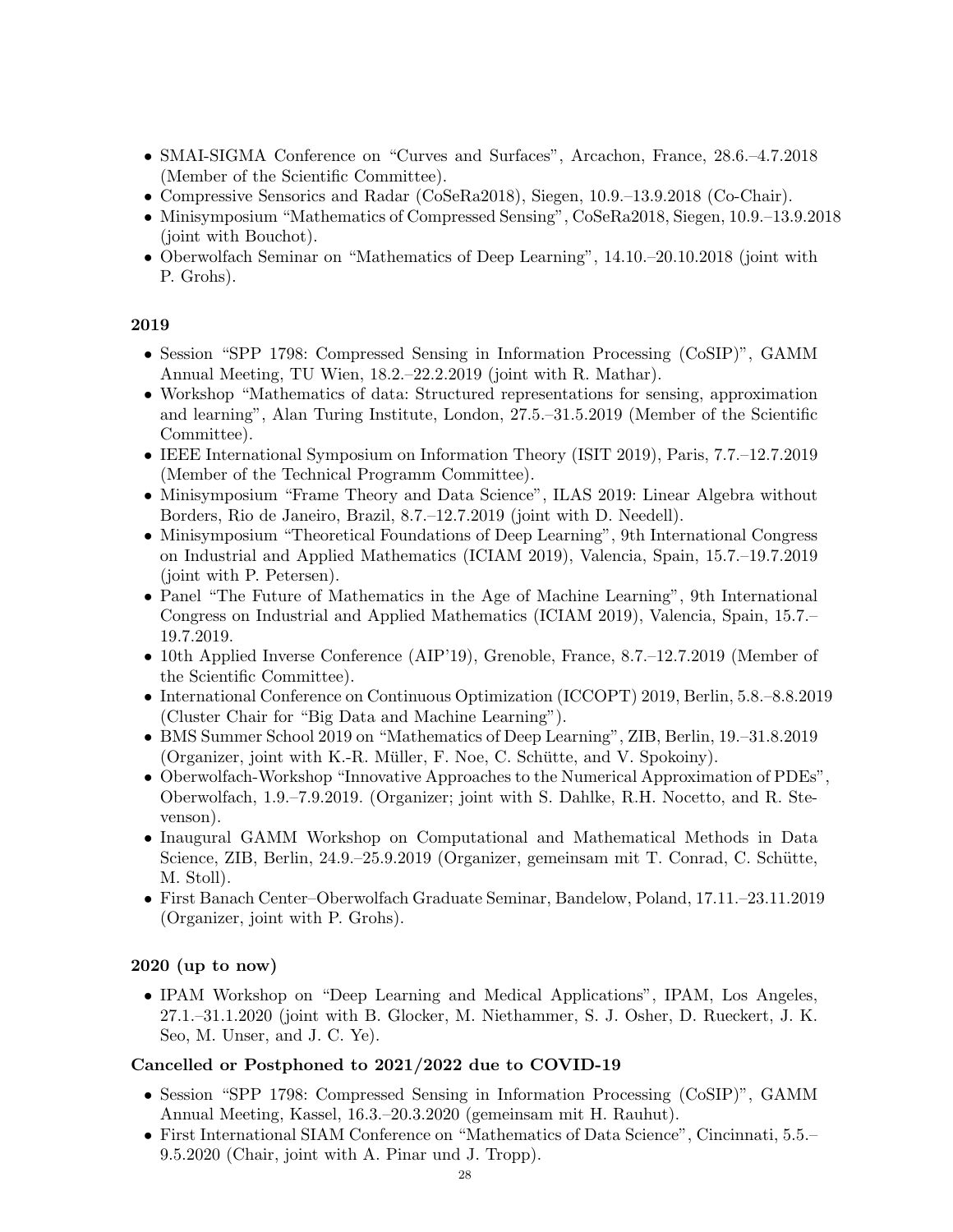- MATH+ Workshop on "Machine Learning in Imaging Sciences: Bridging the gap between Theory and Practice", WIAS Berlin,  $11.-13.5.2020$  (joint with M. Hintermüller, K. Papafitsoros, G. Dong, K. Tabelow, T. Schäffter, and H.-C. Hege).
- 3-Day Workshop on "Computational Harmonic Analysis and Compressive Sensing", Conference on the Foundations of Computational Mathematics (FoCM'20), Vancouver, Canada, 15.6.–24.6.2020 (Organizer; joint with K. Gröchenig and H. Rauhut).

### 2021 (up to now)

- Banff-Workshop "Continuum Models and Optimisation for Deep Neural Networks", Banff International Research Station,  $10.1 - 15.1.2021$  (joint with C. Geldhauser and C. Schönlieb).
- CIRM Thematic Month on "Harmonic analysis, multiscale representations and applications to complex transforms", Luminy, France, 25.1.–26.2.2021 (Member of the Scientific Committee).
- Isaac Newton Institute Programme "Mathematics of Deep Learning", Cambridge, UK, 1.7.–17.12.2021 (Main Organizer, joint with P. Barlett, A. Jentzen, A. Hansen, and C. Schönlieb).
- Workshop "Theoy of Deep Learning", Isaac Newton Institute, Cambridge, 9.8.–13.8.2021 (Organizer, joint with F. Bach, P. Bartlett, and L. Ruthotto).
- Workshop "Deep Learning and Inverse Problems", Isaac Newton Institute, Cambridge,  $27.9-1.10.2021$  (Organizer, joint with S. Arridge, P. Maass, O. Oktem, and C.-B. Schönlieb).
- Workshop "Deep Learning and Partial Differential Equations", Isaac Newton Institute, Cambridge, 15.–19.11.2021 (Organizer, joint with W. E, P. Grohs, and A. Jentzen).
- Workshop "Women in Deep Learning", Isaac Newton Institute, Cambridge, 22.11.–23.11.2021 (Organizer, joint with R. Alaifari, M. Jamnik, and C.-B. Schönlieb).
- Oberwolfach-Workshop "Applied Harmonic Analysis and Data Science", Oberwolfach, 28.11.–4.12.2021 (Organizer; joint with I. Daubechies, H. Rauhut und T. Strohmer).
- Workshop "Interpretability, Security, and Safety of Deep Learning", Isaac Newton Institute, Cambridge, 13.12.–17.12.2021 (Organizer, joint with A. Fawzi, A. Hansen, M. Rodriguez, and W. Samek).

#### 2022 (up to now)

• 10th SMAI-SIGMA conference on "Curves and Surfaces", Arcachon, France, 28.6.–4.7.2022 (Member of the Scientific Committee).

### Committees and Service

Universität Paderborn:

- 1996 2004 Member of numerous committees of the Institute of Mathematics, e.g.,
	- some Hiring Committees,
	- a committee to plan the annual "Tag der Fakultät",
	- a committee to revise the examination regulation for Ph.D. and "Habilitation"
- 2001 2002 Board member of the alumni association "Die Matiker"
- 2000 2002 Representative of the scientific assistants in mathematics in the Faculty Committee

Justus–Liebig–Universität Gießen:

2004 – 2006 Women's representative

2006 Member of two Hiring Committees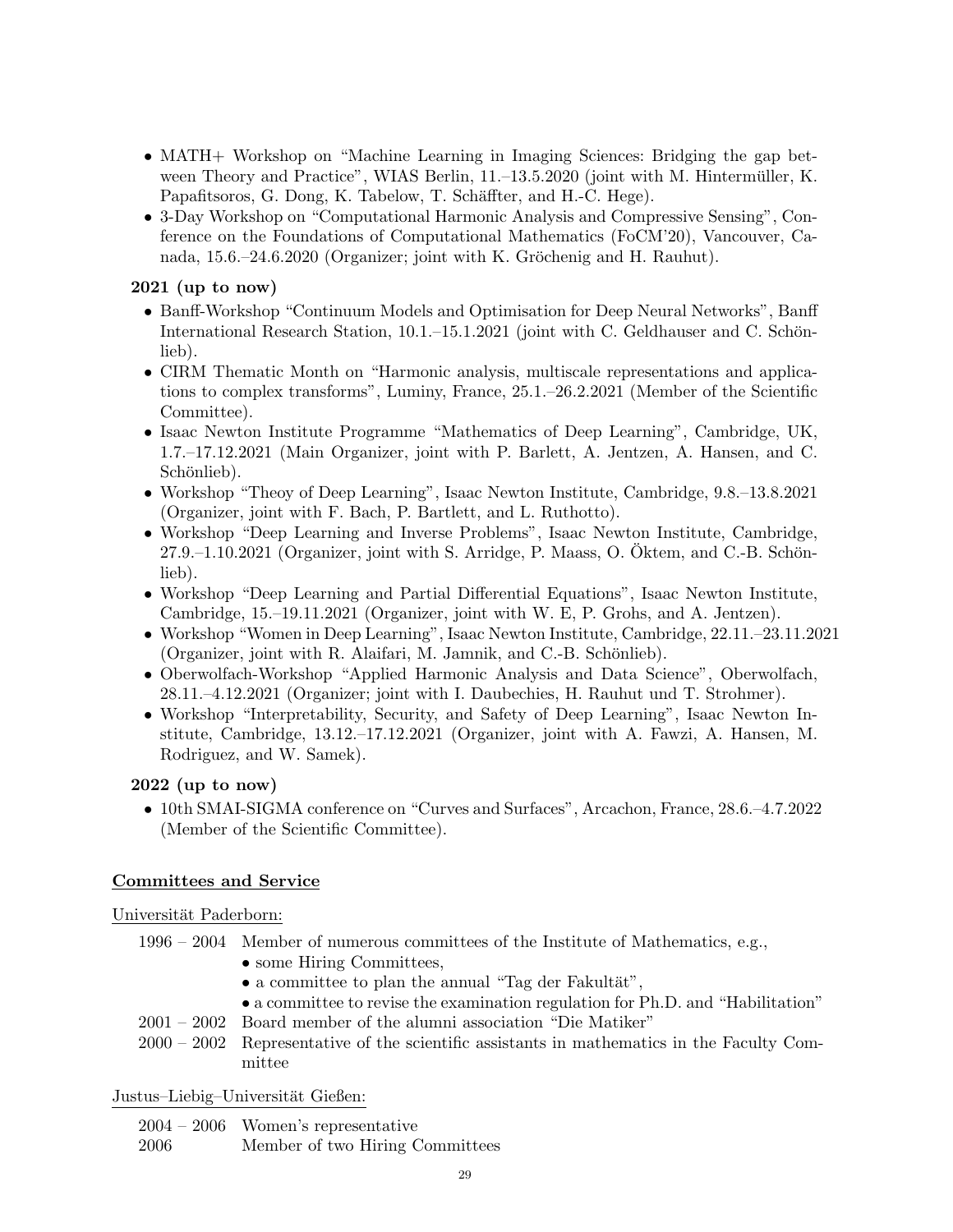# Universität Osnabrück:

| 2008       | Chairperson of a Hiring Committee                                        |
|------------|--------------------------------------------------------------------------|
| 2009       | Member of three Hiring Committees                                        |
| 2009       | Presentation at the "Parent's Day"                                       |
| Since 2009 | Colloquium Organizer                                                     |
| Since 2009 | Member of the Executive Board of the Institute                           |
| Since 2009 | Member of the "TaskForce Mathematics"                                    |
| Since 2009 | Chairperson of the Organization Committee of the annual "Day of Mathema- |
|            | tics"                                                                    |
| Since 2009 | Chairperson of the Committee for Communication and Marketing             |
| 2010       | Presentation at the "Mathe Treff" for high school students               |
| Since 2010 | Alternate Member of the Faculty Committee                                |
| 2010       | Fundraising for the Colloquiums                                          |
| 2010       | Fundraising for the "Day of Mathematics"                                 |
| 2010       | Talk at the "Technology Day of Osnabrück"                                |

Technische Universität Berlin and Berlin's Scientific Community:

| 2011          | Chairperson of a Hiring Committee                                              |
|---------------|--------------------------------------------------------------------------------|
| 2012          | Member of the delegation of the BMS for the DFG evaluation                     |
| 2012          | Member of two Hiring Committees                                                |
| 2012          | Founding Member of the Einstein Center Berlin                                  |
| 2012          | Talk at the "Day of Mathematics"                                               |
| 2012          | Tag at the "Schüler-Info-Tagen"                                                |
| 2012          | Presentation of the celebration of MATHEON Anniversary                         |
| 2013          | Member of two Hiring Committees                                                |
| 2013          | Member of two Selection Committees for a Young Researchers Position in EC-     |
|               | Math                                                                           |
| 2013          | Member of one Selection Committees for a Young Researchers Position in MA-     |
|               | <b>THEON</b>                                                                   |
| 2013          | Chairperson of the committee to plan the graduation celebration "Dies Mathe-   |
|               | maticus"                                                                       |
| 2013-2015     | Member of the Executive Board of the Department of Mathematics                 |
| 2015          | Member of one Hiring Committee                                                 |
| Since 2012    | Member of the Executive Board of the Berlin Mathematical School (BMS)          |
| Since 2012    | Member of the Admissions Committee of the Berlin Mathematical School           |
|               | (BMS)                                                                          |
| Since 2012    | Member of the Council of the MATHEON                                           |
| 2013-2018     | Chairperson of the IPODI Selection Committee                                   |
| 2013-2018     | Member of the Committee for awarding the "NaFöG-Elsa-Neumann-                  |
|               | Scholarships of the state of Berlin"                                           |
| Since 2014    | Scientific Director of the "Berlin International Graduate School in Model- and |
|               | Simulation based Research (BIMoS)"                                             |
| Since 2015    | Member of the Executive Board of the Einstein Center for Mathematics Berlin    |
|               | (ECMath)                                                                       |
| Since 2015    | Member of the Advisory Board Internationalisation of the TU Berlin             |
| 2016          | Member of four internal and three external Hiring Committees                   |
| $2017 - 2018$ | Member of Committee for the Organization of a Colloquium for Female Ma-        |
|               | thematicians                                                                   |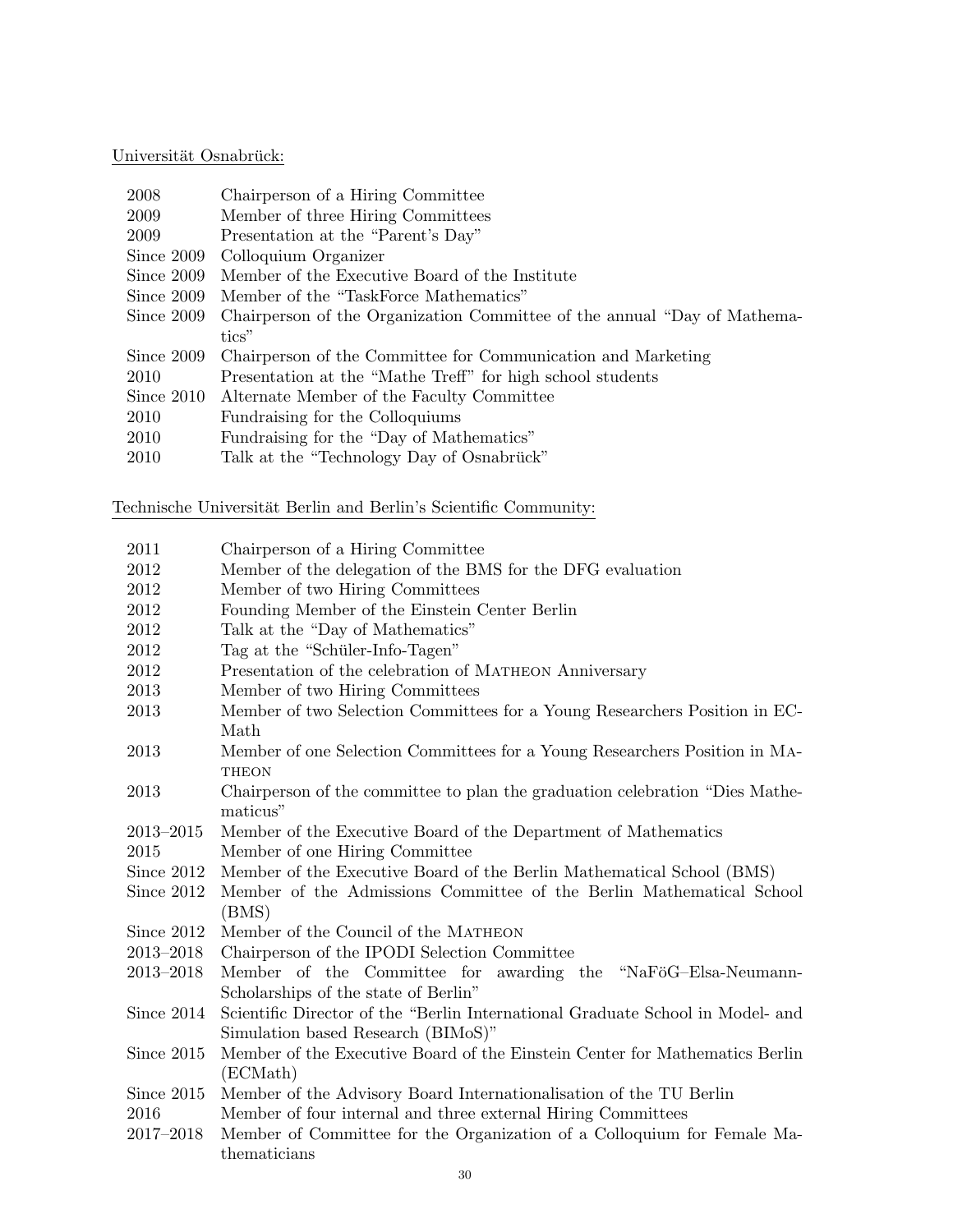- 2017–2019 Executive Director of the "Berlin International Graduate School in Model- and Simulation based Research (BIMoS)"
- Since 2017 Official Representative for the courses for non-mathematics majors (Group D)
- Since 2017 Substitute Member in the women's council
- 2018 Member of four Hiring Committees
- 2018 Substitute Member of one Hiring Committee
- 2018 Chairperson of a Hiring Committee
- 2018 Vice Chairperson of a Hiring Committee
- 2018 Member of the MATH+ Founding Board
- Since 2018 Member of the MATH+ Research Projects Committees
- Since 2018 Member of the MATH+ Data Management Committee
- Since 2018 Special Coordinator for Mathematical Data Science in MATH+
- Since 2018 PI in Charge of Emerging Field "Learning Dynamical Laws" in MATH+
- Since 2018 Member of the MATH+ Council
- Since 2018 Member of the MATH+ Executive Board
- Since 2020 Chair of the MATH+ Visiting Scholars Committee

#### Membership in Professional Societies

- American Mathematical Society (AMS)
- Berlin International Graduate School in Model- and Simulation based Research (BIMoS)
- Berlin Mathematical School (BMS)
- Berliner Mathematische Gesellschaft (BMG)
- Collegium pro Academia
- Deutscher Hochschulverband (DHV)
- Deutsche Mathematiker–Vereinigung (DMV)
- Einstein Center for Mathematics Berlin (ECMath): Founding Member
- European Mathematical Society (EMS)
- Foundations of Computational Mathematics (FoCM)
- GAMM Activity Group on Mathematical Signal- and Image Processing: Founding Member
- $\bullet$  Gesellschaft für Inverse Probleme
- IEEE Signal Processing Society (IEEE SPS)
- Institute of Electrical and Electronics Engineers (IEEE)
- International Association of Applied Mathematics and Mechanics (GAMM)
- MATHEON–DFG Research Center on "Mathematics for key technologies"
- Society for Industrial and Applied Mathematics (SIAM)
- SIAM Activity Group on Imaging Science
- Verein zur Förderung des Mathematischen Forschungsinstitutes Oberwolfach a.V.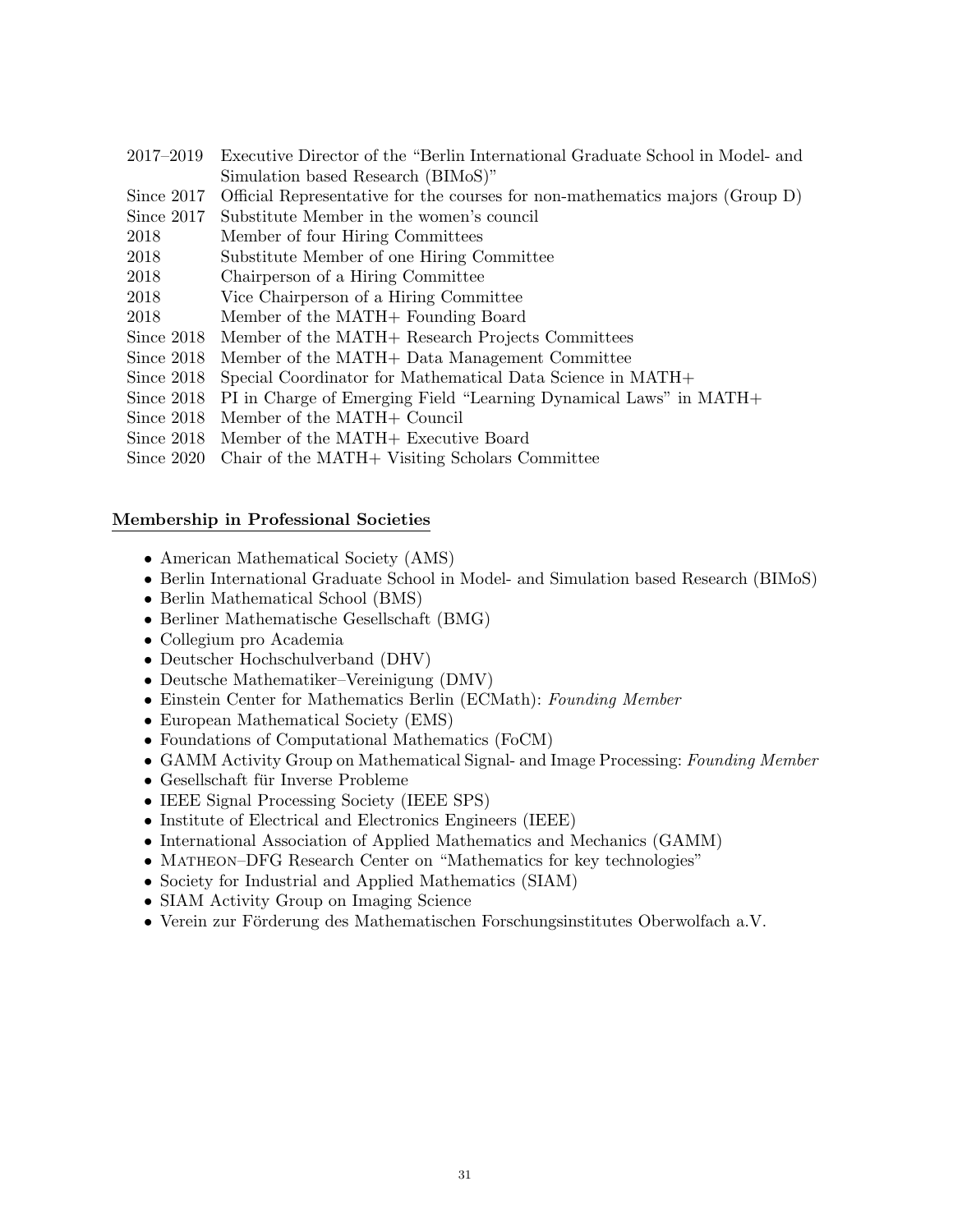#### List of Publications

#### Journal Publications

- 1. Zeros of the Zak transform on locally compact abelian groups (joint with E. Kaniuth). Proc. Amer. Math. Soc. 126 (1998), 3561–3569.
- 2. Linear independence of time-frequency shifts under a generalized Schrödinger representation. Arch. Math. **78** (2002), 135–144.
- 3. The Zak transform on certain locally compact groups. J. of Math. Sciences 1 (2002), 62–85.
- 4. The Balian-Low theorem for symplectic lattices in higher dimensions (joint with K. Gröchenig, D. Han, and C. Heil).  $Appl.$  Comput. Harmon. Anal. **13** (2002), 169–176.
- 5. Ambiguity functions, Wigner distributions and Cohen's class for LCA groups. J. Math. Anal. Appl. 277 (2003), 589–608.
- 6. Density of weighted wavelet frames (joint with C. Heil). J. Geom. Anal. 13 (2003), 479– 493.
- 7. A qualitative uncertainty principle for functions generating a Gabor frame on LCA groups. J. Math. Anal. Appl. 279 (2003), 580–596.
- 8. A weak qualitative uncertainty principle for compact groups. Illinois J. Math. 47 (2003), 709–724.
- 9. Duality principles in Frame Theory (joint with P. G. Casazza and M. C. Lammers). J. Fourier Anal. Appl. 10 (2004), 383–408.
- 10. Wilson bases for general time-frequency lattices (joint with T. Strohmer). SIAM J. Math. Anal. 37 (2005), 685–711.
- 11. The geometry of the parameters of wave packet frames (joint with W. Czaja and D. Speegle). Appl. Comput. Harmon. Anal. 20 (2006), 108–125.
- 12. The local integrability condition for wavelet frames. J. Geom. Anal. 16 (2006), 155–166.
- 13. Beurling density and shift-invariant weighted irregular Gabor systems. Sampl. Theory Signal Image Process. 5 (2006), 131–149.
- 14. A redundant version of the Rado-Horn Theorem (joint with P. G. Casazza and D. Speegle). *Linear Algebra Appl.* 418 (2006), 1–10.
- 15. The theory of reproducing systems on locally compact abelian groups (joint with D. Labate). Colloq. Math. 106 (2006), 197–220.
- 16. Construction of Regular and Irregular Shearlet Frames (joint with D. Labate). J. Wavelet *Theory and Appl.* **1** (2007), 1–10.
- 17. A fundamental identity for Parseval frames (joint with R. Balan, P. G. Casazza, and D. Edidin). Proc. Amer. Math. Soc. 135 (2007), 1007–1015.
- 18. Affine density, frame bounds, and the admissibility condition for wavelet frames. Constr. Approx. 25 (2007), 239–253.
- 19. A generalization of Gram-Schmidt orthogonalization generating all Parseval frames (joint with P. G. Casazza). Adv. Comput. Math.  $27$  (2007), 65–78.
- 20. The Homogeneous Approximation Property for Wavelet Frames (joint with C. Heil). J. Approx. Theory 147 (2007), 28–46.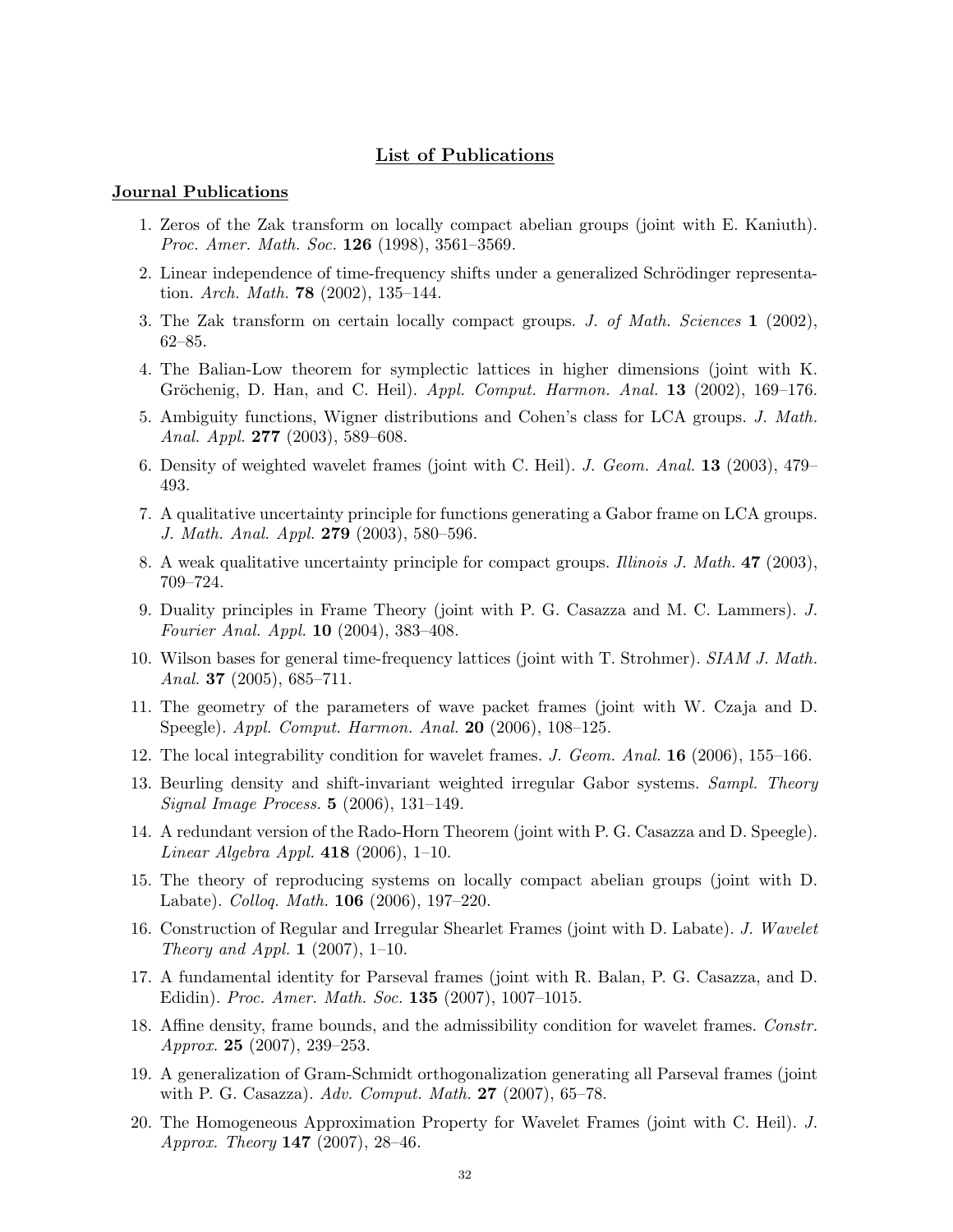- 21. A Decomposition Theorem for frames and the Feichtinger Conjecture (joint with P. G. Casazza, D. Speegle, and J. C. Tremain). Proc. Amer. Math. Soc. 136 (2008), 2043–2053.
- 22. Beurling dimension of Gabor pseudo frames of affine subspaces (joint with W. Czaja and D. Speegle). J. Fourier Anal. Appl. 14 (2008), 514–537.
- 23. Fusion frames and distributed processing (joint with P. G. Casazza, and S. Li). Appl. Comput. Harmon. Anal. 25 (2008), 114–132.
- 24. The uncertainty principle associated with the continuous shearlet transform (joint with S. Dahlke, P. Maass, C. Sagiv, H.-G. Stark, and G. Teschke). Int. J. Wavelets Multiresolut. Inf. Process. 6 (2008), 157–181.
- 25. Density of frames and Schauder bases of windowed exponentials (joint with C. Heil). Houston J. Math. 34 (2008), 565–600.
- 26. Landau's necessary density conditions for LCA groups (joint with K. Gröchenig and K. Seip). J. Funct. Anal. 255 (2008), 1831–1850.
- 27. Robust Dimension Reduction, Fusion Frames, and Grassmannian Packings (joint with A. Pezeshki, A. R. Calderbank, and T. Liu). Appl. Comput. Harmon. Anal. 26 (2009), 64–76.
- 28. Resolution of the wavefront set using continuous shearlets (joint with D. Labate). Trans. Amer. Math. Soc. **361** (2009), 2719–2754.
- 29. Adaptive Directional Subdivision Schemes and Shearlet Multiresolution Analysis (joint with T. Sauer). *SIAM J. Math. Anal.* **41** (2009), 1436–1471.
- 30. Shearlet Coorbit Spaces and associated Banach Frames (joint work with S. Dahlke, G. Steidl, and G. Teschke). Appl. Comput. Harmon. Anal. 27 (2009), 195–214.
- 31. A Quantitative Notion of Redundancy for Finite Frames (joint with B. G. Bodmann and P. G. Casazza). Appl. Comput. Harmon. Anal. 30 (2011), 348–362.
- 32. Sparse Fusion Frames: Existence and Construction (joint with R. Calderbank, P. G. Casazza, A. Heinecke, and A. Pezeshki). Adv. Comput. Math. 35 (2011), 1–31.
- 33. Sparse Recovery from Combined Fusion Frame Measurements (joint with P. Boufounos and H. Rauhut). IEEE Trans. Inform. Theory 57 (2011), 3864–3876.
- 34. Irregular Shearlet Frames: Geometry and Approximation Properties (joint with P. Kittipoom and W.-Q. Lim). J. Fourier Anal. Appl. 17 (2011), 604–639.
- 35. Compactly Supported Shearlets are Optimally Sparse (joint with W.-Q. Lim). J. Approx. Theory 163 (2011), 1564–1589.
- 36. Adaptive Multiresolution Analysis Structures and Shearlet Systems (joint with B. Han und Z. Shen). SIAM J. Numer. Anal. 49 (2011), 1921–1946.
- 37. Optimally Sparse Frames (joint with P. G. Casazza, A. Heinecke, and F. Krahmer). IEEE Trans. Inform. Theory 57 (2011), 7279–7287.
- 38. Construction of Compactly Supported Shearlets (joint with P. Kittipoom and W.-Q. Lim). Constr. Approx. 35 (2012), 21–72.
- 39. Optimally Sparse Approximations of 3D Functions by Compactly Supported Shearlet Frames (joint with J. Lemvig and W.-Q Lim). SIAM J. Math. Anal. 44 (2012), 2962- 3017.
- 40. ShearLab: A Rational Design of a Digital Parabolic Scaling Algorithm (joint with M. Shahram and X. Zhuang). SIAM J. Imaging Sci. 5 (2012), 1291-1332.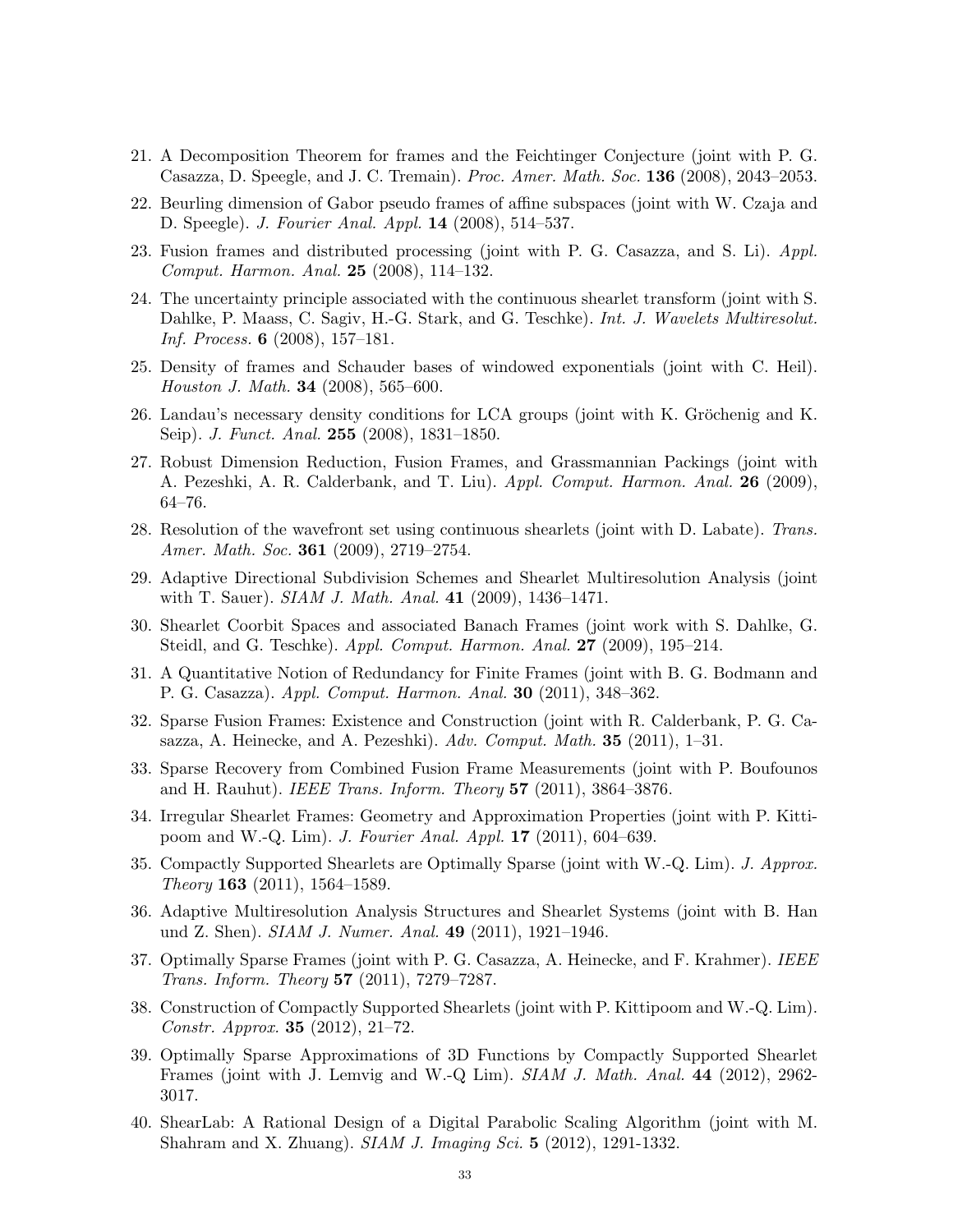- 41. Microlocal Analysis of the Geometric Separation Problem (joint with D. L. Donoho). Comm. Pure Appl. Math.  $66$  (2013), 1–47.
- 42. Scalable Frames (joint with F. Philipp, K.A. Okoudjou, and E. K. Tuley). Linear Algebra Appl. 438 (2013), 2225-2238.
- 43. Clustered Sparsity and Separation of Cartoon and Texture. SIAM J. Imaging Sci. 6 (2013), 848-874.
- 44. Sparsity and spectral properties of dual frames (joint with J. Lemvig and F. Krahmer). Linear Algebra Appl. 439 (2013), 982–998.
- 45. Operators and Frames (joint with J. Cahill and P. G. Casazza). J. Operat. Theor. 70 (2013), 145–164.
- 46. Geometric Separation by Single-Pass Alternating Thresholding. Appl. Comput. Harmon. Anal. 36 (2014), 23–50.
- 47. Analysis of Inpainting via Clustered Sparsity and Microlocal Analysis (joint with E. J. King and X. Zhuang). J. Math. Imaging Vis. 48 (2014), 205–234.
- 48. Parabolic Molecules (with P. Grohs). Found. Comput. Math. 14 (2014), 299-337.
- 49. Sparse Matrices in Frame Theory (joint with J. Lemvig and F. Krahmer). Comput. Stat. 29 (2014), 547–568.
- 50. Asymptotic Analysis of Inpainting via Universal Shearlet Systems (joint with M. Genzel). SIAM J. Imaging Sci. 7 (2014), 2301–2339.
- 51. Gabor Shearlets (joint with B. Bodmann and X. Zhuang). Appl. Comput. Harmon. Anal. 38 (2015), 87–114.
- 52. Linear Stable Sampling Rate: Optimality of 2D Wavelet Reconstructions from Fourier Measurements (joint with B. Adcock, A. C. Hansen, and J. Ma). SIAM J. Math. Anal. 47 (2015), 1196-1233.
- 53. Measures of Scalability (joint with X. Chen, K. A. Okoudjou, F. Philipp, and R. Wang). IEEE Trans. Inform. Theory  $61$  (2015), 4410-4423.
- 54. Image interpolation using Shearlet based iterative refinement (joint with H. Lakshman, W.-Q Lim, H. Schwarz, D. Marpe, and T. Wiegand). Signal Proc. Image Comm. 36 (2015), 83-94.
- 55. ShearLab 3D: Faithful Digital Shearlet Transforms based on Compactly Supported Shearlets (joint with W.-Q Lim and R. Reisenhofer). ACM Trans. Math. Software 42 (2016), Article No.: 5.
- 56. α-Molecules (joint with P. Grohs, S. Keiper, and M. Schäfer). Appl. Comput. Harmon. Anal. 41 (2016), 297–336.
- 57. Dualizable Shearlet Frames and Sparse Approximation (joint with W.-Q Lim). Constr. Approx. 44 (2016), 53–86.
- 58. Practical Implementation of Compressive Sensing for High Resolution STEM (joint with D. Mucke-Herzberg, P. Abellan, M. Sarahan, I. Godfrey, Z. Saghi, R. Leary, A. Stevens, J. ¨ Ma, F. Azough, R. Freer, P. Midgley, N. Browning, and Q. Ramasse). Microsc. Microanal.  $22(S3)$  (2016), 558–559.
- 59. Cartoon Approximation with  $\alpha$ -Curvelets (joint with P. Grohs, S. Keiper, and M. Schäfer). J. Fourier Anal. Appl. 22 (2016), 1235–1293.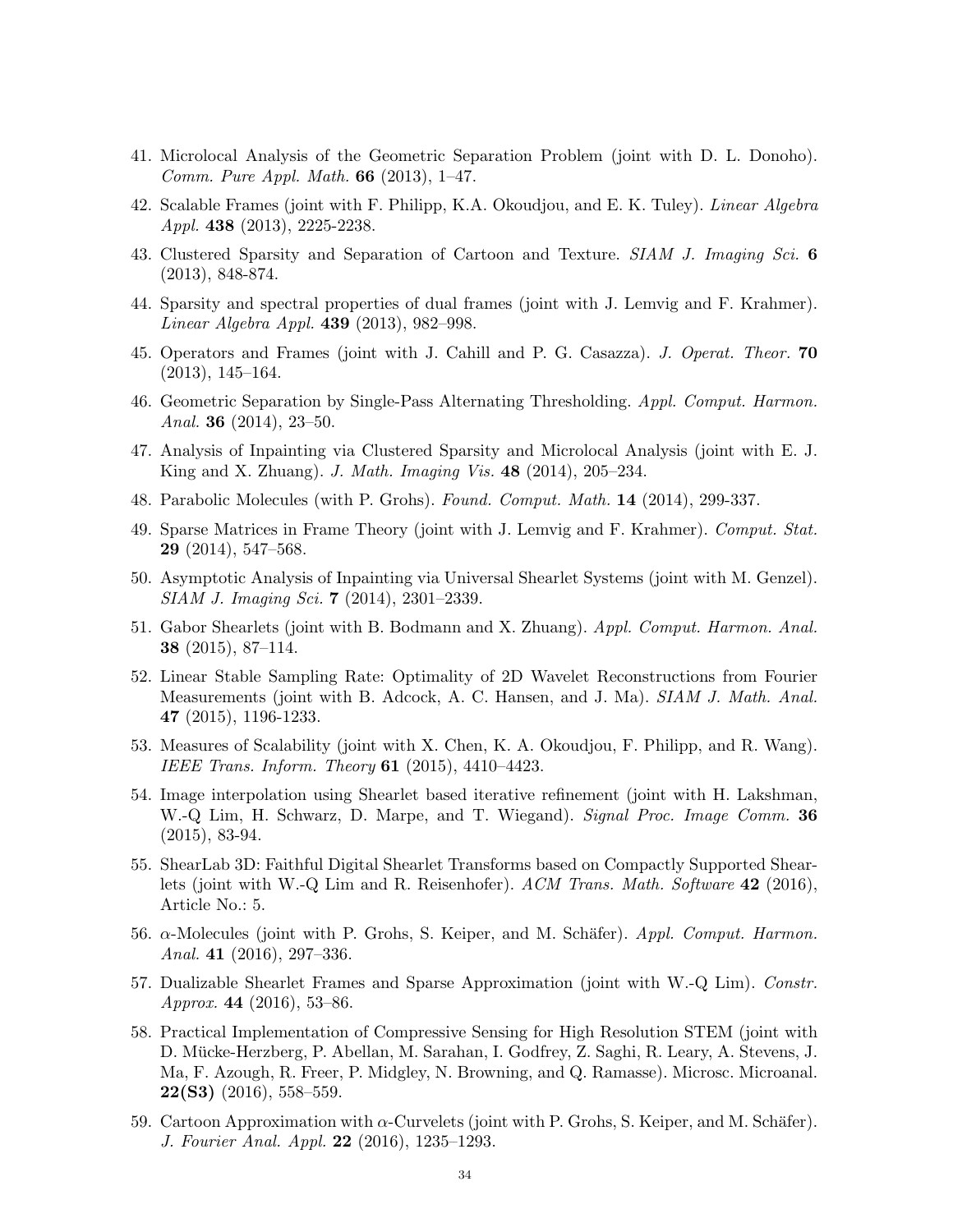- 60. Classification of Edges using Compactly Supported Shearlets (joint with P. Petersen). Appl. Comput. Harmon. Anal. 42 (2017), 245–293.
- 61. Regularization and Numerical Solution of the Inverse Scattering Problem Using Shearlet Frames (joint with V. Mehrmann and P. Petersen). J. Inverse Ill-Posed Probl. 25 (2017), 287–309.
- 62. The Effect of Perturbations of Frame Sequences and Fusion Frames on Their Duals (joint with V. Paternostro and F. Philipp). Oper. Matrices  $11$  (2017), 301–336.
- 63. Sparse Proteomics Analysis a compressed sensing-based approach for feature selection and classification of high-dimensional proteomics mass spectrometry data (joint with T. Conrad, N. Cvetkovic, M. Genzel, C. Schütte, J. Vybiral, and N. Wulkow). *BMC Bioin*formatics 18 (2017) 160–180.
- 64. Compressed Sensing for Finite-Valued Signals. (joint with S. Keiper, D. G. Lee, and G. E. Pfander). Linear Algebra Appl. 532 (2017), 570–613.
- 65. A Haar Wavelet-Based Perceptual Similarity Index for Image Quality Assessment (joint with S. Bosse, R. Reisenhofer, and T. Wiegand). Signal Proc. Image Comm.  $61$  (2018), 33–43.
- 66. Optimal Compressive Imaging of Fourier Data (joint with W.-Q Lim). SIAM J. Imaging Sci. 11 (2018), 507–546.
- 67. PROMP: A Sparse Recovery Approach to Lattice-Valued Signals (joint with A. Flinth). Appl. Comput. Harmon. Anal. 45 (2018), 668–708.
- 68. Adaptive Anisotropic Petrov-Galerkin Methods for First Order Transport Equations (joint with W. Dahmen, W.-Q Lim, C. Schwab, and G. Welper). J. Comput. Appl. Math. 340 (2018), 191–220.
- 69. Shearlet-based compressed sensing for fast 3D cardiac MR imaging using iterative reweighting. (joint with J. Ma, M. März, S. Funk, J. Schulz-Menger, T. Schaeffter, and C. Kolbitsch). Phys. Med. Biol. 63 (2018), 235004.
- 70. Learning sparse representations on the sphere. (joint with F. Sureau, F. Voigtlaender, M. Wust, and J.-L. Starck). Astron. Astrophys. 621 (2019), A73.
- 71. Optimal Approximation with Sparsely Connected Deep Neural Networks. (joint with H. Bölcskei, P. Grohs, and P. Petersen).  $SIAM J. Math. Data Sci. 1 (2019), 8-45.$
- 72. Learning The Invisible: A Hybrid Deep Learning-Shearlet Framework for Limited Angle Computed Tomography. (joint with T. A. Bubba, M. Lassas, M. März, W. Samek, S. Siltanen, and V. Srinivasan). Inverse Probl. 35, 2019.
- 73. Extraction of digital wavefront sets using applied harmonic analysis and deep neural networks. (joint with H. Andrade-Loarca, O. Öktem, and P. Petersen). *SIAM J. Imaging* Sci. 12 (2019), 1936–1966.
- 74. Error bounds for approximations with deep ReLU neural networks in  $W^{s,p}$  norms (joint with I. Gühring and P. Petersen). Anal. Appl., to appear.
- 75. Discussion of "Nonparametric regression using deep neural networks with ReLU activation function", Ann. Stat., to appear.
- 76.  $\ell_1$ -Analysis Minimization and Generalized (Co-)Sparsity: When Does Recovery Succeed? (joint with M. Genzel and M. März). Appl. Comput. Harmon. Anal., to appear.
- 77. Anisotropic Multiscale Systems on Bounded Domains (joint with P. Grohs, J. Ma, and P. Petersen). Adv. Comput. Math., to appear.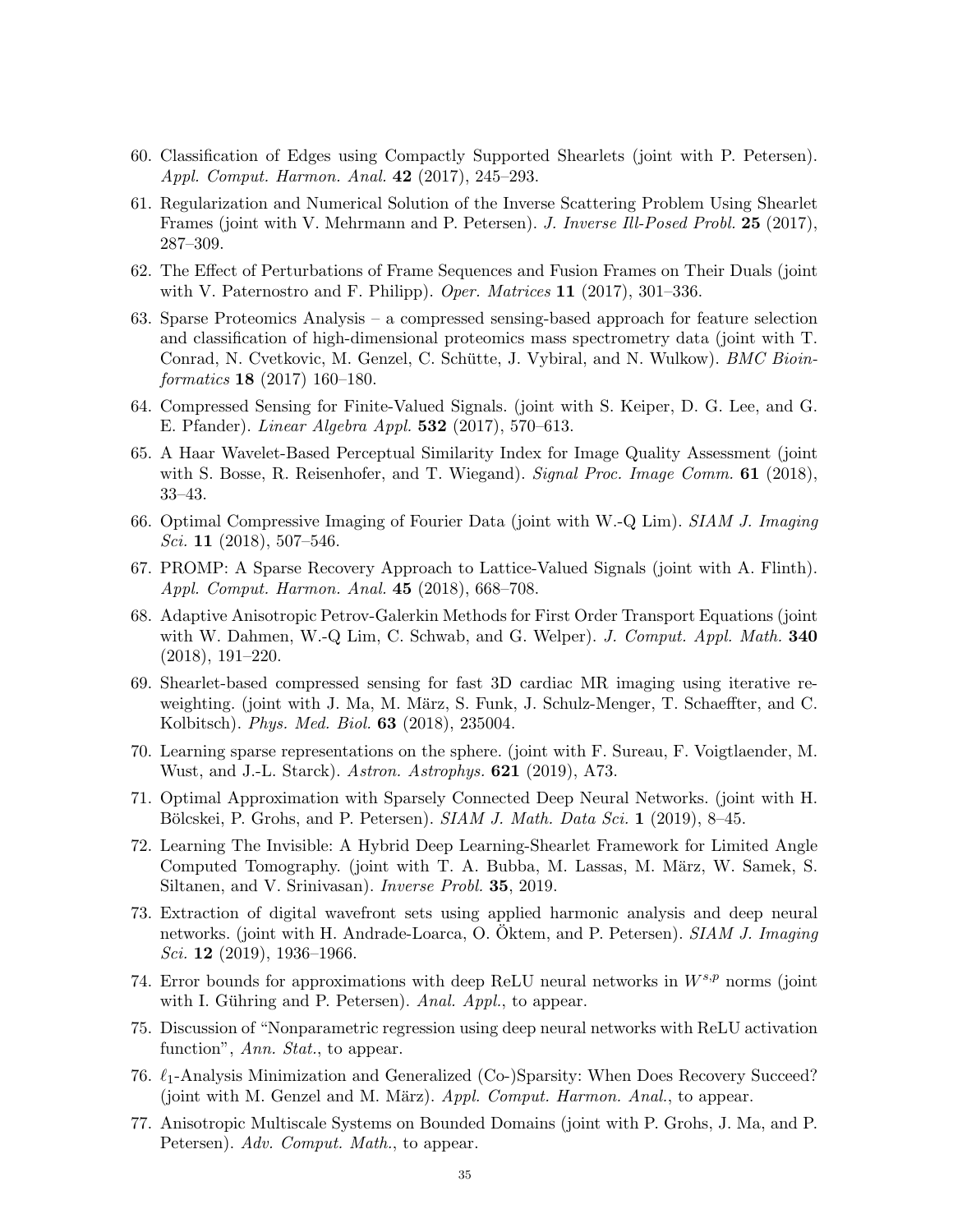- 78. A Theoretical Analysis of Deep Neural Networks and Parametric PDEs. (joint with P. Petersen, M. Raslan, and R. Schneider). Submitted.
- 79. The Computational Complexity of Understanding Network Decisions. (joint with S. Wäldchen, J. Macdonald, and S. Hauch). Submitted.
- 80. Estimation of Angles of Arrival Through Superresolution A Soft Recovery Approach for General Antenna Geometries. (joint with M. Barzegar, G. Caire, A. Flinth, S. Haghighatshoar, and G. Wunder). Submitted.
- 81. Compressed Sensing for Analog Signals. (joint with B. Bodmann and A. Flinth). Submitted.
- 82. The Mismatch Principle: Statistical Learning Under Large Model Uncertainties. (joint with M. Genzel). Submitted.
- 83. Approximation spaces of deep neural networks. (joint with R. Gribonval, M. Nielsen, and F. Voigtlaender). Submitted.
- 84. Shearlets as Feature Extractor for Semantic Edge Detection: The Model-Based and Data-Driven Realm. (joint with H. Loarca and O. Oktem. Submitted.
- 85. RadioUNet: Fast Radio Map Estimation with Convolutional Neural Networks. (joint with R. Levie, C. Yapar, and G. Caire). Submitted.
- 86. Transferability of Spectral Graph Convolutional Neural Networks. (joint with M. Bronstein, L. Bucci, W. Huang, and R. Levie). Submitted.
- 87. Tensor Network Approaches for Learning Non-Linear Dynamical Laws. (joint with J. Eisert, A. Goeßmann, M. Götte, I. Roth, and R. Sweke). Submitted.
- 88. Numerical Solution of the Parametric Diffusion Equation by Deep Neural Networks. (joint with M. Geist, P. Petersen, M. Raslan, and R. Schneider). Submitted.

#### Refereed Conference Proceedings

- 1. Computation of the density of weighted wavelet systems. In Wavelets X (San Diego, CA, 2003), SPIE Proc. 5207, M. A. Unser, A. Aldroubi, and A. F. Laine, eds., SPIE, Bellingham, WA (2003), 393–404.
- 2. Frames of subspaces (joint with P. G. Casazza). In Wavelets, Frames and Operator Theory (College Park, MD, 2003), C. Heil, P. E. T. Jorgensen, and D. R. Larson, eds., Contemp. Math. 345, Amer. Math. Soc., Providence, RI (2004), 87–113.
- 3. Sparse multidimensional representation using shearlets (joint with D. Labate, W.-Q. Lim, and G. Weiss). In Wavelets XI (San Diego, CA, 2005), SPIE Proc. 5914, M. Papadakis, A. F. Laine, and M. A. Unser, eds., SPIE, Bellingham, WA (2005), 254–262.
- 4. Accumulative density (joint with G. Ascensi). In Wavelets XI (San Diego, CA, 2005), SPIE Proc. 5914, M. Papadakis, A. F. Laine, and M. A. Unser, eds., SPIE, Bellingham, WA (2005), 188–195.
- 5. Duality principles, localization of frames, and Gabor theory (joint with P. G. Casazza, and M. C. Lammers). In Wavelets XI (San Diego, CA, 2005), SPIE Proc. 5914, M. Papadakis, A. F. Laine, and M. A. Unser, eds., SPIE, Bellingham, WA (2005), 389–398.
- 6. Decompositions of frames and a new frame identity (joint with R. Balan, P. G. Casazza, and D. Edidin). In Wavelets XI (San Diego, CA, 2005), SPIE Proc. 5914, M. Papadakis, A. F. Laine, and M. A. Unser, eds., SPIE, Bellingham, WA (2005), 379–388.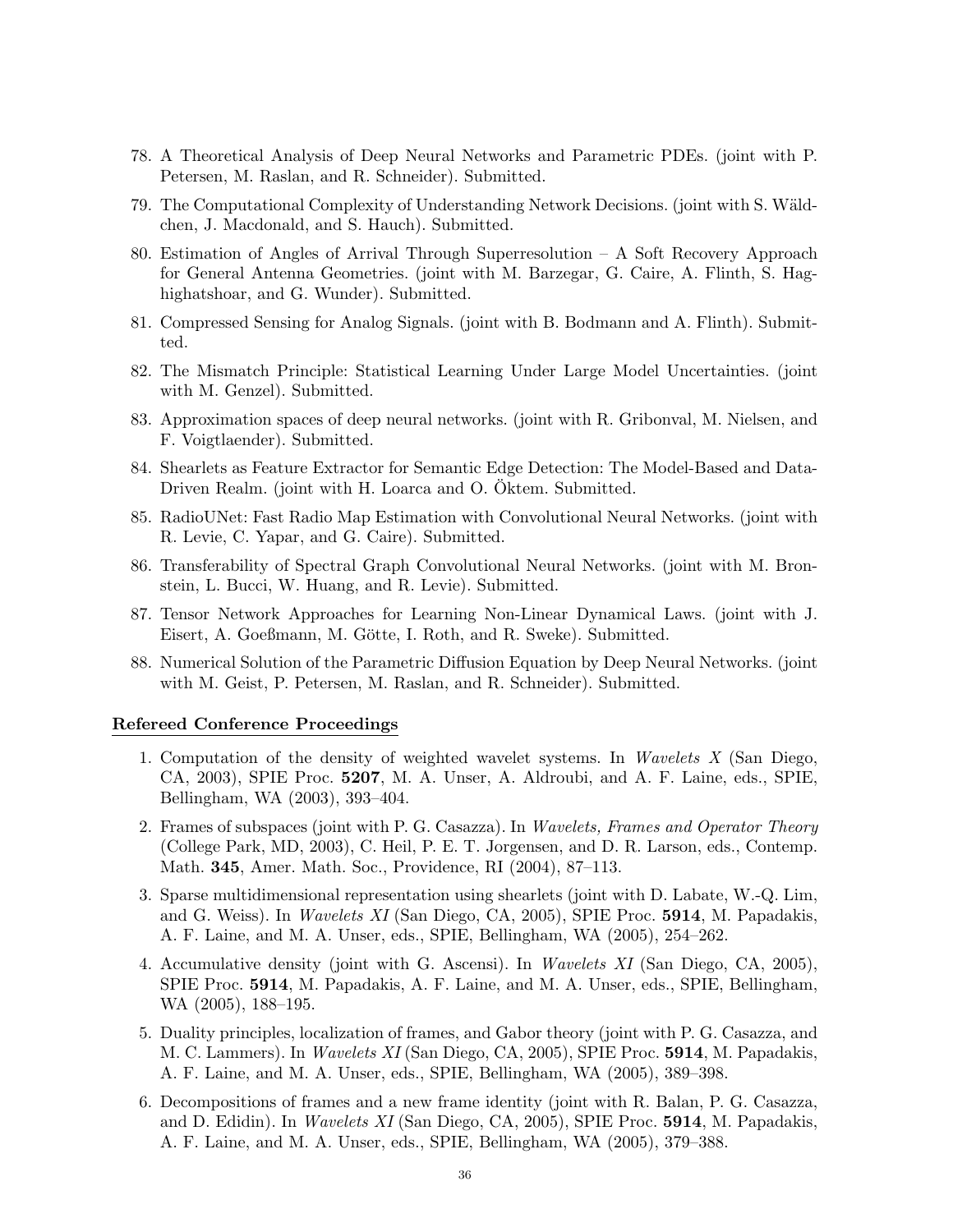- 7. Sparse Multidimensional Representations using Anisotropic Dilation and Shear Operators (joint with K. Guo und D. Labate). In Wavelets and Splines (Athens, GA, 2005), G. Chen and M. J. Lai, eds., Nashboro Press, Nashville, TN (2006), 189–201.
- 8. Modeling Sensor Networks with Fusion Frames (joint with P. G. Casazza, S. Li, and C. J. Rozell). In *Wavelets XII* (San Diego, CA, 2007), 67011M-1-67011M-11, SPIE Proc. **6701**, D. Van De Ville, V. K. Goyal, and M. Papadakis, eds., SPIE, Bellingham, WA (2007).
- 9. From Wavelets to Shearlets and back again (joint with T. Sauer). In Approximation Theory XII (San Antonio, TX, 2007), M. Neamtu and L. Schumaker, eds., Nashboro Press, Nashville, TN (2008), 201–209.
- 10. Convolution and Wiener amalgam spaces on the affine group (joint with C. Heil). In Recent Advances in Computational Science (Beijing, China, 2005), P. E. T. Jorgensen, X. Shen, C.-W. Shu, and N. Yan, eds., World Scientific, Singapore (2008), 209–217.
- 11. Robustness of Fusion Frames under Erasures of Subspaces and of Local Frame Vectors (joint with P. G. Casazza). In Radon transforms, geometry, and wavelets (New Orleans, LA, 2006), E. L. Grinberg, D. Larson, P.E.T. Jorgensen, P. Massopust, G. Olafsson, E.T. Quinto, and B. Rubi, eds., Contemp. Math. 464, Amer. Math. Soc., Providence, RI, 2008, 149–160.
- 12. Fusion frames and Robust Dimension Reduction (joint with A. Pezeshki and A. R. Calderbank). 42nd Annual Conference on Information Sciences and Systems (CISS) (Princeton University, NJ, 2008), 2008, 264–268.
- 13. Analysis of  $\ell_1$  Minimization in the Geometric Separation Problem (joint with D. L. Donoho). 42nd Annual Conference on Information Sciences and Systems (CISS) (Princeton University, NJ, 2008), 2008, 274–279.
- 14. Geometric Separation using a Wavelet-Shearlet Dictionary (joint with D. L. Donoho). SampTA'09 (Marseille, France, 2009), B. Torresani and L. Fesquet, eds., Proc., 2009.
- 15. Error Correction for Erasures of Quantized Frame Coefficients (joint with B. G. Bodmann, P. G. Casazza, and S. Senger). SampTA'09 (Marseille, France, 2009), B. Torresani and L. Fesquet, eds., Proc., 2009.
- 16. Erasure-Proof Coding with Fusion Frames (joint with B. G. Bodmann and A. Pezeshki). SampTA'09 (Marseille, France, 2009), B. Torresani and L. Fesquet, eds., Proc., 2009.
- 17. Constructing Fusion Frames with Desired Parameters (joint with R. Calderbank, P. G. Casazza, A. Heinecke, and A. Pezeshki). Wavelets XIII (San Diego, CA, 2009), 744612-1 - 744612-10, SPIE Proc. 7446, D. Van De Ville, V. K. Goyal, and M. Papadakis, eds., SPIE, Bellingham, WA, 2009.
- 18. Development of a Digital Shearlet Transform Based on Pseudo-Polar FFT (joint with D. L. Donoho and M. Shahram). Wavelets XIII (San Diego, CA, 2009), 74460B-1 - 74460B-13 SPIE Proc. 7446, D. Van De Ville, V. K. Goyal, and M. Papadakis, eds., SPIE, Bellingham, WA, 2009.
- 19. A Low Complexity Replacement Scheme for Erased Frame Coefficients (joint with B. G. Bodmann, P. G. Casazza, and S. Senger). Wavelets XIII (San Diego, CA, 2009), 74460O-1 - 74460O-10, SPIE Proc. 7446, D. Van De Ville, V. K. Goyal, and M. Papadakis, eds., SPIE, Bellingham, WA, 2009.
- 20. Erasure-Proof Transmissions: Fusion Frames meet Coding Theory (joint with B. G. Bodmann). Wavelets XIII (San Diego, CA, 2009), 74460P-1 - 74460P-11, SPIE Proc. **7446**, D. Van De Ville, V. K. Goyal, and M. Papadakis, eds., SPIE, Bellingham, WA, 2009.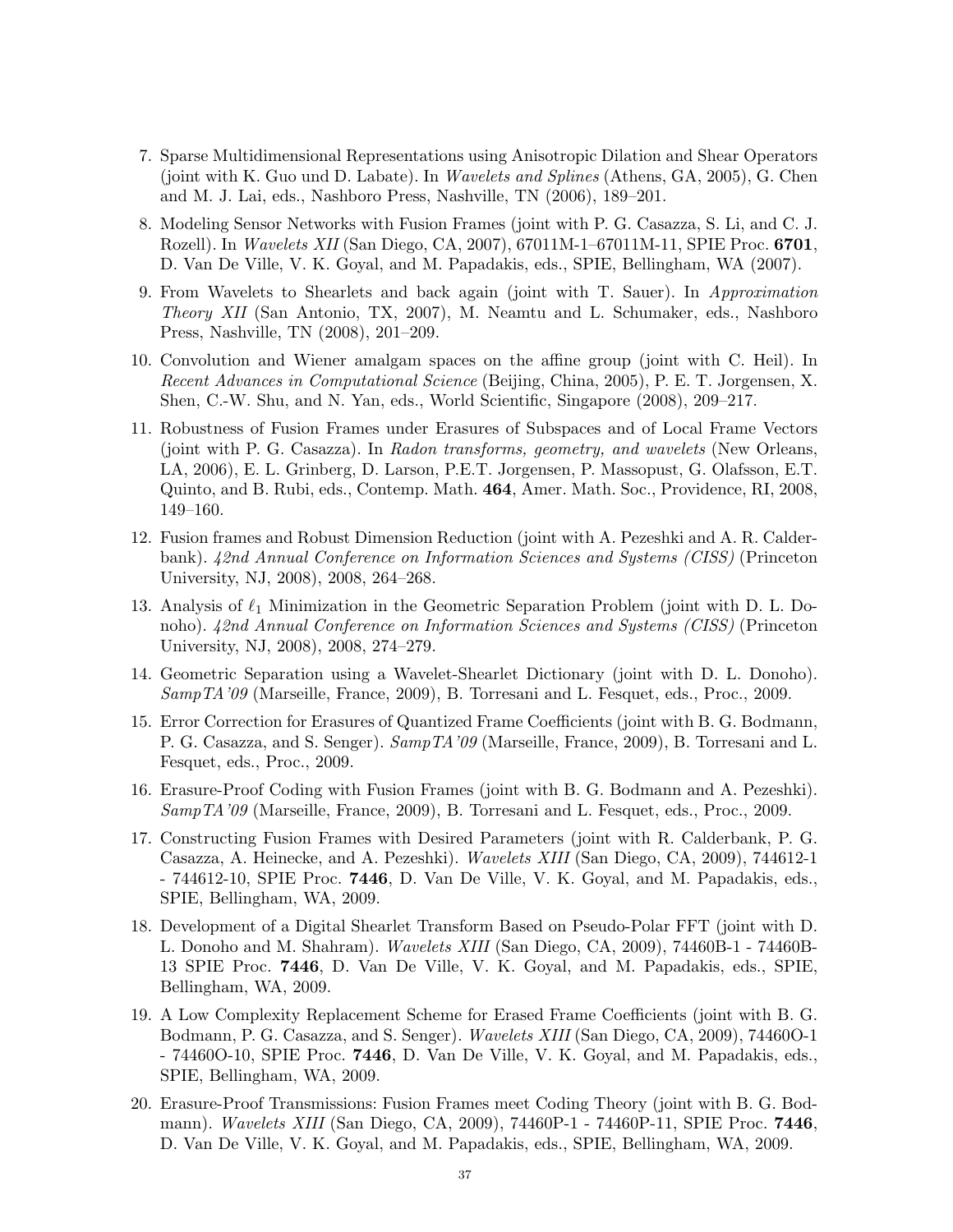- 21. Compressed Sensing for Fusion Frames (joint with P. Boufounos and H. Rauhut). Wavelets XIII (San Diego, CA, 2009), 744614-1 - 744614-11, SPIE Proc. 7446, D. Van De Ville, V. K. Goyal, and M. Papadakis, eds., SPIE, Bellingham, WA, 2009.
- 22. Average Case Analysis of Sparse Recovery from Combined Fusion Frame Measurements (joint with P. Boufounos and H. Rauhut). 43nd Annual Conference on Information Sciences and Systems (CISS) (Princeton University, NJ, 2010), 2010.
- 23. Upper and Lower Redundancy of Finite Frames (joint with B. G. Bodmann and P. G. Casazza). 43nd Annual Conference on Information Sciences and Systems (CISS) (Princeton University, NJ, 2010), 2010.
- 24. Shearlets on Bounded Domains (joint with W.-Q. Lim). Approximation Theory XIII (San Antonio, TX, 2010), Springer Proc. Math. 13, 187-206, Springer, 2012.
- 25. Compactly Supported Shearlets (joint with J. Lemvig and W.-Q. Lim). Approximation Theory XIII (San Antonio, TX, 2010), Springer Proc. Math. 13, 163-186, Springer, 2012.
- 26. A Rational Design of a Digital Shearlet Transform (joint with D. L. Donoho, M. Shahram, and X. Zhuang). SampTA'11 (Singapore, 2011), Proc., 2011.
- 27. Optimally Sparse Fusion Frames: Existence and Construction (joint with P. G. Casazza and A. Heinecke).  $SampTA'11$  (Singapore, 2011), Proc., 2011.
- 28. A Quantitative Notion of Redundancy and its Applications (joint with B. G. Bodmann and P. G. Casazza).  $SampTA'11$  (Singapore, 2011), Proc., 2011.
- 29. Optimally Sparse Approximations of Multivariate Functions Using Compactly Supported Shearlet Frames (joint with J. Lemvig and W.-Q Lim).  $SampTA'11$  (Singapore, 2011), Proc., 2011.
- 30. Image Separation using Wavelets and Shearlets (joint with W.-Q Lim). Curves and Surfaces (Avignon, France, 2010), Lecture Notes in Computer Science, 416–430, Springer, 2010.
- 31. Analysis of Data Separation and Recovery Problems using Clustered Sparsity (joint with E. J. King and X. Zhuang). Wavelets and Sparsity XIV (San Diego, CA, 2009), 813818-1 - 813818-11, SPIE Proc. 8138, SPIE, Bellingham, WA, 2011.
- 32. Coarse Quantization with the Fast Digital Shearlet Transform (joint with B. G. Bodmann and X. Zhuang). Wavelets and Sparsity XIV (San Diego, CA, 2009), 8138OZ-1 - 8138OZ-10, SPIE Proc. 8138, SPIE, Bellingham, WA, 2011.
- 33. Perfect Preconditioning of Frames by a Diagonal Operator (joint with K. Okoudjou and F. Philipp). 10th International Conference on Sampling Theory and Applications (Bremen, Germany, 2013), 85–88, Eurasip, 2013.
- 34. Signal Analysis with Frame Theory and Persistent Homology (joint with H. Boche, M. Guillemard, and F. Philipp). 10th International Conference on Sampling Theory and Applications (Bremen, Germany, 2013), 309–331, Eurasip, 2013.
- 35. Spectral properties of dual frames (joint with F. Krahmer and J. Lemvig). 10th International Conference on Sampling Theory and Applications (Bremen, Germany, 2013), 493–496, Eurasip, 2013.
- 36. Image Interpolation using Shearlet Based Sparsity Priors (joint with H. Lakshman, W.-Q Lim, H. Schwarz, D. Marpe, and T. Wiegand). IEEE International Conference on Image Processing (ICIP 2013), 655–659, IEEE, 2013.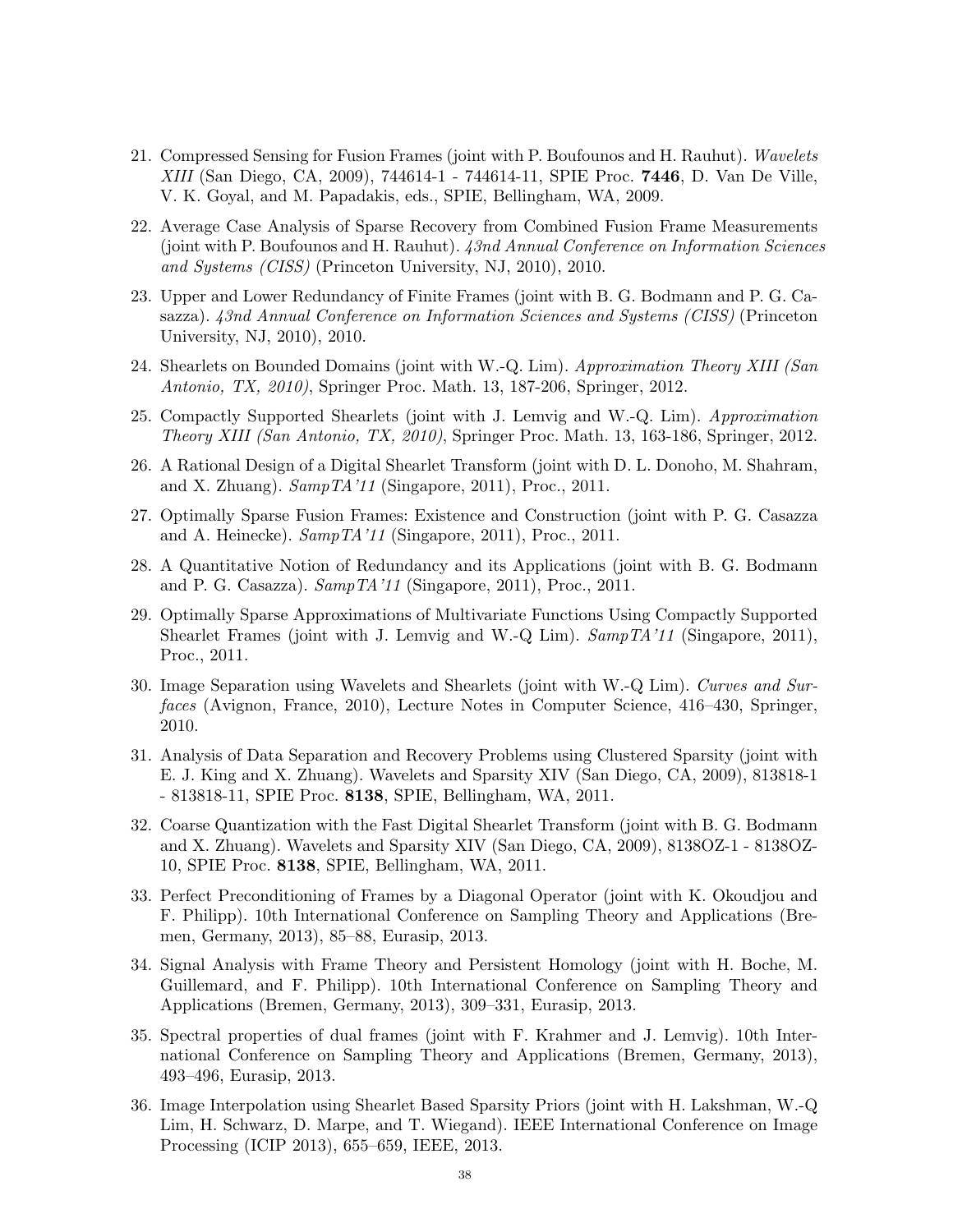- 37. Image Inpainting: Theoretical Analysis and Comparison of Algorithms. (joint with E. King and W.-Q Lim). Wavelets and Sparsity XV (San Diego, CA, 2013), 885802-1–885802-11, SPIE Proc. 8858, SPIE, Bellingham, WA, 2013.
- 38. α-Molecules: Curvelets, Shearlets, Ridgelets, and Beyond. (joint with S. Keiper, P. Grohs, and M. Schäfer). Wavelets and Sparsity XV (San Diego, CA, 2013), 885804-1–885804-12, SPIE Proc. 8858, SPIE, Bellingham, WA, 2013.
- 39. Preconditioning of Frames. (joint with K. A. Okoudjou and F. Philipp). Wavelets and Sparsity XV (San Diego, CA, 2013), G88580-1–G88580-8, SPIE Proc. 8858, SPIE, Bellingham, WA, 2013.
- 40. Signal Recovery from Thresholded Frame Measurements. (joint with H. Boche, M. Guillemard, and F. Philipp). Wavelets and Sparsity XV (San Diego, CA, 2013), D88580-1– D88580-7, SPIE Proc. 8858, SPIE, Bellingham, WA, 2013.
- 41. Scalable Frames and Convex Geometry (joint with K. Okoudjou and F. Philipp). In Spectra of Wavelets, Tilings, and Frames (Boulder, CO, 2012), V. Furst, K. Kornelsen, and E. Weber, Eds., Contemp. Math. 345, Amer. Math. Soc., Providence, RI (2013), 19–32.
- 42. Parabolic Molecules: Curvelets, Shearlets, and Beyond. (joint with P. Grohs, S. Keiper, and M. Schäfer). In *Approximation Theory XIV* (San Antonio, TX, 2013), Springer Proc. Math. (2014), 141–172.
- 43. Perturbations of Fusion Frames and the Effect on Their Canonical Dual. (joint with V. Paternostro and F. Philipp). Wavelets and Sparsity XVI (San Diego, CA, 2015), 95970S– 95977S, SPIE Proc. 9597, SPIE, Bellingham, WA, 2015.
- 44. A Compressive Sensing based acquisition design for quantitative ultra-low dose highresolution imaging and spectroscopy in the STEM (joint with D. Mücke-Herzberg, P. Abellan, M. Sarahan, I. Godfrey, Z. Saghi, R. Leary, A. Stevens, J. Ma, F. Azough, R. Freer, P. Midgley, N. Browning, and Q. Ramasse). Proceedings of the European Microscopy Congress, 2016.
- 45. Memory-Optimal Neural Network Approximation. (joint with H. Bölcskei, P. Grohs, and P. Petersen). Wavelets and Sparsity XVII (San Diego, CA, 2017), 103940Q, SPIE Proc. 10394, SPIE, Bellingham, WA, 2017.
- 46. Reconstruction of finite-valued sparse signals. (joint with S. Keiper, D. Lee, and G. Pfander). Wavelets and Sparsity XVII (San Diego, CA, 2017), 1039415, SPIE Proc. 10394, SPIE, Bellingham, WA, 2017.
- 47. Hierarchical Sparse Channel Estimation for Massive MIMO. (joint with M. B. Khalilsarai, G. Wunder, S. Haghighatshoar, G. Caire, I. Roth, and A. Flinth). 22nd International ITG Workshop on Smart Antennas (WSA 2018), March 14-16, 2018 in Bochum, Germany.
- 48. On the Transferability of Spectral Graph Filters. (joint with R. Levie and E. Isufi). 13th International Conference on Sampling Theory and Applications (Bordeaux, France, 2019), to appear.
- 49. Transferability of Spectral Graph Convolutional Neural Networks. (joint with R. Levie, W. Huang, L. Bucci, and M. Bronstein). NeurIPS 2019, to appear.
- 50. Pathloss Prediction using Deep Learning with Applications to Cellular Optimization and Efficient D2D Link Scheduling. (joint with R. Levie, C. Yapar, and G. Caire). ICASSP 2019, to appear.
- 51. A Rate-Distortion Framework for Explaining Neural Network Decisions. (joint with J. Macdonald, S. Wäldchen, and S. Hauch). Submitted.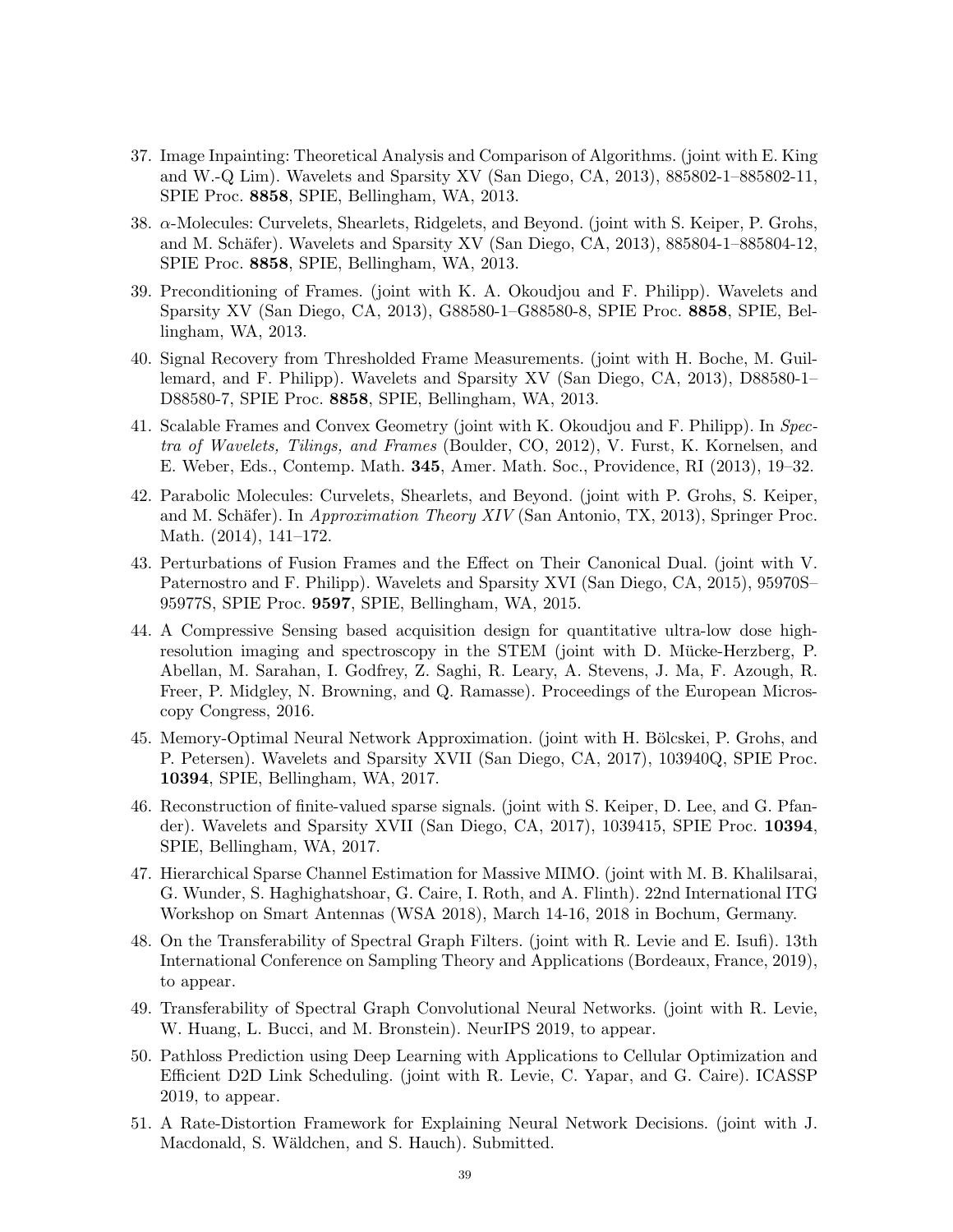- 52. Tensor Network Approaches for Learning Sparse Non-Linear Dynamical Laws. (joint with A. Goessmann, I. Roth, R. Sweke, M. Goette, J. Eisert). Submitted.
- 53. Interval Neural Networks: Uncertainty Scores. (joint with L. Oala, C. Heiss, J. Macdonald, M. März, and W. Samek). Submitted.
- 54. Real-time Localization Using Radio Maps (joint with C. Yapar, R. Levie, and G. Caire). Submitted.
- 55. The Restricted Isometry of ReLU Networks: Generalization through Norm Concentration. (joint with A. Goessmann). Submitted.
- 56. Interpretable Machine Learning for Challenging Modalities. (joint with C. Heiß, R. Levie, C. Resnick, and J. Bruna). ICML 2020, to appear.

#### Non-Refereed Conference Proceedings

- 1. Geometry of the parameters of wave packet frames. Oberwolfach Reports 10 (2004), 513– 515.
- 2. Shearlets: A Wavelet-Based Approach to the Detection of Directional Features. Oberwolfach Reports 36 (2007), 35–38.
- 3. Shearlets: The First Five Years. Oberwolfach Reports 44 (2010), 1–5.
- 4. Shearlets: sparse approximation and dictionary learning (joint with J. Lemvig, W.-Q Lim). Oberwolfach Reports 9 (2012), 1909–1910.

#### Books

- 1. Affine density in wavelet analysis. Lecture Notes in Mathematics 1914, Springer-Verlag, Berlin, 2007, 142 + xii pp., ISBN: 978-3-540-72916-7.
- 2. Wavelets and Frames (joint with G. Olafsson; as Eds.). *Oberwolfach Reports* 10, 2004.
- 3. Structured Decompositions and Efficient Algorithms (joint with S. Dahlke, I. Daubechies, M. Elad, and G. Teschke; as Eds.). Dagstuhl Seminar Proceedings 08492, 2008.
- 4. Shearlets (joint with D. Labate; as Eds.). Oberwolfach Reports 7 (2010), 2573-2611.
- 5. Operator Algebras and Representation Theory: Frames, Wavelets and Fractals (joint with Jorgensen, Olafsson, and Silvestrov; as Eds.). Oberwolfach Reports 8 (2011), 901-978.
- 6. Sparse Representations and Efficient Sensing of Data (joint with S. Dahlke, M. Elad Y. Eldar, and G. Teschke; as Eds.). Dagstuhl Seminar Proceedings 11051, 2011.
- 7. Applied Harmonic Analysis and Sparse Approximation (joint with I. Daubechies, H. Rauhut, and T. Strohmer; as Eds.). Oberwolfach Reports 9 (2012), 1759-1843.
- 8. Compressed Sensing: Theory and Applications (joint with Y. Eldar). Cambridge University Press, 2012.
- 9. Shearlets (joint with D. Labate). Birkhäuser-Springer, 2012.
- 10. Finite Frames (joint with P. G. Casazza). Birkhäuser-Springer, 2012.
- 11. Compressed Sensing and its Applications: Matheon Workshop 2013 (joint with H. Boche, R. Calderbank, and J, Vybiral). Birkhäuser-Springer, 2015.
- 12. New Discretization Methods for the Numerical Approximation of PDEs (joint with S. Dahlke, R. Stevenson, and E. Süli; as Eds.). *Oberwolfach Reports*  $12$  (2015), 87–185.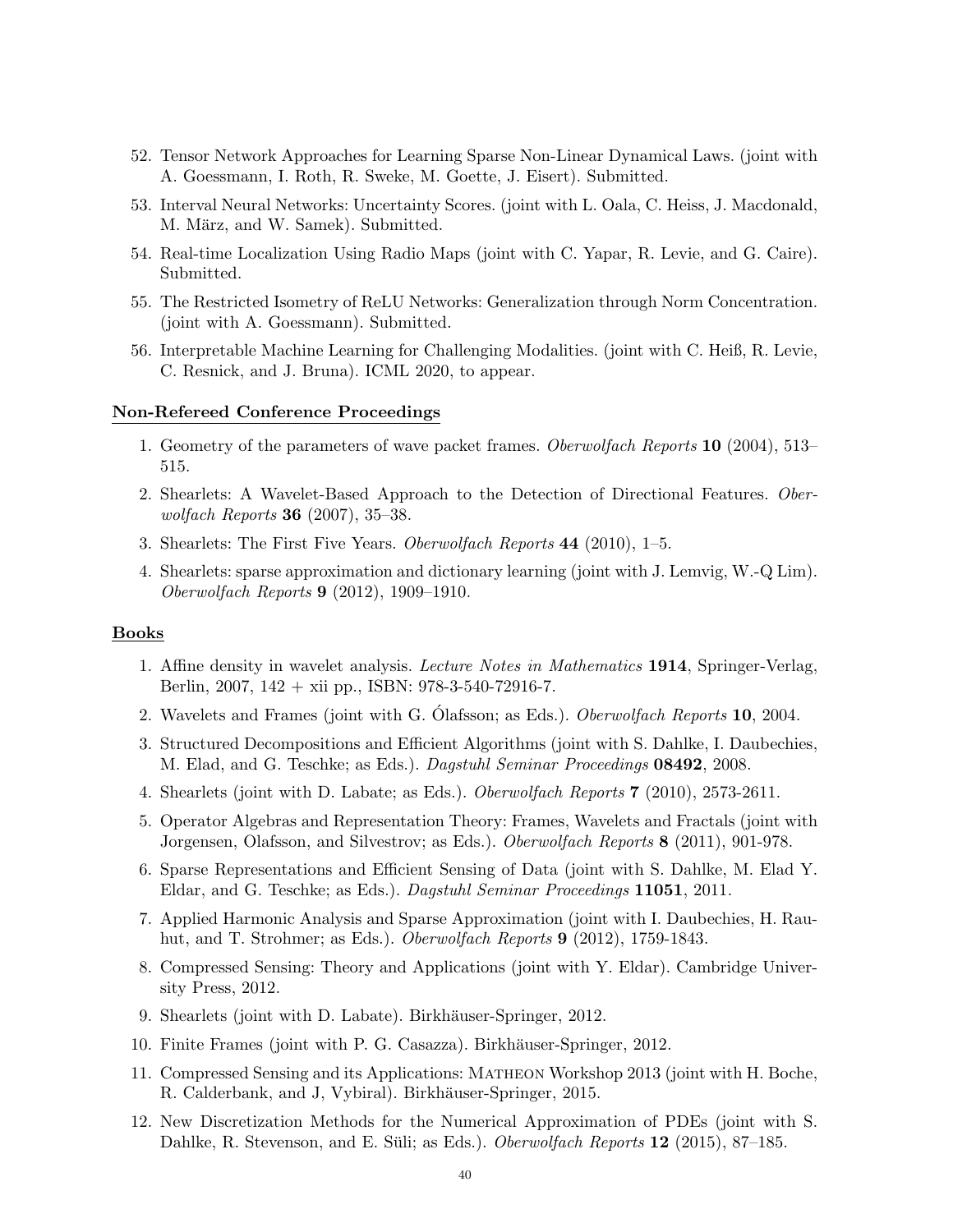- 13. Applied Harmonic Analysis and Sparse Approximation (joint with I. Daubechies, H. Rauhut, and T. Strohmer; as Eds.). *Oberwolfach Reports* **12** (2015), 2189-2263.
- 14. Compressed Sensing and its Applications: Matheon Workshop 2015 (joint with H. Boche, R. Calderbank, G. Caire, R. Mathar, and P. Petersen). Birkhäuser-Springer, 2017.
- 15. Applied Harmonic Analysis and Data Processing (joint with I. Daubechies, H. Rauhut, and T. Strohmer; as Eds.). Oberwolfach Reports 14 (2018), 723-792.
- 16. Innovative Approaches to the Numerical Approximation of PDEs (joint with S. Dahlke, R.H. Nochetto, and R. Stevenson; as Eds.). Oberwolfach Reports 40 (2019), 1–64.

#### Book Chapters

- 1. Fusion Frames (joint with P. G. Casazza) in Finite Frames: Theory and Applications, 437–478, Birkhäuser Boston, 2012.
- 2. Introduction to Finite Frame Theory (joint with P. G. Casazza and F. Philipp) in Finite Frames: Theory and Applications, 1–53, Birkhäuser Boston, 2012.
- 3. Data Separation by Sparse Representations in Compressed Sensing: Theory and Applications, 485–514, Cambridge University Press, 2012.
- 4. Introduction to Compressed Sensing (joint with M. Davenport, M. Duarte and Y. Eldar) in Compressed Sensing: Theory and Applications, 1–64, Cambridge University Press, 2012.
- 5. Introduction to Shearlets (joint with D. Labate) in Shearlets: Multiscale Analysis for Multivariate Data, 1–38, Birkhäuser Boston, 2012.
- 6. Digital Shearlet Transforms (joint with W.-Q Lim and X. Zhuang) in Shearlets: Multiscale Analysis for Multivariate Data, 239–282, Birkhäuser Boston, 2012.
- 7. Shearlets and Optimally Sparse Approximations (joint with J. Lemvig and W.-Q Lim) in Shearlets: Multiscale Analysis for Multivariate Data, 145–198, Birkhäuser Boston, 2012.
- 8. Shearlet-analysis of cLSM images to extract morphological features of neurons (joint with F. Sündermann, S. Lotter, W.-Q Lim, N. Golovyashkina, and R. Brandt) in Laser Scanning Microscopy and Quantitative Image Analysis of Neuronal Tissue, L. Bakota, R. Brandt, eds., 293–304, Springer 2014.
- 9. Efficient Resolution of Anisotropic Structures (joint with W. Dahmen, C. Huang, W.-Q Lim, C. Schwab, and G. Welper), in Extraction of Quantifiable Information from Complex Systems, 25–51, Springer, 2014.
- 10. Mathematics for telecommunications (joint with F. Aurzada, A. Bley, A. Eisenblätter, H.-F. Geerdes, M. Guillemard, F. Philipp, C. Rack, M. Scheutzow, and A. Werner) in MATHEON – Mathematics for Key Technologies, EMS Publishing House (2014), 75–89.
- 11. A Survey of Compressed Sensing. (joint with H. Boche, R. Calderbank, and J. Vybiral) in Compressed Sensing and its Applications,  $1-40$ , Birkhäuser Boston, 2015.
- 12. Compressed Sensing: From Theory to Praxis (joint with A. Flinth and A. Hashemi) in Compressive Sensing of Earth Observations, C.H. Chen, ed., Taylor and Francis 2017.
- 13. Mathematical Methods in Medical Image Processing (joint with M. März and J. Ma) in Quantification of Biophysical Parameters by Medical Imaging, I. Sack and T. Schäffter, eds., Springer 2017.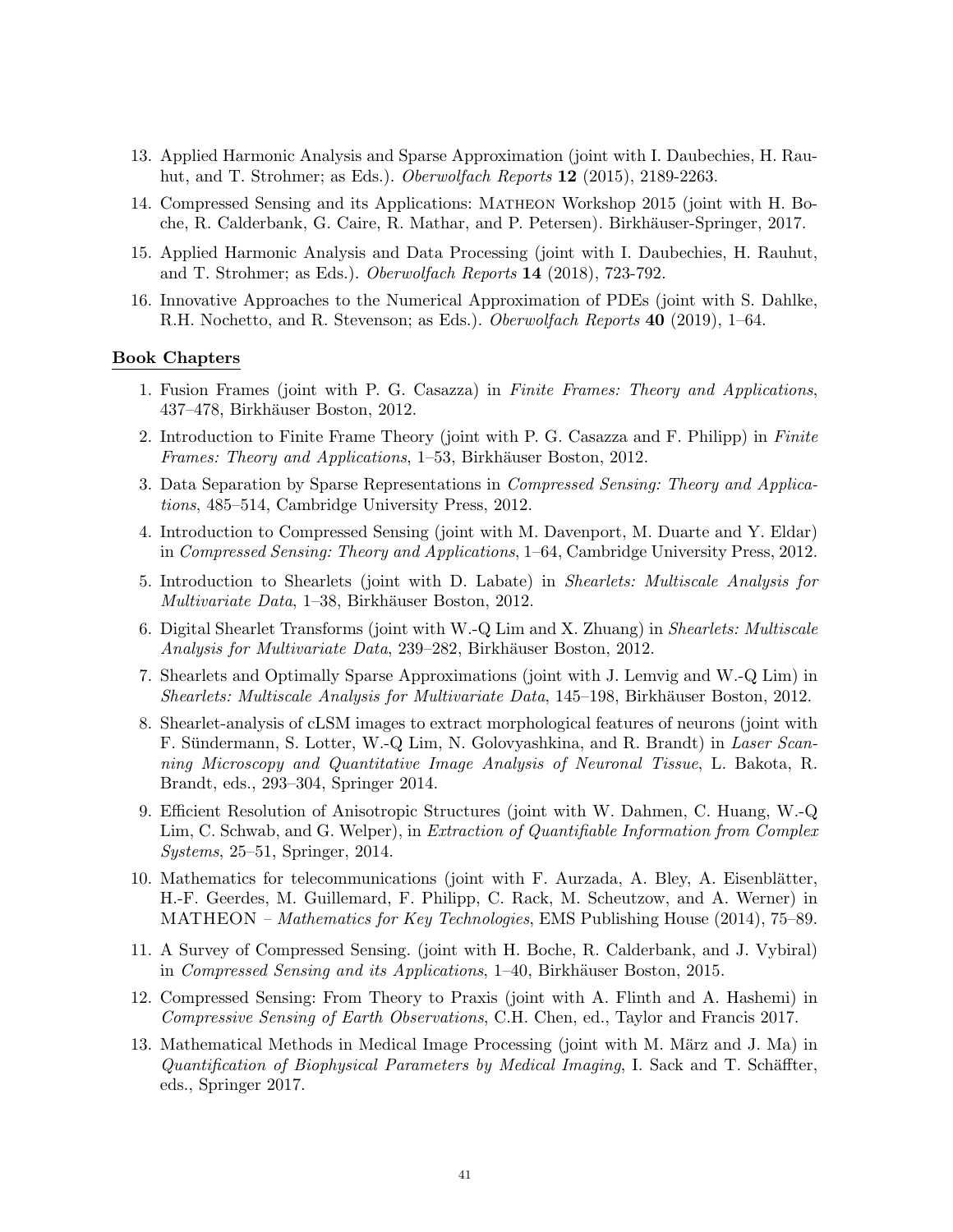#### Invited Survey Papers/Book Reviews

- 1. Wavelets in Neurophysiology (joint with A. Klein, T. Sauer, and W. Skrandies). Brain Topography 20 (2007), 52–53.
- 2. Time-frequency analysis. Human Cognitive Neurophysiology 1 (2008), 12–21.
- 3. What is Applied Harmonic Analysis? DMV Mitteilungen 16 (2008), 78–84.
- 4. Book Review of "Four Short Courses on Harmonic Analysis" Jahresbericht der DMV 113  $(2011), 41-44.$
- 5. Theory and Applications of Compressed Sensing. GAMM Mitteilungen 36 (2013), 79–101.
- 6. Compressed Sensing. DMV Mitteilungen 22 (2014), 24–29.
- 7. Mit Mathematik die Datenflut bewältigen. Die Zeit, 2014.
- 8. Geometric Multiscale Analysis: From Wavelets to Parabolic Molecules. Int. Math. Nachrichten  $225$  (2014), 1-16.
- 9. Shearlets: Theory and Applications. (joint with W.-Q Lim and G. Steidl). GAMM-Mitteilungen 37 (2014), 259-280.
- 10. Shearlets. In: Encyclopedia of Applied and Computational Mathematics, B. Engquist et al., eds., Springer, 2016.
- 11. Mit Mathematik die Datenflut beherrschen? In: Alles Mathematik. Von Pythagoras zum CD-Player, M. Aigner, E. Behrends, eds., 187–196, Springer, 2016.
- 12. G2S3 Participants Study Data Sparse Approximation and Algorithms (joint with J. Liesen and V. Mehrmann). In: SIAM News, SIAM, Sept. 2017.
- 13. Perceptual Image Quality Assessment by Haar Wavelet Similarity (joint with S. Bosse and R. Reisenhofer). In: SIAM News, SIAM, Oct. 2017.
- 14. Imaging Science Community Meets in Bologna (joint with S. Levine, L. Ruthotto, and F. Sgallari). In: SIAM News, SIAM, Aug. 2018.
- 15. Artificial Neural Networks (joint with M. Genzel). In: GAMM Rundbrief 2 (2019), 12–20.
- 16. Panelists Talk Machine Learning and the Future of Mathematics at ICIAM 2019 (joint with H. De Sterck, J. Nagy, and E. Tadmor). In: SIAM News, SIAM, Nov. 2019.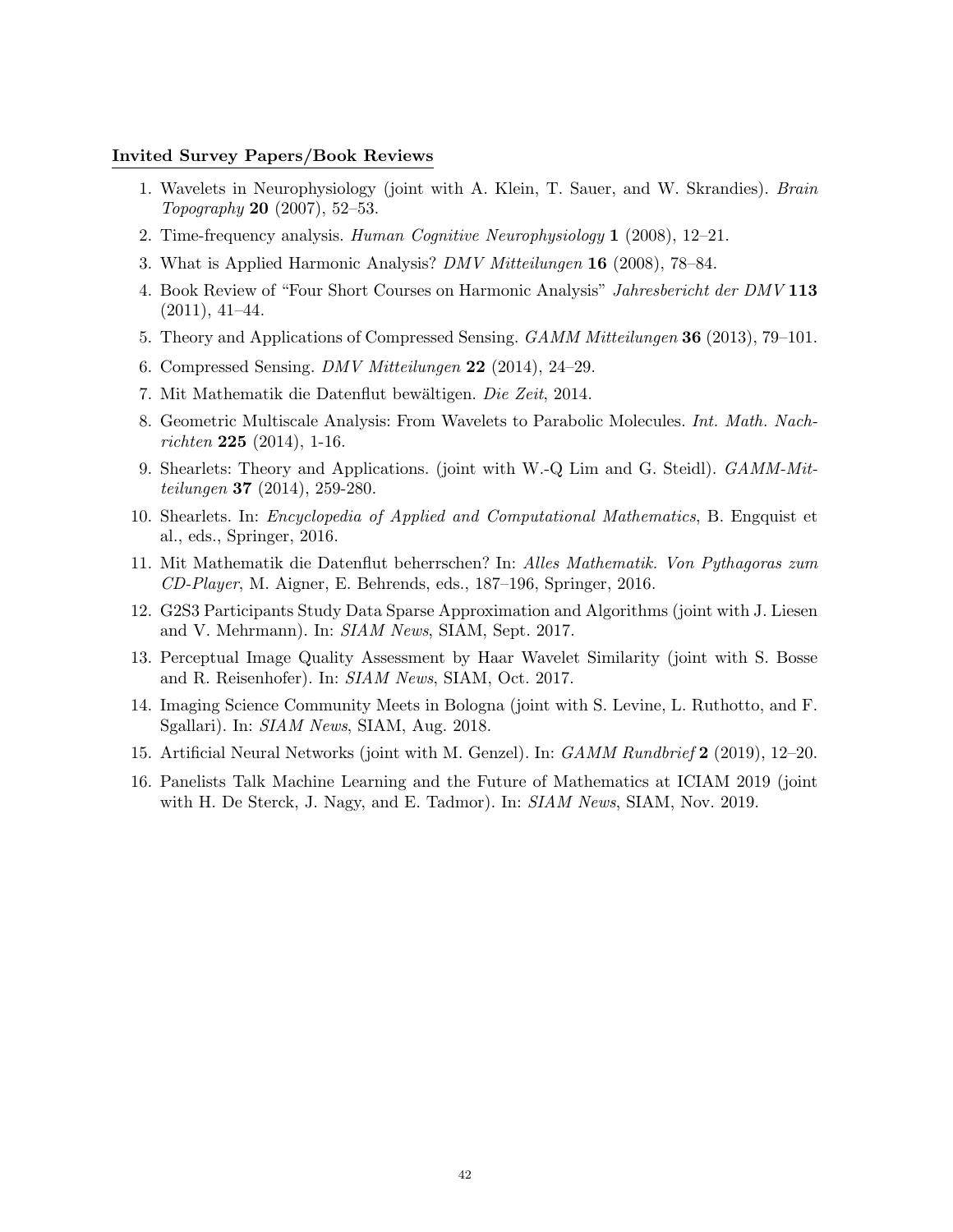# Teaching Activities

### **Lectures**

| WS 19/20     | Mathematics of Deep Learning                                                                                                             |
|--------------|------------------------------------------------------------------------------------------------------------------------------------------|
| SS 19        | Sabbatical                                                                                                                               |
| WS 18/19     | Funktionalanalysis II                                                                                                                    |
| SS 18        | <i>Funktionalanalysis I</i>                                                                                                              |
| WS 17/18     | <i>Funktionalanalysis II</i>                                                                                                             |
|              | Deep Learning                                                                                                                            |
| SS 17        | <i>Funktionalanalysis I</i>                                                                                                              |
|              | Funktionalanalysis III                                                                                                                   |
| WS 16/17     | Sabbatical                                                                                                                               |
| SS 16        | Funktionalanalysis I                                                                                                                     |
|              | Funktionalanalysis III                                                                                                                   |
| WS 15/16     | Funktionalanalysis II                                                                                                                    |
| SS 15        | <i>Funktionalanalysis I</i>                                                                                                              |
|              | Funktionalanalysis III                                                                                                                   |
| WS 14/15     | Applied Harmonic Analysis meets Compressed Sensing                                                                                       |
|              | at the ETH Zürich (Nachdiplomlecture)                                                                                                    |
| SS 14        | <i>Funktionalanalysis I</i>                                                                                                              |
|              | Funktionalanalysis III                                                                                                                   |
| WS13/14      | <i>Funktionalanalysis II</i>                                                                                                             |
| SS 13        | <i>Funktionalanalysis I</i>                                                                                                              |
|              | Funktionalanalysis III                                                                                                                   |
| WS 12/13     | Sabbatical                                                                                                                               |
| SS 12        | <i>Funktionalanalysis I</i>                                                                                                              |
| WS 11/12     | Mathematische Signal- und Bildverarbeitung                                                                                               |
| WS 10/11     | Signal- und Bildverarbeitung                                                                                                             |
| <b>SS 10</b> | Numerische Mathematik                                                                                                                    |
| WS 09/10     | Reelle und Angewandte Analysis                                                                                                           |
| SS 09        | Mathematik II                                                                                                                            |
| WS 08/09     | Mathematik I                                                                                                                             |
| WS 06/07     | Mathematik für Physiker I                                                                                                                |
| <b>SS 06</b> | Splinekurven und -flächen im CAGD                                                                                                        |
| WS 05/06     | $A$ pproximationstheorie                                                                                                                 |
| WS 01/02     | MATH 2403-Differential Equations (Section A1)<br>MATH 2403-Differential Equations (Section B3)<br>at the Georgia Institute of Technology |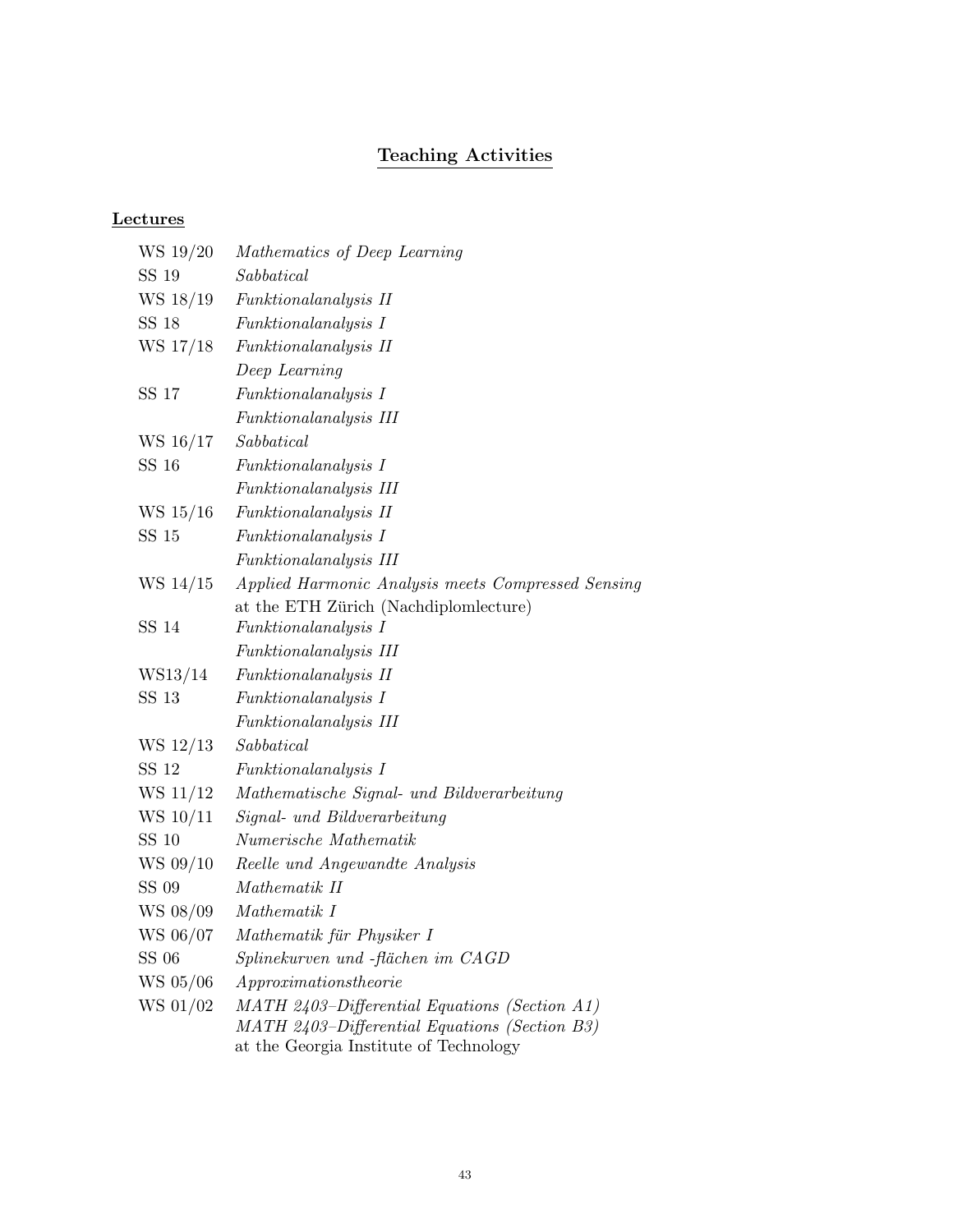# **Seminars**

| Funktionalanalysis und Data Science             |
|-------------------------------------------------|
| $\label{eq:subd} Sabbatical$                    |
| Angewandte Harmonische Analysis                 |
| Funktionalanalysis und Data Science             |
| Angewandte Harmonische Analysis                 |
| Funktionalanalysis und Data Science             |
| Sabbatical                                      |
| Angewandte Funktionalanalysis                   |
| Angewandte Harmonische Analysis                 |
| Angewandte Funktionalanalysis                   |
| Angewandte Harmonische Analysis                 |
| Numerical Analysis Seminar                      |
| an der ETH Zürich (Nachdiplomlecture)           |
| Angewandte Funktionalanalysis                   |
| Angewandte Harmonische Analysis                 |
| Angewandte Funktionalanalysis                   |
| Sabbatical                                      |
| Angewandte Funktionalanalysis                   |
| Hochdimensionale Geometrie                      |
| Geometrische Multiskalenanalysis                |
| Ausgewählte Themen aus der Angewandten Analysis |
| Analysis (Proseminar)                           |
| Angewandte Fourieranalysis                      |
| Angewandte Harmonische Analysis                 |
| Analysis (Proseminar)                           |
| Signal verarbeitung                             |
| Numerische Mathematik                           |
| Numerische Mathematik                           |
| Numerische Mathematik                           |
| Banachalgebren                                  |
|                                                 |

# Reading Courses

| SS 11 | Frame Theorie und Compressed Sensing        |
|-------|---------------------------------------------|
| SS 10 | Mathematische Methoden der Bildverarbeitung |
| SS 09 | Signal- und Bildverarbeitung                |